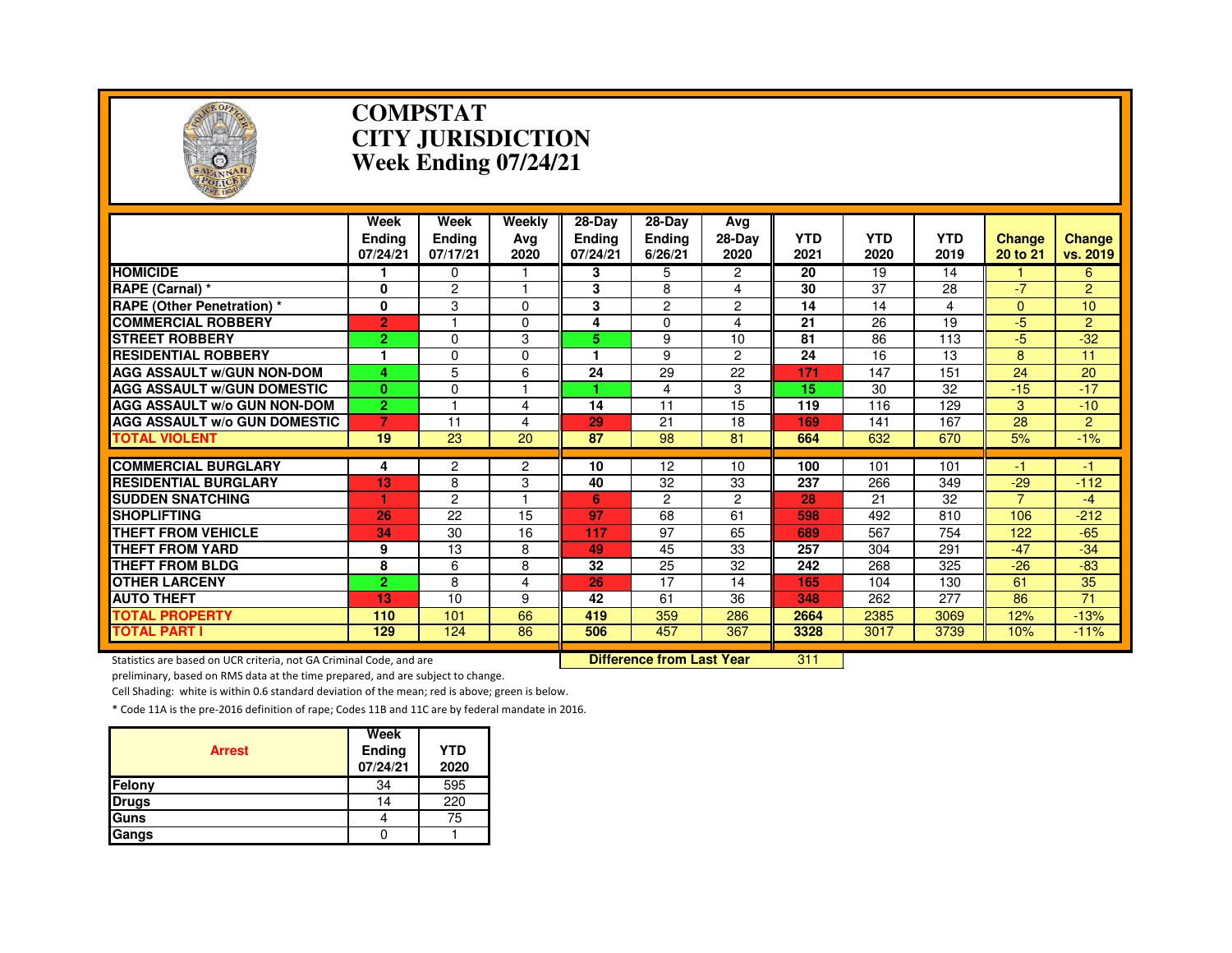

#### **COMPSTATNORTH PRECINCTWeek Ending 07/24/21**

#### **PRECINCT COMMANDER:**

**CAPT. SHAMONICA BADIE**



|                                     | Week<br>Endina<br>07/24/21 | Week<br>Ending<br>07/17/21 | Weekly<br>Avg<br>2020 | 28-Day<br><b>Ending</b><br>07/24/21 | 28-Day<br>Ending<br>6/26/21 | Avg<br>28-Day<br>2020 | <b>YTD</b><br>2021 | <b>YTD</b><br>2020 | <b>YTD</b><br>2019 | <b>Change</b><br>20 to 21 | <b>Change</b><br>vs. 2019 |
|-------------------------------------|----------------------------|----------------------------|-----------------------|-------------------------------------|-----------------------------|-----------------------|--------------------|--------------------|--------------------|---------------------------|---------------------------|
| <b>HOMICIDE</b>                     | 0                          | $\Omega$                   | 0                     | 0                                   | $\overline{2}$              |                       | 3                  | 3                  | 3                  | $\Omega$                  | 0                         |
| RAPE (Carnal) *                     | $\bf{0}$                   | $\overline{2}$             | $\Omega$              | 3                                   | $\overline{c}$              |                       | 10                 | 11                 | 6                  | 47                        | $\overline{4}$            |
| <b>RAPE (Other Penetration) *</b>   | $\mathbf{0}$               |                            | $\Omega$              | ٠                                   | $\overline{c}$              | $\Omega$              | 4                  | 3                  |                    | и                         | 3                         |
| <b>COMMERCIAL ROBBERY</b>           | ٠                          | $\Omega$                   | 0                     | 1                                   | $\Omega$                    |                       | 5                  | 3                  | $\mathcal{P}$      | $\overline{2}$            | 3                         |
| <b>STREET ROBBERY</b>               | $\overline{2}$             | $\Omega$                   |                       | $\overline{2}$                      | $\Omega$                    | 3                     | 33                 | 26                 | 33                 | $\overline{7}$            | $\mathbf{0}$              |
| <b>RESIDENTIAL ROBBERY</b>          |                            | $\Omega$                   | $\Omega$              |                                     | 6                           | $\Omega$              | 3                  | 3                  | 3                  | $\Omega$                  | $\Omega$                  |
| <b>AGG ASSAULT W/GUN NON-DOM</b>    | 1                          |                            | 2                     | 9                                   | 6                           | $\overline{7}$        | 35                 | 42                 | 38                 | $-7$                      | $-3$                      |
| <b>AGG ASSAULT W/GUN DOMESTIC</b>   | $\mathbf{0}$               | $\Omega$                   | 0                     | $\mathbf{0}$                        |                             |                       | 5.                 | $\overline{7}$     | $\overline{2}$     | $-2$                      | 3                         |
| <b>AGG ASSAULT W/o GUN NON-DOM</b>  | 1                          |                            |                       | 5                                   | $\overline{c}$              | 4                     | 42                 | 35                 | 46                 | $\overline{7}$            | $-4$                      |
| <b>AGG ASSAULT W/o GUN DOMESTIC</b> | $\overline{2}$             | 2                          |                       | 8                                   | 3                           | 4                     | 35                 | 23                 | 38                 | 12                        | -3                        |
| <b>TOTAL VIOLENT</b>                | 8                          | $\overline{7}$             | 5                     | 30                                  | 24                          | 22                    | 175                | 156                | 172                | 12%                       | $2\%$                     |
|                                     |                            |                            |                       |                                     |                             |                       |                    |                    |                    |                           |                           |
| <b>COMMERCIAL BURGLARY</b>          |                            | 0                          |                       | 2                                   | 3                           | 2<br>$\overline{7}$   | $\overline{25}$    | 30                 | 21                 | $-5$                      | 4                         |
| <b>RESIDENTIAL BURGLARY</b>         | 1                          |                            |                       | 5                                   | 3                           |                       | 32                 | 56                 | 51                 | $-24$                     | $-19$                     |
| <b>SUDDEN SNATCHING</b>             |                            |                            | 0                     | 4                                   | $\Omega$                    |                       | 19                 | 12                 | 11                 | 7                         | 8                         |
| <b>SHOPLIFTING</b>                  | 4                          |                            | 2                     | 14                                  | 6                           | 8                     | 65                 | 83                 | 86                 | $-18$                     | $-21$                     |
| <b>THEFT FROM VEHICLE</b>           | 6                          | 6                          | 4                     | 25                                  | 29                          | 15                    | 238                | 109                | 175                | 129                       | 63                        |
| <b>THEFT FROM YARD</b>              | 4                          | 3                          | 2                     | 15                                  | 16                          | 9                     | 79                 | 85                 | 74                 | $-6$                      | 5                         |
| <b>THEFT FROM BLDG</b>              | $\overline{2}$             | 3                          | $\overline{2}$        | 8                                   | 6                           | $\overline{7}$        | 67                 | 49                 | 75                 | 18                        | -8                        |
| <b>OTHER LARCENY</b>                | $\bf{0}$                   | 3                          |                       | 5                                   | 3                           | 4                     | 30                 | 20                 | 19                 | 10 <sup>1</sup>           | 11                        |
| <b>AUTO THEFT</b>                   | 4                          | 5                          | $\overline{c}$        | 13                                  | 15                          | $\overline{7}$        | 107                | 56                 | 39                 | 51                        | 68                        |
| <b>TOTAL PROPERTY</b>               | 23                         | 23                         | 14                    | 91                                  | 81                          | 59                    | 662                | 500                | 551                | 32%                       | 20%                       |
| TOTAL PART I                        | 31                         | $\overline{30}$            | 19                    | 121                                 | 105                         | 81                    | 837                | 656                | 723                | 28%                       | 16%                       |

Statistics are based on UCR criteria, not GA Criminal Code, and are **Difference from Last Year** 

<sup>181</sup>

preliminary, based on RMS data at the time prepared, and are subject to change.

Cell Shading: white is within 0.6 standard deviation of the mean; red is above; green is below.

| <b>Arrests</b> | Week<br>Ending<br>07/24/21 | <b>YTD</b><br>2020 |
|----------------|----------------------------|--------------------|
| Felony         |                            | 103                |
| <b>Drugs</b>   |                            | 24                 |
| Guns           |                            |                    |
| Gangs          |                            |                    |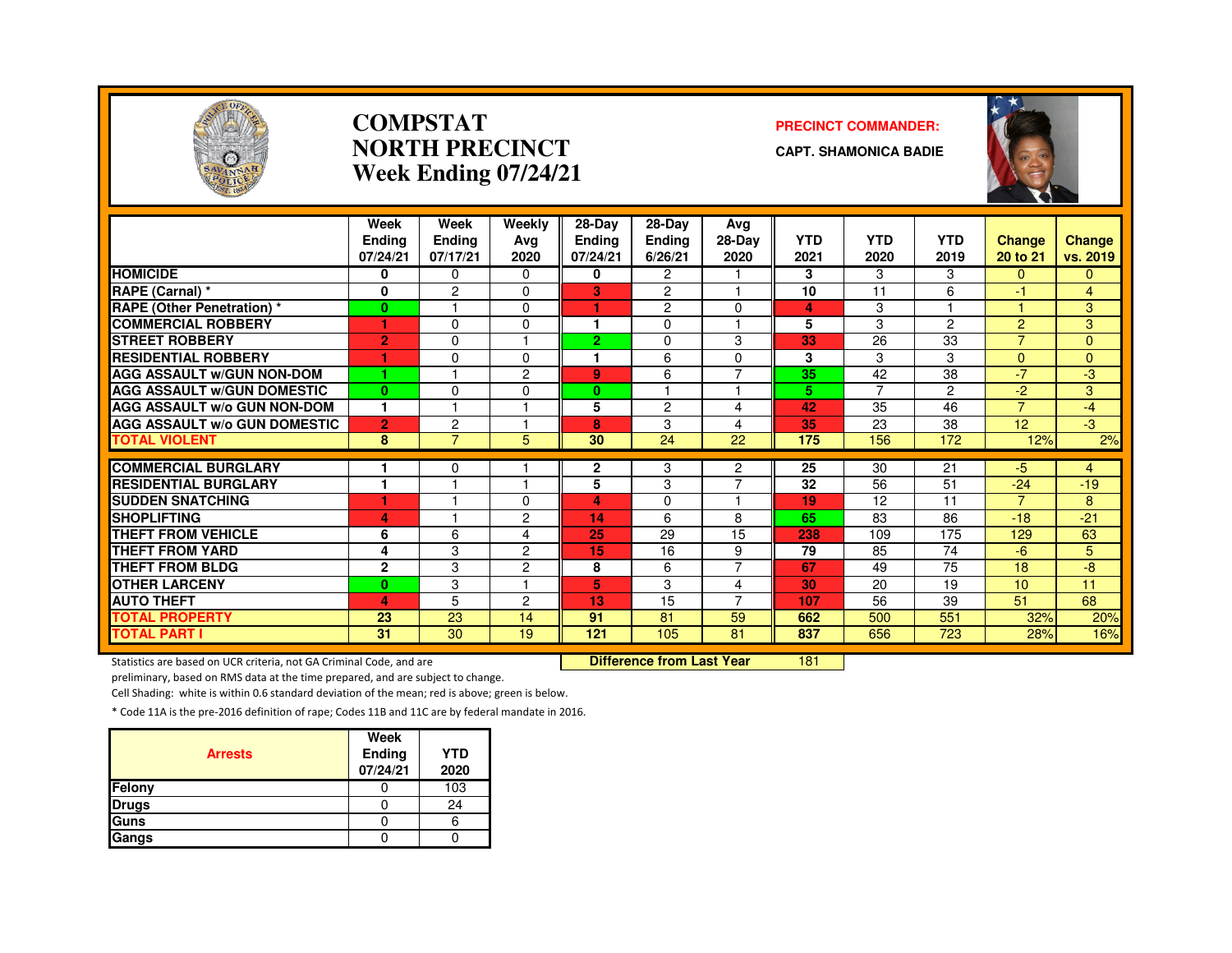

#### **COMPSTATCENTRAL PRECINCTWeek Ending 07/24/21**

#### **PRECINCT COMMANDER:**

**CAPT. TONYA REID**



|                                               | Week<br><b>Endina</b><br>07/24/21 | Week<br><b>Ending</b><br>07/17/21 | Weekly<br>Avg<br>2020 | 28-Day<br><b>Ending</b><br>07/24/21 | $28-Dav$<br><b>Ending</b><br>6/26/21 | Avg<br>$28-Dav$<br>2020 | <b>YTD</b><br>2021 | <b>YTD</b><br>2020 | <b>YTD</b><br>2019 | <b>Change</b><br>20 to 21 | <b>Change</b><br>vs. 2019 |
|-----------------------------------------------|-----------------------------------|-----------------------------------|-----------------------|-------------------------------------|--------------------------------------|-------------------------|--------------------|--------------------|--------------------|---------------------------|---------------------------|
| <b>HOMICIDE</b>                               | 0                                 | $\Omega$                          | $\Omega$              | $\mathbf{0}$                        | $\Omega$                             |                         | 5.                 | 10                 | 3                  | $-5$                      | $\overline{2}$            |
| <b>RAPE (Carnal) *</b>                        | 0                                 | $\Omega$                          | $\Omega$              | 0                                   | 0                                    |                         | 5.                 | 13                 | 6                  | -8                        | 47                        |
| <b>RAPE (Other Penetration)</b> *             | 0                                 |                                   | $\Omega$              |                                     | 0                                    | $\Omega$                | 4                  | 3                  |                    |                           | 3                         |
| <b>COMMERCIAL ROBBERY</b>                     | 0                                 | $\Omega$                          | $\Omega$              | 1                                   | 0                                    |                         | 4                  | 5                  | 6                  | $-1$                      | $-2$                      |
| <b>STREET ROBBERY</b>                         | $\mathbf{0}$                      | $\Omega$                          |                       | $\overline{2}$                      | 3                                    | 3                       | 18                 | 27                 | 33                 | $-9$                      | $-15$                     |
| <b>RESIDENTIAL ROBBERY</b>                    | $\bf{0}$                          | $\Omega$                          | $\Omega$              | 0                                   | 0                                    |                         | 4                  | 6                  | 3                  | $-2$                      |                           |
| <b>AGG ASSAULT W/GUN NON-DOM</b>              |                                   | 3                                 | $\overline{2}$        | 10                                  | 11                                   | 6                       | 65                 | 35                 | 49                 | 30                        | 16                        |
| <b>AGG ASSAULT W/GUN DOMESTIC</b>             | $\bf{0}$                          | $\Omega$                          | $\Omega$              | $\bf{0}$                            | 3                                    |                         | 5                  | 6                  | 9                  | $-1$                      | $-4$                      |
| <b>AGG ASSAULT W/o GUN NON-DOM</b>            | $\bf{0}$                          | $\Omega$                          |                       | 5                                   | 3                                    | 4                       | $\overline{21}$    | 23                 | 30                 | $-2$                      | -9                        |
| <b>AGG ASSAULT w/o GUN DOMESTIC</b>           |                                   | 5                                 |                       | 10                                  | 3                                    | 5                       | 39                 | 40                 | 43                 | $-1$                      | $-4$                      |
| <b>TOTAL VIOLENT</b>                          | $\overline{2}$                    | 9                                 | 6                     | 29                                  | 23                                   | 24                      | 170                | 168                | 183                | 1%                        | $-7%$                     |
| <b>COMMERCIAL BURGLARY</b>                    |                                   |                                   |                       |                                     |                                      |                         |                    | 31                 | 26                 |                           |                           |
| <b>RESIDENTIAL BURGLARY</b>                   | 3<br>$\overline{7}$               | 5                                 |                       | 6<br>18                             | 6<br>7                               | 4<br>11                 | 34<br>89           | 84                 | 114                | 3<br>5                    | 8<br>$-25$                |
|                                               |                                   |                                   |                       |                                     |                                      |                         |                    |                    | 5                  | $\Omega$                  |                           |
| <b>SUDDEN SNATCHING</b><br><b>SHOPLIFTING</b> | $\bf{0}$<br>$\bf{0}$              | $\Omega$<br>4                     | $\Omega$              | 11                                  | 0<br>10                              | 12                      | 4<br>94            | 4<br>94            | 134                | $\mathbf{0}$              | $-1$<br>$-40$             |
| <b>THEFT FROM VEHICLE</b>                     | 13                                | 5                                 | 3                     | 29                                  | 17                                   | 16                      | 137                |                    | 177                | $\overline{7}$            |                           |
| <b>THEFT FROM YARD</b>                        |                                   | 3                                 | 4<br>3                | 12                                  | 16                                   | 11                      | 77                 | 130<br>96          | 108                | $-19$                     | $-40$<br>$-31$            |
| <b>THEFT FROM BLDG</b>                        | $\mathbf 2$                       |                                   |                       |                                     |                                      |                         |                    |                    |                    |                           |                           |
|                                               | 1                                 | $\Omega$                          | $\overline{2}$        | 9                                   | 5                                    | 8                       | 46                 | 65                 | 71                 | $-19$                     | $-25$                     |
| <b>OTHER LARCENY</b>                          | $\overline{2}$                    | 3                                 |                       | 10                                  | 6                                    | 5                       | 56                 | 31                 | 47                 | 25                        | 9                         |
| <b>AUTO THEFT</b>                             | 4                                 |                                   | 3                     | 10                                  | 14                                   | 12                      | 86                 | 83                 | 75                 | 3                         | 11                        |
| <b>TOTAL PROPERTY</b>                         | 32                                | 22                                | 18                    | 106                                 | 81                                   | 80                      | 623                | 618                | 757                | 1%                        | $-18%$                    |
| <b>TOTAL PART I</b>                           | 34                                | 31                                | 24                    | 135                                 | 104                                  | 104                     | 793                | 786                | 940                | 1%                        | $-16%$                    |

Statistics are based on UCR criteria, not GA Criminal Code, and are

Difference from Last Year 7

preliminary, based on RMS data at the time prepared, and are subject to change.

Cell Shading: white is within 0.6 standard deviation of the mean; red is above; green is below.

| <b>Arrests</b> | Week<br>Ending<br>07/24/21 | <b>YTD</b><br>2020 |
|----------------|----------------------------|--------------------|
| Felony         | 14                         | 314                |
| <b>Drugs</b>   |                            | 107                |
| Guns           |                            | 54                 |
| Gangs          |                            |                    |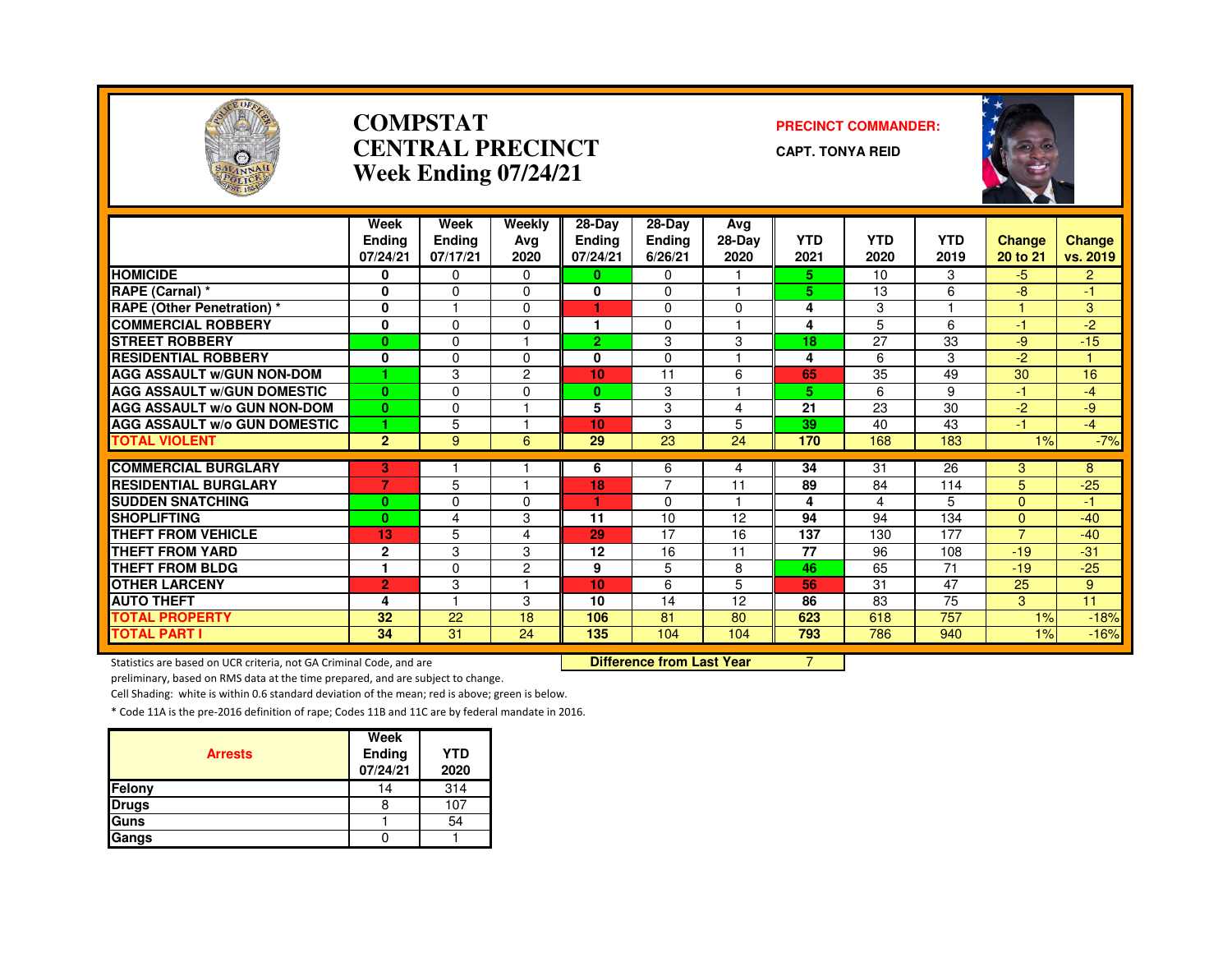

#### **COMPSTATSOUTH PRECINCTWeek Ending 07/24/21**

#### **PRECINCT COMMANDER:**

**CAPT. ALEX TOBAR**



|                                     | Week<br><b>Endina</b><br>07/24/21 | Week<br><b>Ending</b><br>07/17/21 | Weekly<br>Ava<br>2020 | $28-Dav$<br><b>Ending</b><br>07/24/21 | $28-Dav$<br><b>Ending</b><br>6/26/21 | Avg<br>28-Day<br>2020 | <b>YTD</b><br>2021 | <b>YTD</b><br>2020 | <b>YTD</b><br>2019 | <b>Change</b><br>20 to 21 | <b>Change</b><br>vs. 2019 |
|-------------------------------------|-----------------------------------|-----------------------------------|-----------------------|---------------------------------------|--------------------------------------|-----------------------|--------------------|--------------------|--------------------|---------------------------|---------------------------|
| <b>HOMICIDE</b>                     |                                   | 0                                 | $\Omega$              |                                       | $\Omega$                             | $\Omega$              | 5                  | 3                  | 5                  | $\overline{2}$            | $\mathbf{0}$              |
| RAPE (Carnal) *                     | 0                                 | $\Omega$                          | $\Omega$              | $\bf{0}$                              | 3                                    |                       | 7                  | 13                 | 8                  | $-6$                      | $-1$                      |
| <b>RAPE (Other Penetration) *</b>   | $\bf{0}$                          | $\Omega$                          | 0                     | $\mathbf{0}$                          | $\Omega$                             |                       | 4                  | 5                  |                    | 47                        | 3                         |
| <b>COMMERCIAL ROBBERY</b>           | 0                                 | $\Omega$                          | $\Omega$              | 0                                     | 0                                    |                       | 5                  | 14                 | 9                  | -9                        | $-4$                      |
| <b>STREET ROBBERY</b>               | $\mathbf{0}$                      | $\Omega$                          |                       | 0                                     | 2                                    | $\overline{c}$        | 14                 | 17                 | 21                 | -3                        | $-7$                      |
| <b>RESIDENTIAL ROBBERY</b>          | $\bf{0}$                          | $\Omega$                          | $\Omega$              | 0                                     |                                      |                       | 8                  | 4                  | 3                  | 4                         | 5                         |
| <b>AGG ASSAULT W/GUN NON-DOM</b>    |                                   | $\Omega$                          |                       | $\overline{2}$                        | 6                                    | 3                     | 30                 | 35                 | $\overline{25}$    | $-5$                      | 5                         |
| <b>AGG ASSAULT W/GUN DOMESTIC</b>   | $\bf{0}$                          | $\Omega$                          | $\Omega$              | ٠                                     | $\Omega$                             | $\Omega$              | з                  | 6                  | 9                  | -3                        | $-6$                      |
| <b>AGG ASSAULT W/o GUN NON-DOM</b>  | $\bf{0}$                          | $\Omega$                          |                       | $\mathbf{2}$                          | 4                                    | 3                     | 25                 | 18                 | 17                 | $\overline{7}$            | 8                         |
| <b>AGG ASSAULT W/o GUN DOMESTIC</b> | 4                                 | 2                                 |                       | 8                                     | 10                                   | 3                     | 57                 | 26                 | 33                 | 31                        | 24                        |
| <b>TOTAL VIOLENT</b>                | 6                                 | $\overline{2}$                    | 4                     | 14                                    | 26                                   | 16                    | 158                | 141                | 131                | 12%                       | 21%                       |
| <b>COMMERCIAL BURGLARY</b>          | 0                                 |                                   |                       | $\mathbf{2}$                          | 3                                    | 2                     | 32                 | 22                 | 42                 | 10                        | $-10$                     |
| <b>RESIDENTIAL BURGLARY</b>         | $\bf{0}$                          | $\Omega$                          | -1                    | 3                                     | 5                                    | 6                     | 30                 | 51                 | 58                 | $-21$                     | $-28$                     |
| <b>ISUDDEN SNATCHING</b>            | $\bf{0}$                          | $\Omega$                          | 0                     | $\mathbf{0}$                          | $\overline{2}$                       | $\Omega$              | 4                  | 3                  | 8                  | H.                        | -4                        |
| <b>SHOPLIFTING</b>                  | 17                                | 12                                | 6                     | 50                                    | 26                                   | 25                    | 277                | 171                | 413                | 106                       | $-136$                    |
| <b>THEFT FROM VEHICLE</b>           | $\overline{7}$                    | 6                                 | 5                     | 25                                    | 29                                   | 19                    | 174                | 187                | 217                | $-13$                     | $-43$                     |
| <b>THEFT FROM YARD</b>              | $\mathbf{2}$                      | 4                                 | $\overline{2}$        | 7                                     | 6                                    | 6                     | 47                 | 54                 | 44                 | $-7$                      | 3                         |
| <b>THEFT FROM BLDG</b>              | 5                                 |                                   | $\overline{2}$        | 8                                     | 9                                    | 9                     | 72                 | 71                 | 97                 | $\blacktriangleleft$      | $-25$                     |
| <b>OTHER LARCENY</b>                | $\bf{0}$                          | 1                                 | н                     | 8                                     | 6                                    | 3                     | 46                 | 23                 | 28                 | 23                        | 18                        |
| <b>AUTO THEFT</b>                   | $\overline{2}$                    | 3                                 | $\overline{c}$        | 9                                     | 11                                   | 8                     | 70                 | 70                 | 79                 | $\Omega$                  | -9                        |
| <b>TOTAL PROPERTY</b>               | 33                                | 28                                | 19                    | 112                                   | 97                                   | 79                    | 752                | 652                | 986                | 15%                       | $-24%$                    |
| <b>TOTAL PART I</b>                 | 39                                | 30                                | 23                    | 126                                   | 123                                  | 95                    | 910                | 793                | 1117               | 15%                       | $-19%$                    |

Statistics are based on UCR criteria, not GA Criminal Code, and are **Difference from Last Year** 

<sup>117</sup>

preliminary, based on RMS data at the time prepared, and are subject to change.

Cell Shading: white is within 0.6 standard deviation of the mean; red is above; green is below.

| <b>Arrests</b> | Week<br>Ending<br>07/24/21 | <b>YTD</b><br>2020 |
|----------------|----------------------------|--------------------|
| Felony         |                            | 169                |
| <b>Drugs</b>   | 3                          | 86                 |
| Guns           |                            | 13                 |
| Gangs          |                            |                    |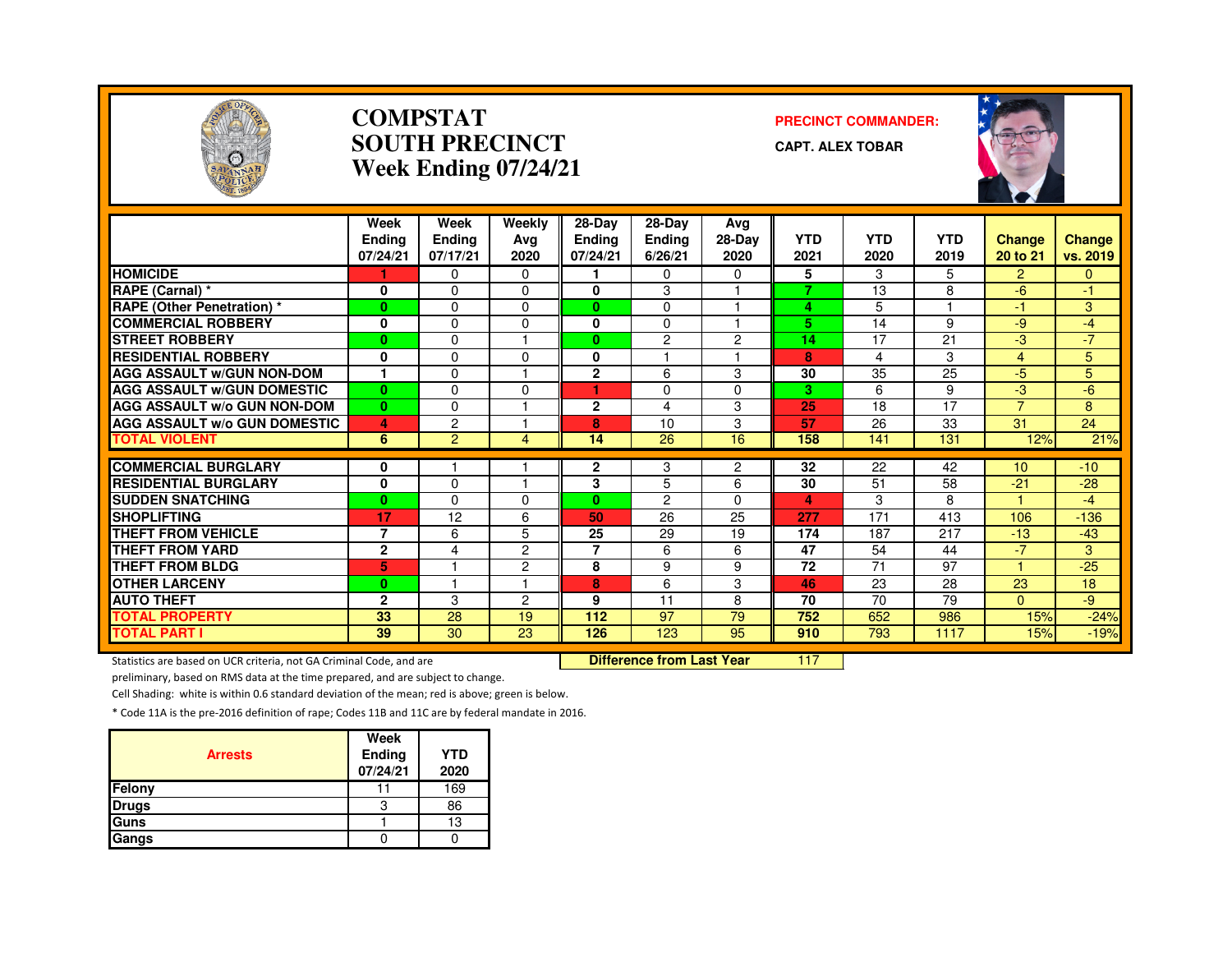

#### **COMPSTATEAST PRECINCTWeek Ending 07/24/21**

#### **PRECINCT COMMANDER:**

**CAPT. SHINITA YOUNG**



|                                     | Week          | Week           | Weekly         | $28-Dav$       | 28-Dav         | Avg                     |                |            |               |               |                |
|-------------------------------------|---------------|----------------|----------------|----------------|----------------|-------------------------|----------------|------------|---------------|---------------|----------------|
|                                     | <b>Endina</b> | <b>Ending</b>  | Avg            | Ending         | <b>Ending</b>  | 28-Day                  | <b>YTD</b>     | <b>YTD</b> | <b>YTD</b>    | <b>Change</b> | <b>Change</b>  |
|                                     | 07/24/21      | 07/17/21       | 2020           | 07/24/21       | 6/26/21        | 2020                    | 2021           | 2020       | 2019          | 20 to 21      | vs. 2019       |
| <b>HOMICIDE</b>                     | 0             | 0              | 0              | $\overline{2}$ | 3              | $\Omega$                | 7              | 3          | 3             | 4             | 4              |
| RAPE (Carnal) *                     | 0             | 0              | $\Omega$       | 0              | 3              | 0                       | 8              | $\Omega$   | 8             | 8             | 0              |
| <b>RAPE (Other Penetration) *</b>   | $\mathbf{0}$  | н              | $\Omega$       | ٠              | $\Omega$       | н                       | $\mathbf{2}$   | 3          | и             | $-1$          | м              |
| <b>COMMERCIAL ROBBERY</b>           | 1             |                | $\Omega$       | $\mathbf{2}$   | 0              | -1                      | $\overline{7}$ | 4          | $\mathcal{P}$ | 3             | 5              |
| <b>STREET ROBBERY</b>               | $\mathbf{0}$  | 0              | $\Omega$       |                | 4              | 2                       | 16             | 16         | 26            | $\Omega$      | $-10$          |
| <b>RESIDENTIAL ROBBERY</b>          | 0             | 0              | $\Omega$       | 0              | 2              | $\Omega$                | 9              | 3          | 4             | 6             | 5              |
| <b>AGG ASSAULT w/GUN NON-DOM</b>    | 1             |                | 2              | 3              | 6              | 6                       | 41             | 35         | 39            | 6             | $\overline{2}$ |
| <b>AGG ASSAULT W/GUN DOMESTIC</b>   | $\mathbf{0}$  | 0              | $\Omega$       | $\mathbf{0}$   | $\Omega$       | $\overline{\mathbf{1}}$ | $\overline{2}$ | 11         | 12            | $-9$          | $-10$          |
| <b>AGG ASSAULT W/o GUN NON-DOM</b>  | 1             | 0              |                | $\overline{2}$ | $\overline{c}$ | 4                       | 31             | 40         | 36            | -9            | $-5$           |
| <b>AGG ASSAULT W/o GUN DOMESTIC</b> | $\mathbf{0}$  | $\overline{c}$ |                | 3              | 5              | 5                       | 38             | 52         | 53            | $-14$         | $-15$          |
| <b>TOTAL VIOLENT</b>                | 3             | 5              | 5.             | 14             | 25             | 20                      | 161            | 167        | 184           | $-4%$         | $-13%$         |
|                                     |               |                |                |                |                |                         |                |            |               |               |                |
| <b>COMMERCIAL BURGLARY</b>          | 0             | 0              | 0              | 0              | $\Omega$       | $\overline{2}$          | 9<br>86        | 18         | 12            | $-9$          | -3             |
| <b>RESIDENTIAL BURGLARY</b>         | 5             | 2<br>н         |                | 14             | 17             | 9                       |                | 75         | 126           | 11            | $-40$          |
| <b>SUDDEN SNATCHING</b>             | 0             |                | $\Omega$       |                | 0              | $\Omega$                |                | 2          | 8             | $-1$          | $-7$           |
| <b>SHOPLIFTING</b>                  | 5             | 5              | 4              | 22             | 26             | 16                      | 162            | 144        | 177           | 18            | $-15$          |
| <b>THEFT FROM VEHICLE</b>           | 8             | 13             | 4              | 38             | 22             | 15                      | 140            | 141        | 185           | $-1$          | $-45$          |
| <b>THEFT FROM YARD</b>              | 1             | 3              | 2              | 15             | $\overline{7}$ | $\overline{7}$          | 54             | 69         | 65            | $-15$         | $-11$          |
| <b>THEFT FROM BLDG</b>              | $\mathbf{0}$  | 2              | $\overline{c}$ | $\overline{7}$ | 5              | 8                       | 57             | 83         | 82            | $-26$         | $-25$          |
| <b>OTHER LARCENY</b>                | $\mathbf{0}$  | 1              |                | 3              | $\overline{c}$ | 3                       | 33             | 30         | 36            | 3             | -3             |
| <b>AUTO THEFT</b>                   | 3             | 1              | 2              | 10             | 21             | 8                       | 85             | 53         | 84            | 32            | 4.             |
| <b>TOTAL PROPERTY</b>               | 22            | 28             | 15             | 110            | 100            | 68                      | 627            | 615        | 775           | 2%            | $-19%$         |
| <b>TOTAL PART I</b>                 | 25            | 33             | 20             | 124            | 125            | 88                      | 788            | 782        | 959           | $1\%$         | $-18%$         |

Statistics are based on UCR criteria, not GA Criminal Code, and are

Difference from Last Year 6

preliminary, based on RMS data at the time prepared, and are subject to change.

Cell Shading: white is within 0.6 standard deviation of the mean; red is above; green is below.

| <b>Arrests</b> | Week<br>Ending<br>07/24/21 | <b>YTD</b><br>2020 |
|----------------|----------------------------|--------------------|
| Felony         |                            |                    |
| <b>Drugs</b>   |                            |                    |
| Guns           | 2                          |                    |
| Gangs          |                            |                    |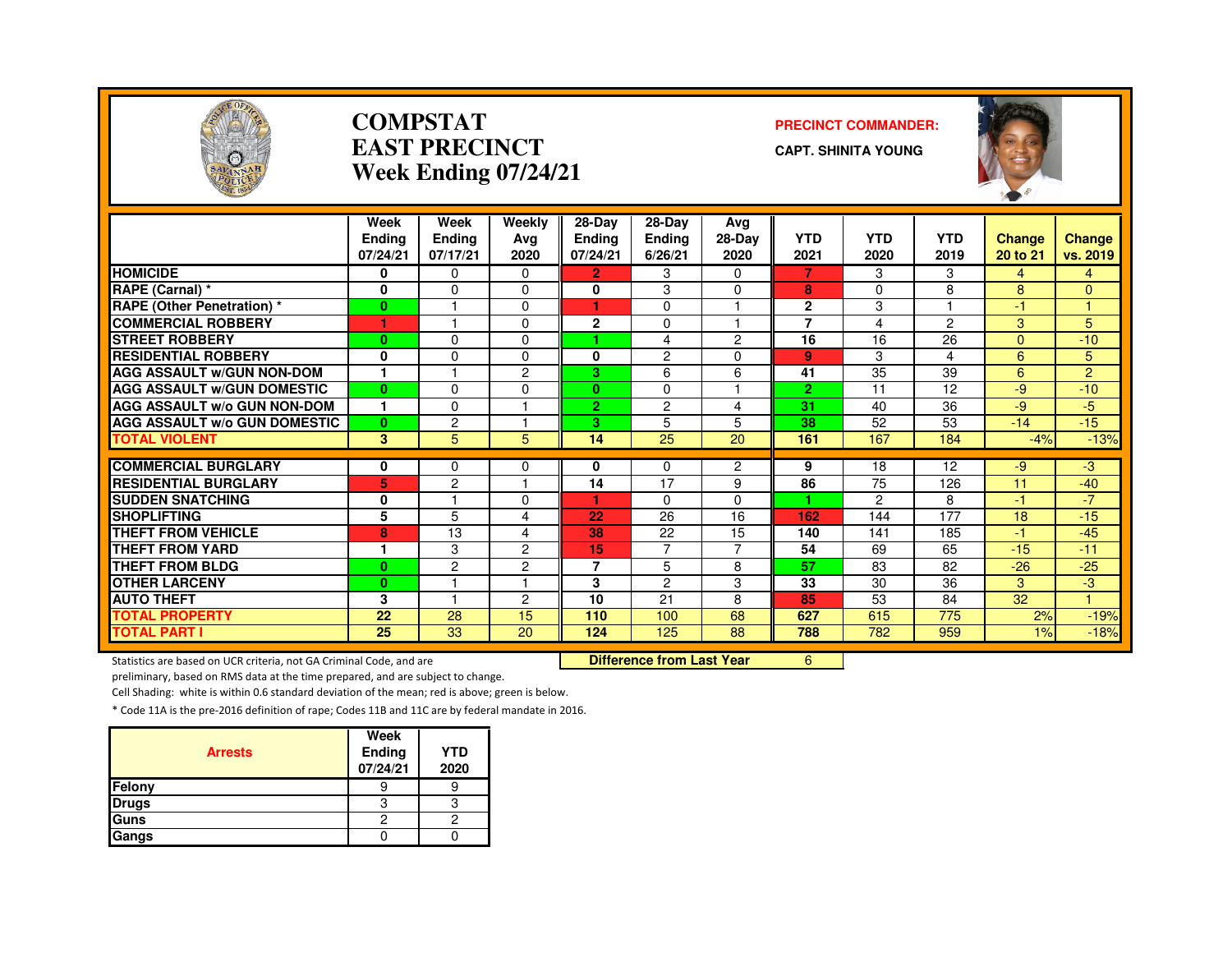## **BEAT 21 North PrecinctWeek Ending 07/24/21**

|                                     |                           |                | <b>Last 4 Weeks</b> |                | 28 Days        | 28 Day  |                |                |                |                      |                      |
|-------------------------------------|---------------------------|----------------|---------------------|----------------|----------------|---------|----------------|----------------|----------------|----------------------|----------------------|
|                                     | <b>Endina</b>             | Ending         | <b>Endina</b>       | <b>Endina</b>  | <b>Endina</b>  | Average | <b>YTD</b>     | <b>YTD</b>     | <b>YTD</b>     | <b>Change</b>        | <b>Change</b>        |
|                                     | 07/03/21                  | 07/10/21       | 07/17/21            | 07/24/21       | 07/24/21       | 2020    | 2021           | 2020           | 2019           | 20 to 21             | vs. 2019             |
| <b>HOMICIDE</b>                     | 0                         | $\Omega$       | $\Omega$            | $\Omega$       | $\Omega$       | 0.0     | $\Omega$       | $\Omega$       | $\Omega$       | $\Omega$             | $\Omega$             |
| RAPE (Carnal) *                     | $\mathbf{1}$              | $\Omega$       | $\Omega$            | $\Omega$       | 1              | 0.2     | $\overline{2}$ | $\mathbf{1}$   | $\mathbf{1}$   |                      | н                    |
| RAPE (Other Penetration) *          | 0                         | $\mathbf{0}$   | 1                   | 0              | $\mathbf{1}$   | 0.0     | $\mathbf{1}$   | 0              | 0              | $\overline{1}$       | $\overline{1}$       |
| <b>COMMERCIAL ROBBERY</b>           | $\Omega$                  | $\Omega$       | $\Omega$            | $\Omega$       | $\Omega$       | 0.0     | $\Omega$       | $\Omega$       | $\Omega$       | $\mathbf{0}$         | $\Omega$             |
| <b>STREET ROBBERY</b>               | $\Omega$                  | $\Omega$       | $\Omega$            | $\Omega$       | $\Omega$       | 0.4     | $\overline{2}$ | $\overline{2}$ | $\Omega$       | $\Omega$             | $\overline{2}$       |
| <b>RESIDENTIAL ROBBERY</b>          | $\Omega$                  | $\mathbf{0}$   | 0                   | 0              | $\mathbf{0}$   | 0.0     | $\Omega$       | 0              | 0              | $\Omega$             | $\Omega$             |
| <b>AGG ASSAULT W/GUN NON-DOM</b>    | $\Omega$                  | $\Omega$       | $\Omega$            | $\Omega$       | $\Omega$       | 0.4     | $\mathbf{1}$   | $\overline{2}$ | $\overline{3}$ | -1                   | $-2$                 |
| <b>AGG ASSAULT W/GUN DOMESTIC</b>   | $\Omega$                  | $\Omega$       | $\Omega$            | $\Omega$       | $\Omega$       | 0.2     | $\Omega$       | $\overline{2}$ | $\Omega$       | $-2$                 | $\Omega$             |
| <b>AGG ASSAULT W/o GUN NON-DOM</b>  | $\Omega$                  | $\Omega$       | $\Omega$            | $\Omega$       | $\Omega$       | 0.1     | $\Omega$       | $\mathbf{1}$   | $\mathbf{1}$   | $-1$                 | $-1$                 |
| <b>AGG ASSAULT W/o GUN DOMESTIC</b> | 0                         | $\mathbf{1}$   | 0                   | $\mathbf{1}$   | 2              | 1.2     | 6              | 5              | $\overline{2}$ | $\blacktriangleleft$ | $\overline{4}$       |
| <b>TOTAL VIOLENT</b>                | $\mathbf{1}$              | $\mathbf{1}$   | $\mathbf{1}$        | $\mathbf{1}$   | $\overline{4}$ | 2.5     | 12             | 13             | $\overline{7}$ | $-8%$                | 71%                  |
| <b>COMMERCIAL BURGLARY</b>          | $\Omega$                  | $\Omega$       | $\Omega$            | $\Omega$       | $\Omega$       | 0.2     | $\mathbf{1}$   | $\mathbf{1}$   | $\mathbf{1}$   | $\Omega$             | $\Omega$             |
| <b>RESIDENTIAL BURGLARY</b>         | $\Omega$                  | $\Omega$       | $\Omega$            | $\Omega$       | $\Omega$       | 0.8     | 4              | 4              | 11             | $\Omega$             | $-7$                 |
| <b>SUDDEN SNATCHING</b>             | $\Omega$                  | $\Omega$       | $\Omega$            | $\Omega$       | $\Omega$       | 0.2     | $\mathbf{1}$   | $\Omega$       | $\Omega$       | $\blacktriangleleft$ | $\blacktriangleleft$ |
| <b>SHOPLIFTING</b>                  | $\Omega$                  | $\Omega$       | $\Omega$            | $\Omega$       | $\Omega$       | 0.2     | 2              | 2              | 6              | $\mathbf{0}$         | $-4$                 |
| <b>THEFT FROM VEHICLE</b>           | $\Omega$                  | $\Omega$       | $\Omega$            | $\Omega$       | $\Omega$       | 1.0     | 15             | $\overline{3}$ | 37             | 12                   | $-22$                |
| <b>THEFT FROM YARD</b>              | $\Omega$                  | $\mathbf{1}$   | $\mathbf{1}$        | $\mathbf{1}$   | 3              | 0.5     | 10             | 2              | 3              | 8                    | $\overline{7}$       |
| <b>THEFT FROM BLDG</b>              | 0                         | $\Omega$       | $\mathbf{1}$        | $\Omega$       | $\mathbf{1}$   | 0.7     | 10             | 5              | $\overline{3}$ | 5                    | $\overline{7}$       |
| <b>OTHER LARCENY</b>                | $\mathbf{1}$              | $\Omega$       | $\Omega$            | $\Omega$       | $\mathbf{1}$   | 0.2     | 2              | $\Omega$       | $\mathbf{1}$   | $\overline{2}$       | $\mathbf{1}$         |
| <b>AUTO THEFT</b>                   | $\Omega$                  | $\Omega$       | $\Omega$            | $\mathbf{1}$   | $\mathbf{1}$   | 0.6     | 6              | 2              | 13             | $\overline{4}$       | $-7$                 |
| <b>TOTAL PROPERTY</b>               | $\mathbf{1}$              | $\mathbf{1}$   | $\overline{2}$      | $\overline{2}$ | 6              | 4.4     | 51             | 19             | 75             | 168%                 | $-32%$               |
| <b>TOTAL PART I</b>                 | $\overline{2}$            | $\overline{2}$ | 3                   | $\overline{3}$ | 10             | 6.8     | 63             | 32             | 82             | 97%                  | $-23%$               |
|                                     | Difference from Loot Voor |                |                     |                |                |         |                |                |                |                      |                      |

 **Difference from Last Year**<sup>31</sup>

Statistics are based on UCR criteria, not GA Criminal Code.

\* Rape Code 11A is the historical definition of rape (aka Legacy Rape); Rape Codes 11B and 11C are those moved from Part II to Part I in 2017.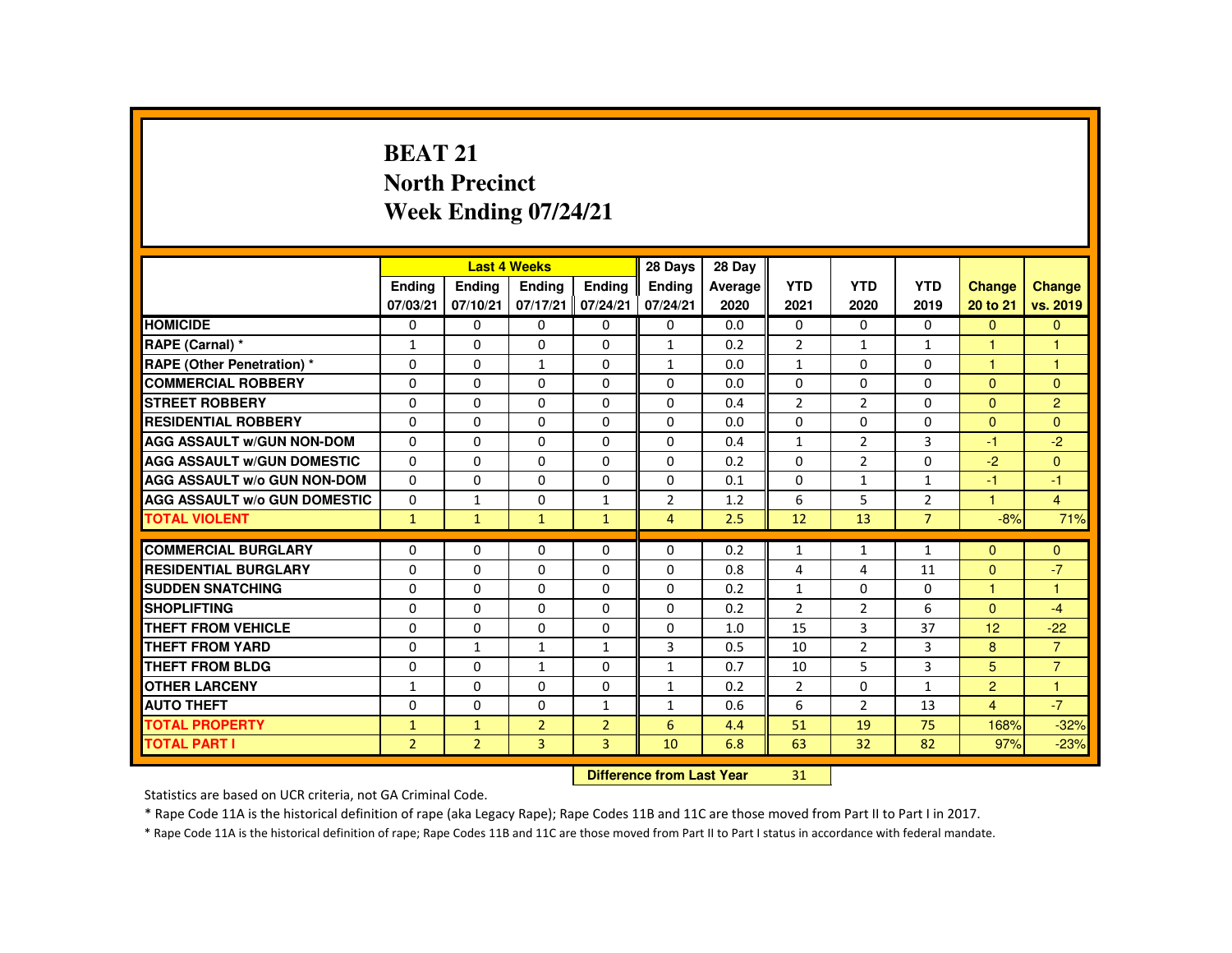# **BEAT 22 North PrecinctWeek Ending 07/24/21**

|                                     |                |                | <b>Last 4 Weeks</b> |               | 28 Days                   | 28 Day  |                |                |                |                |                |
|-------------------------------------|----------------|----------------|---------------------|---------------|---------------------------|---------|----------------|----------------|----------------|----------------|----------------|
|                                     | Ending         | Ending         | Ending              | <b>Endina</b> | <b>Endina</b>             | Average | <b>YTD</b>     | <b>YTD</b>     | <b>YTD</b>     | <b>Change</b>  | Change         |
|                                     | 07/03/21       | 07/10/21       | 07/17/21            | 07/24/21      | 07/24/21                  | 2020    | 2021           | 2020           | 2019           | 20 to 21       | vs. 2019       |
| <b>HOMICIDE</b>                     | $\Omega$       | $\Omega$       | $\Omega$            | $\Omega$      | 0                         | 0.2     | 0              | $\mathbf{1}$   | $\mathbf{1}$   | $-1$           | $-1$           |
| RAPE (Carnal) *                     | $\Omega$       | $\Omega$       | $\Omega$            | $\Omega$      | 0                         | 0.2     | 0              | $\overline{2}$ | $\mathbf{1}$   | $-2$           | $-1$           |
| <b>RAPE (Other Penetration) *</b>   | $\mathbf{0}$   | $\Omega$       | $\mathbf{0}$        | $\Omega$      | 0                         | 0.1     | $\Omega$       | 1              | $\Omega$       | $-1$           | $\mathbf{0}$   |
| <b>COMMERCIAL ROBBERY</b>           | $\mathbf{0}$   | $\Omega$       | $\Omega$            | $\Omega$      | $\Omega$                  | 0.1     | $\Omega$       | $\mathbf{1}$   | $\mathbf{1}$   | $-1$           | $-1$           |
| <b>STREET ROBBERY</b>               | $\Omega$       | $\Omega$       | $\Omega$            | $\Omega$      | $\Omega$                  | 0.5     | $\mathbf{1}$   | $\overline{2}$ | $\overline{7}$ | $-1$           | $-6$           |
| <b>RESIDENTIAL ROBBERY</b>          | $\mathbf{0}$   | $\mathbf{0}$   | $\mathbf{0}$        | 0             | 0                         | 0.1     | $\Omega$       | 1              | $\mathbf{1}$   | -1             | $-1$           |
| <b>AGG ASSAULT W/GUN NON-DOM</b>    | $\mathbf{1}$   | 3              | $\Omega$            | $\Omega$      | 4                         | 2.6     | 16             | 19             | 12             | $-3$           | $\overline{4}$ |
| <b>AGG ASSAULT W/GUN DOMESTIC</b>   | $\Omega$       | $\Omega$       | $\Omega$            | $\Omega$      | $\Omega$                  | 0.2     | $\overline{2}$ | $\overline{2}$ | $\mathbf{1}$   | $\mathbf{0}$   | $\overline{1}$ |
| <b>AGG ASSAULT W/o GUN NON-DOM</b>  | $\Omega$       | $\Omega$       | $\Omega$            | $\Omega$      | $\Omega$                  | 0.5     | 4              | 3              | 8              | $\mathbf{1}$   | $-4$           |
| <b>AGG ASSAULT W/o GUN DOMESTIC</b> | 0              | $\Omega$       | $\mathbf{1}$        | 0             | 1                         | 0.7     | 6              | 3              | 16             | 3              | $-10$          |
| <b>TOTAL VIOLENT</b>                | $\mathbf{1}$   | $\overline{3}$ | $\mathbf{1}$        | $\Omega$      | 5                         | 5.0     | 29             | 35             | 48             | $-17%$         | $-40%$         |
| <b>COMMERCIAL BURGLARY</b>          | $\Omega$       | $\Omega$       | $\Omega$            | $\Omega$      | $\Omega$                  | 0.3     | 8              | 3              | 3              | 5              | 5              |
| <b>RESIDENTIAL BURGLARY</b>         | $\Omega$       | $\Omega$       | $\Omega$            | $\mathbf{1}$  | 1                         | 2.3     | 6              | 26             | 9              | $-20$          | $-3$           |
| <b>SUDDEN SNATCHING</b>             | $\Omega$       | $\Omega$       | $\Omega$            | $\Omega$      | $\Omega$                  | 0.1     | $\Omega$       | $\mathbf{1}$   | $\overline{2}$ | -1             | $-2$           |
| <b>SHOPLIFTING</b>                  | $\Omega$       | $\Omega$       | $\Omega$            | $\Omega$      | 0                         | 0.5     | $\overline{2}$ | 5              | 6              | $-3$           | $-4$           |
| <b>THEFT FROM VEHICLE</b>           | $\mathbf{1}$   | $\mathbf{1}$   | $\Omega$            | $\Omega$      | $\overline{2}$            | 2.3     | 21             | 15             | 14             | 6              | $\overline{7}$ |
| <b>THEFT FROM YARD</b>              | $\Omega$       | $\mathbf{1}$   | $\mathbf{1}$        | $\Omega$      | 2                         | 0.9     | 13             | 9              | 10             | $\overline{4}$ | 3              |
| THEFT FROM BLDG                     | $\mathbf{0}$   | $\Omega$       | $\Omega$            | $\Omega$      | $\Omega$                  | 1.1     | 10             | 9              | 14             | 1              | $-4$           |
| <b>OTHER LARCENY</b>                | $\Omega$       | $\Omega$       | $\Omega$            | $\Omega$      | $\Omega$                  | 0.6     | $\overline{2}$ | $\mathbf{1}$   | $\Omega$       | 1              | $\overline{2}$ |
| <b>AUTO THEFT</b>                   | $\mathbf{0}$   | $\Omega$       | $\overline{2}$      | $\Omega$      | 2                         | 1.7     | 12             | 10             | 6              | $\overline{2}$ | 6              |
| <b>TOTAL PROPERTY</b>               | $\mathbf{1}$   | $\overline{2}$ | $\overline{3}$      | $\mathbf{1}$  | $\overline{7}$            | 9.8     | 74             | 79             | 64             | $-6%$          | 16%            |
| <b>TOTAL PART I</b>                 | $\overline{2}$ | 5              | $\overline{4}$      | $\mathbf{1}$  | 12                        | 14.8    | 103            | 114            | 112            | $-10%$         | $-8%$          |
|                                     |                |                |                     |               | Difference from Loot Voor |         | 11             |                |                |                |                |

 **Difference from Last Year**-11

Statistics are based on UCR criteria, not GA Criminal Code.

\* Rape Code 11A is the historical definition of rape (aka Legacy Rape); Rape Codes 11B and 11C are those moved from Part II to Part I in 2017.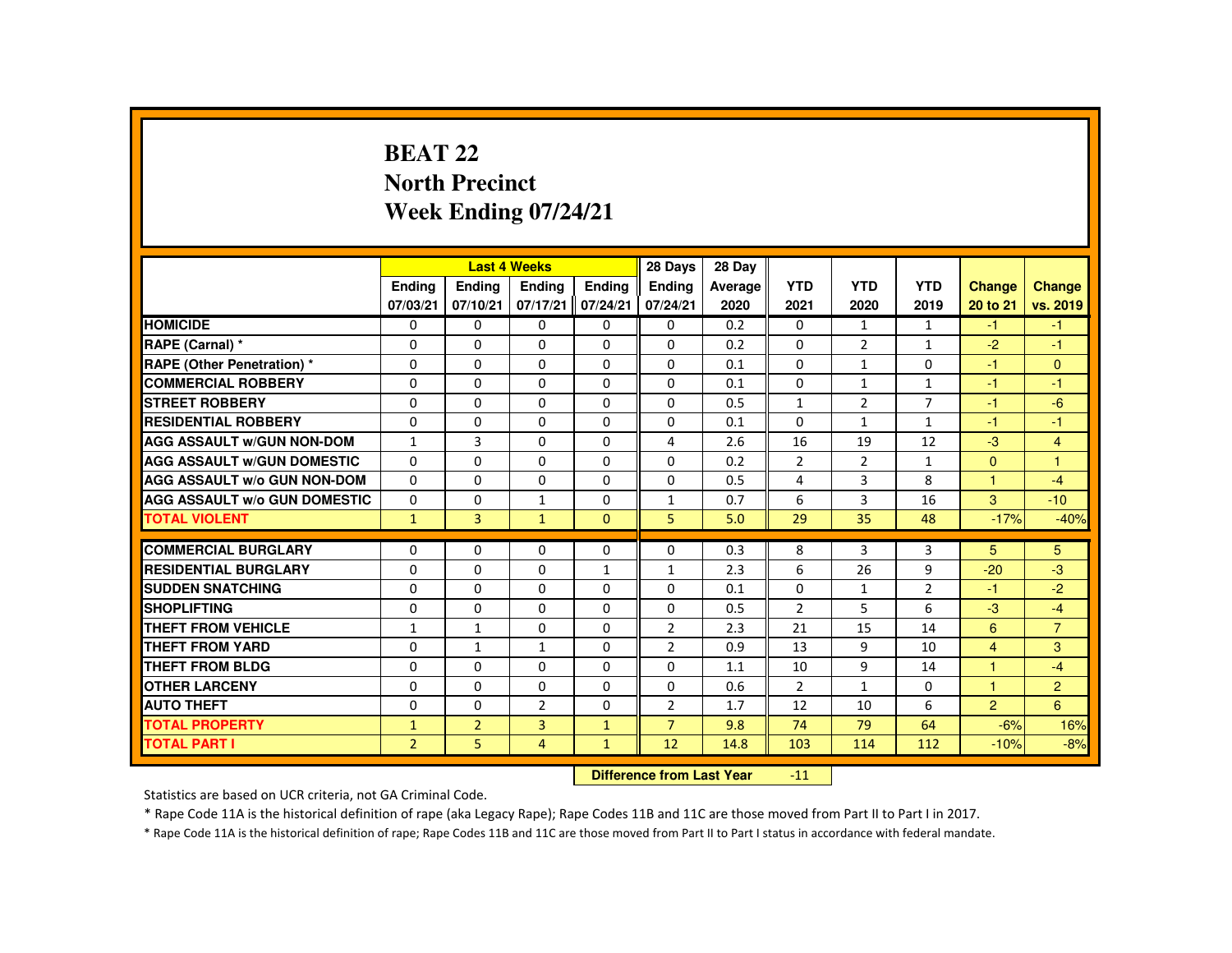# **BEAT 23 North PrecinctWeek Ending 07/24/21**

|                                     |               |                | <b>Last 4 Weeks</b> |                | 28 Days                   | 28 Day  |                |                |                |                |                |
|-------------------------------------|---------------|----------------|---------------------|----------------|---------------------------|---------|----------------|----------------|----------------|----------------|----------------|
|                                     | <b>Ending</b> | <b>Ending</b>  | <b>Endina</b>       | <b>Endina</b>  | <b>Endina</b>             | Average | <b>YTD</b>     | <b>YTD</b>     | <b>YTD</b>     | <b>Change</b>  | Change         |
|                                     | 07/03/21      | 07/10/21       | 07/17/21            | 07/24/21       | 07/24/21                  | 2020    | 2021           | 2020           | 2019           | 20 to 21       | vs. 2019       |
| <b>HOMICIDE</b>                     | 0             | $\Omega$       | $\Omega$            | $\Omega$       | 0                         | 0.3     | $\mathbf{1}$   | $\mathbf{1}$   | $\overline{2}$ | $\mathbf{0}$   | $-1$           |
| RAPE (Carnal) *                     | $\Omega$      | $\Omega$       | $\Omega$            | $\Omega$       | $\Omega$                  | 0.2     | $\mathbf{1}$   | $\Omega$       | $\mathbf{1}$   | 1              | $\Omega$       |
| <b>RAPE (Other Penetration) *</b>   | $\mathbf 0$   | $\Omega$       | $\Omega$            | 0              | 0                         | 0.2     | 0              | $\overline{2}$ | 0              | $-2$           | $\mathbf{0}$   |
| <b>COMMERCIAL ROBBERY</b>           | $\Omega$      | $\Omega$       | $\Omega$            | $\mathbf{1}$   | $\mathbf{1}$              | 0.0     | $\mathbf{1}$   | $\Omega$       | $\Omega$       | $\mathbf{1}$   | $\mathbf{1}$   |
| <b>STREET ROBBERY</b>               | $\Omega$      | $\Omega$       | $\Omega$            | $\Omega$       | $\Omega$                  | 0.3     | $\overline{7}$ | 8              | $\overline{2}$ | $-1$           | 5              |
| <b>RESIDENTIAL ROBBERY</b>          | $\Omega$      | $\Omega$       | $\Omega$            | 0              | 0                         | 0.0     | $\mathbf{1}$   | 1              | $\Omega$       | $\mathbf{0}$   | $\overline{1}$ |
| <b>AGG ASSAULT W/GUN NON-DOM</b>    | $\mathbf{0}$  | $\Omega$       | $\Omega$            | $\mathbf{1}$   | $\mathbf{1}$              | 1.6     | 5              | 3              | 8              | $\overline{2}$ | $-3$           |
| <b>AGG ASSAULT W/GUN DOMESTIC</b>   | $\Omega$      | $\Omega$       | $\Omega$            | $\Omega$       | $\Omega$                  | 0.2     | $\mathbf{1}$   | $\overline{2}$ | $\Omega$       | $-1$           | $\overline{1}$ |
| <b>AGG ASSAULT w/o GUN NON-DOM</b>  | $\Omega$      | $\Omega$       | $\Omega$            | $\mathbf{1}$   | $\mathbf{1}$              | 0.4     | 4              | $\mathbf{1}$   | 10             | 3              | $-6$           |
| <b>AGG ASSAULT W/o GUN DOMESTIC</b> | $\mathbf{1}$  | $\Omega$       | $\mathbf{1}$        | 0              | $\overline{2}$            | 0.8     | 9              | 3              | 5              | 6              | $\overline{4}$ |
| <b>TOTAL VIOLENT</b>                | $\mathbf{1}$  | $\mathbf{0}$   | ◆                   | $\overline{3}$ | 5                         | 3.9     | 30             | 21             | 28             | 43%            | 7%             |
| <b>COMMERCIAL BURGLARY</b>          | $\mathbf{1}$  | $\Omega$       | $\Omega$            | $\Omega$       | $\mathbf{1}$              | 0.7     | 8              | 5              | 5              | 3              | 3              |
| <b>RESIDENTIAL BURGLARY</b>         | $\mathbf{1}$  | $\Omega$       | $\mathbf{1}$        | $\Omega$       | 2                         | 1.6     | $\overline{7}$ | 9              | 8              | $-2$           | $-1$           |
| <b>SUDDEN SNATCHING</b>             | $\mathbf{0}$  | $\Omega$       | $\Omega$            | $\Omega$       | $\Omega$                  | 0.2     | 3              | $\overline{2}$ | $\mathbf{1}$   | 1              | $\overline{2}$ |
| <b>SHOPLIFTING</b>                  | $\Omega$      | $\Omega$       | $\mathbf{1}$        | $\Omega$       | $\mathbf{1}$              | 1.2     | 3              | 8              | 5              | $-5$           | $-2$           |
| <b>THEFT FROM VEHICLE</b>           | 1             | $\mathbf{1}$   | $\mathbf{1}$        | $\overline{2}$ | 5                         | 2.5     | 20             | 21             | 17             | $-1$           | 3 <sup>°</sup> |
| <b>THEFT FROM YARD</b>              | $\mathbf{0}$  | $\Omega$       | $\Omega$            | $\mathbf{1}$   | $\mathbf{1}$              | 2.3     | 11             | 18             | 5              | $-7$           | 6              |
| THEFT FROM BLDG                     | $\mathbf{0}$  | $\Omega$       | $\Omega$            | 1              | $\mathbf{1}$              | 0.9     | 6              | 6              | 6              | $\mathbf{0}$   | $\overline{0}$ |
| <b>OTHER LARCENY</b>                | $\Omega$      | $\Omega$       | $\Omega$            | $\Omega$       | $\Omega$                  | 0.4     | 3              | $\overline{2}$ | $\overline{2}$ | 1              | $\overline{1}$ |
| <b>AUTO THEFT</b>                   | $\mathbf{0}$  | $\overline{2}$ | $\mathbf{1}$        | $\mathbf{1}$   | 4                         | 1.5     | 17             | 9              | 6              | 8              | 11             |
| <b>TOTAL PROPERTY</b>               | 3             | $\overline{3}$ | $\overline{4}$      | 5              | 15                        | 11.4    | 78             | 80             | 55             | $-3%$          | 42%            |
| <b>TOTAL PART I</b>                 | 4             | 3              | 5                   | 8              | 20                        | 15.4    | 108            | 101            | 83             | 7%             | 30%            |
|                                     |               |                |                     |                | Difference from Leat Vacu |         | $\overline{ }$ |                |                |                |                |

 **Difference from Last Year**r 7

Statistics are based on UCR criteria, not GA Criminal Code.

\* Rape Code 11A is the historical definition of rape (aka Legacy Rape); Rape Codes 11B and 11C are those moved from Part II to Part I in 2017.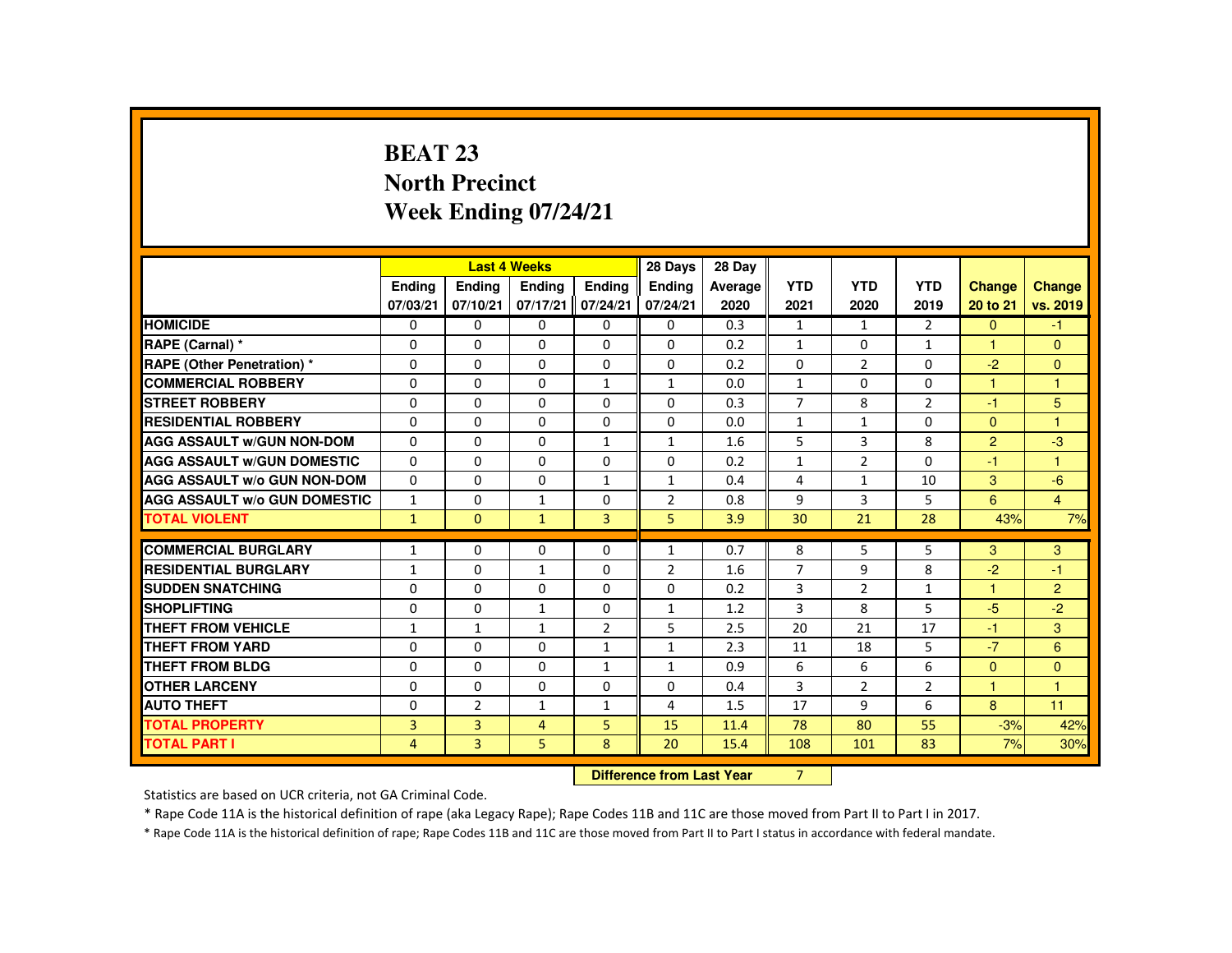# **BEAT 24 North PrecinctWeek Ending 07/24/21**

|                                     |                |                | <b>Last 4 Weeks</b> |                | 28 Days                   | 28 Day  |                |              |                |                |                |
|-------------------------------------|----------------|----------------|---------------------|----------------|---------------------------|---------|----------------|--------------|----------------|----------------|----------------|
|                                     | <b>Endina</b>  | Ending         | Ending              | <b>Endina</b>  | <b>Endina</b>             | Average | <b>YTD</b>     | <b>YTD</b>   | <b>YTD</b>     | Change         | <b>Change</b>  |
|                                     | 07/03/21       | 07/10/21       | 07/17/21            | 07/24/21       | 07/24/21                  | 2020    | 2021           | 2020         | 2019           | 20 to 21       | vs. 2019       |
| <b>HOMICIDE</b>                     | 0              | $\mathbf{0}$   | 0                   | $\Omega$       | 0                         | 0.1     | $\mathbf{0}$   | $\mathbf{1}$ | $\mathbf{0}$   | $-1$           | $\mathbf{0}$   |
| RAPE (Carnal) *                     | $\Omega$       | $\Omega$       | $\Omega$            | 0              | 0                         | 0.2     | $\mathbf{1}$   | $\mathbf{1}$ | $\mathbf{1}$   | $\mathbf{0}$   | $\mathbf{0}$   |
| <b>RAPE (Other Penetration) *</b>   | $\Omega$       | $\Omega$       | $\Omega$            | $\Omega$       | $\Omega$                  | 0.0     | $\Omega$       | $\Omega$     | $\mathbf{1}$   | $\Omega$       | $-1$           |
| <b>COMMERCIAL ROBBERY</b>           | $\Omega$       | $\Omega$       | $\Omega$            | $\Omega$       | $\Omega$                  | 0.6     | $\Omega$       | $\mathbf{1}$ | $\Omega$       | $-1$           | $\mathbf{0}$   |
| <b>STREET ROBBERY</b>               | $\Omega$       | $\Omega$       | $\Omega$            | $\Omega$       | $\Omega$                  | 0.4     | 6              | 4            | $\overline{2}$ | $\overline{2}$ | $\overline{4}$ |
| <b>RESIDENTIAL ROBBERY</b>          | $\mathbf{0}$   | $\mathbf{0}$   | 0                   | 1              | 1                         | 0.0     | $\mathbf{1}$   | 0            | $\mathbf{1}$   | 1              | $\Omega$       |
| <b>AGG ASSAULT W/GUN NON-DOM</b>    | $\Omega$       | $\Omega$       | $\Omega$            | $\Omega$       | $\Omega$                  | 0.6     | $\mathbf{1}$   | 5            | $\overline{2}$ | $-4$           | $-1$           |
| <b>AGG ASSAULT W/GUN DOMESTIC</b>   | $\Omega$       | $\Omega$       | $\Omega$            | $\Omega$       | $\Omega$                  | 0.0     | $\Omega$       | $\Omega$     | $\Omega$       | $\Omega$       | $\mathbf{0}$   |
| <b>AGG ASSAULT W/o GUN NON-DOM</b>  | $\Omega$       | $\Omega$       | $\Omega$            | $\Omega$       | $\Omega$                  | 0.5     | $\overline{2}$ | 4            | $\overline{2}$ | $-2$           | $\mathbf{0}$   |
| <b>AGG ASSAULT W/o GUN DOMESTIC</b> | 0              | $\mathbf{0}$   | 0                   | 0              | 0                         | 0.3     | $\overline{2}$ | 2            | $\mathbf{1}$   | $\Omega$       | $\mathbf{1}$   |
| <b>TOTAL VIOLENT</b>                | $\Omega$       | $\mathbf{0}$   | $\mathbf{0}$        | $\mathbf{1}$   | $\mathbf{1}$              | 2.7     | 13             | 18           | 10             | $-28%$         | 30%            |
| <b>COMMERCIAL BURGLARY</b>          | $\Omega$       | $\Omega$       | $\Omega$            | $\Omega$       | $\Omega$                  | 0.2     | $\mathbf{1}$   | $\mathbf{1}$ | 4              | $\Omega$       | $-3$           |
| <b>RESIDENTIAL BURGLARY</b>         | $\Omega$       | $\mathbf{1}$   | $\Omega$            | $\Omega$       | 1                         | 0.8     | 9              | 5            | 6              | $\overline{4}$ | 3              |
| <b>SUDDEN SNATCHING</b>             | $\Omega$       | $\Omega$       | $\Omega$            | 0              | 0                         | 0.1     | 0              | $\mathbf{1}$ | $\Omega$       | $-1$           | $\mathbf{0}$   |
| <b>SHOPLIFTING</b>                  | $\mathbf{1}$   | $\overline{2}$ | $\Omega$            | $\overline{2}$ | 5                         | 2.2     | 17             | 20           | 21             | $-3$           | $-4$           |
| <b>THEFT FROM VEHICLE</b>           | $\Omega$       | $\overline{2}$ | $\Omega$            | $\Omega$       | $\overline{2}$            | 3.5     | 21             | 18           | 33             | 3              | $-12$          |
| <b>THEFT FROM YARD</b>              | $\overline{2}$ | $\overline{2}$ | $\mathbf{1}$        | $\Omega$       | 5                         | 1.7     | 11             | 15           | 29             | $-4$           | $-18$          |
| <b>THEFT FROM BLDG</b>              | $\mathbf{1}$   | $\Omega$       | 0                   | 0              | $\mathbf{1}$              | 0.8     | 3              | 6            | 6              | $-3$           | $-3$           |
| <b>OTHER LARCENY</b>                | $\Omega$       | $\Omega$       | 2                   | $\Omega$       | $\overline{2}$            | 1.2     | 9              | 9            | 8              | $\Omega$       | $\mathbf{1}$   |
| <b>AUTO THEFT</b>                   | $\Omega$       | $\Omega$       | $\Omega$            | $\overline{2}$ | $\overline{2}$            | 1.3     | 12             | 9            | 4              | 3              | 8              |
| <b>TOTAL PROPERTY</b>               | $\overline{4}$ | $\overline{7}$ | 3                   | $\overline{4}$ | 18                        | 11.8    | 83             | 84           | 111            | $-1%$          | $-25%$         |
| <b>TOTAL PART I</b>                 | 4              | $\overline{7}$ | 3                   | 5              | 19                        | 14.5    | 96             | 102          | 121            | $-6%$          | $-21%$         |
|                                     |                |                |                     |                | Difference from Loot Voor |         | $\epsilon$     |              |                |                |                |

 **Difference from Last Year**r -6

Statistics are based on UCR criteria, not GA Criminal Code.

\* Rape Code 11A is the historical definition of rape (aka Legacy Rape); Rape Codes 11B and 11C are those moved from Part II to Part I in 2017.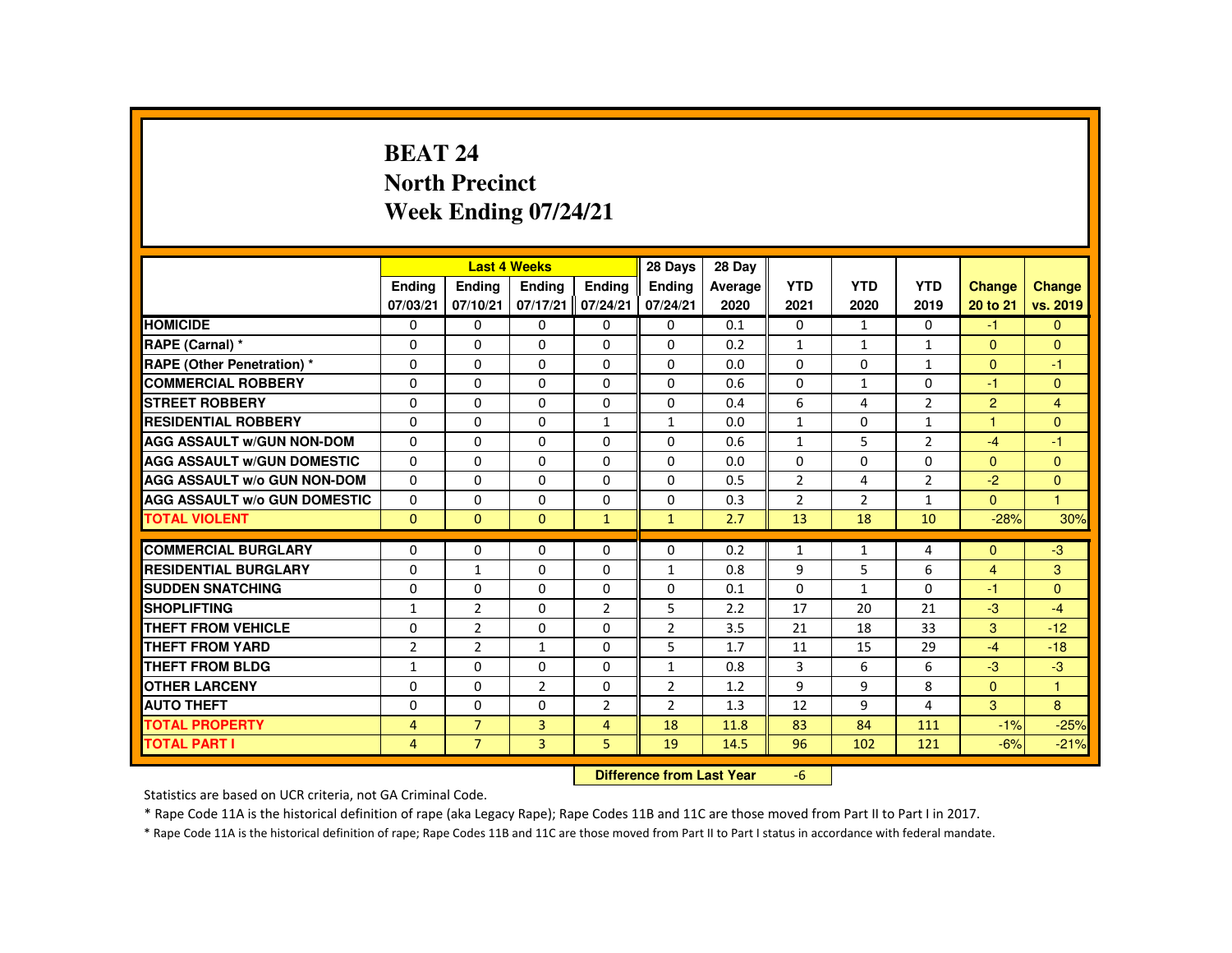## **BEAT 25 North PrecinctWeek Ending 07/24/21**

|                                     |                | <b>Last 4 Weeks</b> |                |                | 28 Days                   | 28 Day  |                |                |                |                      |                |
|-------------------------------------|----------------|---------------------|----------------|----------------|---------------------------|---------|----------------|----------------|----------------|----------------------|----------------|
|                                     | Ending         | Ending              | Ending         | Ending         | <b>Endina</b>             | Average | <b>YTD</b>     | <b>YTD</b>     | <b>YTD</b>     | <b>Change</b>        | <b>Change</b>  |
|                                     | 07/03/21       | 07/10/21            | 07/17/21       | 07/24/21       | 07/24/21                  | 2020    | 2021           | 2020           | 2019           | 20 to 21             | vs. 2019       |
| <b>HOMICIDE</b>                     | 0              | $\mathbf{0}$        | $\Omega$       | $\Omega$       | $\mathbf 0$               | 0.1     | $\Omega$       | $\Omega$       | $\Omega$       | $\Omega$             | $\Omega$       |
| RAPE (Carnal) *                     | 0              | $\Omega$            | $\overline{2}$ | $\Omega$       | $\overline{2}$            | 0.2     | 4              | $\overline{2}$ | $\mathbf{1}$   | $\overline{2}$       | 3              |
| RAPE (Other Penetration) *          | 0              | $\Omega$            | $\Omega$       | $\Omega$       | $\Omega$                  | 0.0     | $\Omega$       | $\Omega$       | $\Omega$       | $\mathbf{0}$         | $\Omega$       |
| <b>COMMERCIAL ROBBERY</b>           | $\Omega$       | $\Omega$            | $\Omega$       | $\Omega$       | $\Omega$                  | 0.0     | $\Omega$       | $\Omega$       | $\mathbf{1}$   | $\Omega$             | $-1$           |
| <b>STREET ROBBERY</b>               | $\Omega$       | $\Omega$            | $\Omega$       | $\Omega$       | $\Omega$                  | 0.2     | 4              | $\Omega$       | 4              | $\overline{4}$       | $\Omega$       |
| <b>RESIDENTIAL ROBBERY</b>          | 0              | $\Omega$            | 0              | $\mathbf{0}$   | $\mathbf{0}$              | 0.2     | $\mathbf{1}$   | 1              | $\Omega$       | $\mathbf{0}$         | 1              |
| <b>AGG ASSAULT W/GUN NON-DOM</b>    | $\Omega$       | $\Omega$            | $\Omega$       | $\Omega$       | $\mathbf{0}$              | 0.0     | 4              | $\Omega$       | $\overline{2}$ | $\overline{4}$       | $\overline{2}$ |
| <b>AGG ASSAULT W/GUN DOMESTIC</b>   | $\Omega$       | $\Omega$            | $\Omega$       | $\Omega$       | $\Omega$                  | 0.0     | $\Omega$       | $\Omega$       | $\Omega$       | $\Omega$             | $\Omega$       |
| <b>AGG ASSAULT W/o GUN NON-DOM</b>  | $\Omega$       | $\Omega$            | $\Omega$       | $\Omega$       | $\Omega$                  | 0.5     | $\overline{2}$ | 5              | $\overline{3}$ | $-3$                 | $-1$           |
| <b>AGG ASSAULT W/o GUN DOMESTIC</b> | $\Omega$       | $\Omega$            | $\Omega$       | $\Omega$       | $\Omega$                  | 0.5     | $\mathbf{1}$   | 5              | $\mathbf{1}$   | $-4$                 | $\mathbf{0}$   |
| <b>TOTAL VIOLENT</b>                | $\Omega$       | $\Omega$            | 2 <sup>1</sup> | $\Omega$       | 2 <sup>1</sup>            | 1.5     | 16             | 13             | 12             | 23%                  | 33%            |
| <b>COMMERCIAL BURGLARY</b>          | 0              | $\Omega$            | $\Omega$       | $\mathbf{1}$   | $\mathbf{1}$              | 0.6     | 3              | 6              | $\overline{2}$ | $-3$                 | 1              |
| <b>RESIDENTIAL BURGLARY</b>         | 0              | $\Omega$            | $\Omega$       | $\Omega$       | $\Omega$                  | 0.8     | 4              | 8              | 12             | $-4$                 | $-8$           |
| <b>SUDDEN SNATCHING</b>             | $\mathbf{1}$   | $\Omega$            | $\Omega$       | $\Omega$       | $\mathbf{1}$              | 0.2     | 3              | $\overline{2}$ | $\mathbf{1}$   | $\blacktriangleleft$ | $\overline{2}$ |
| <b>SHOPLIFTING</b>                  | $\overline{2}$ | $\mathbf{1}$        | $\Omega$       | $\mathbf{1}$   | 4                         | 1.5     | 20             | 14             | 12             | 6                    | 8              |
| <b>THEFT FROM VEHICLE</b>           | $\overline{2}$ | $\mathbf{1}$        | $\mathbf{1}$   | $\mathbf{1}$   | 5                         | 3.1     | 45             | 20             | 33             | 25                   | 12             |
| <b>THEFT FROM YARD</b>              | $\Omega$       | $\mathbf{1}$        | $\Omega$       | $\mathbf{1}$   | $\overline{2}$            | 1.3     | 18             | 13             | 13             | 5                    | 5              |
| <b>THEFT FROM BLDG</b>              | 0              | $\mathbf{1}$        | $\mathbf{1}$   | $\Omega$       | $\overline{2}$            | 0.8     | 16             | 5              | 12             | 11                   | $\overline{4}$ |
| <b>OTHER LARCENY</b>                | 1              | $\Omega$            | 1              | $\Omega$       | $\overline{2}$            | 1.1     | 11             | $\overline{7}$ | 4              | $\overline{4}$       | $\overline{7}$ |
| <b>AUTO THEFT</b>                   | $\Omega$       | $\mathbf{1}$        | $\mathbf{1}$   | $\Omega$       | $\overline{2}$            | 0.8     | 15             | 6              | 4              | 9                    | 11             |
| <b>TOTAL PROPERTY</b>               | 6              | 5                   | $\overline{4}$ | $\overline{4}$ | 19                        | 10.0    | 135            | 81             | 93             | 67%                  | 45%            |
| <b>TOTAL PART I</b>                 | 6              | 5.                  | 6              | 4              | 21                        | 11.4    | 151            | 94             | 105            | 61%                  | 44%            |
|                                     |                |                     |                |                | Difference from Leat Vacu |         | <b>CD</b>      |                |                |                      |                |

 **Difference from Last Year**<sup>57</sup>

Statistics are based on UCR criteria, not GA Criminal Code.

\* Rape Code 11A is the historical definition of rape (aka Legacy Rape); Rape Codes 11B and 11C are those moved from Part II to Part I in 2017.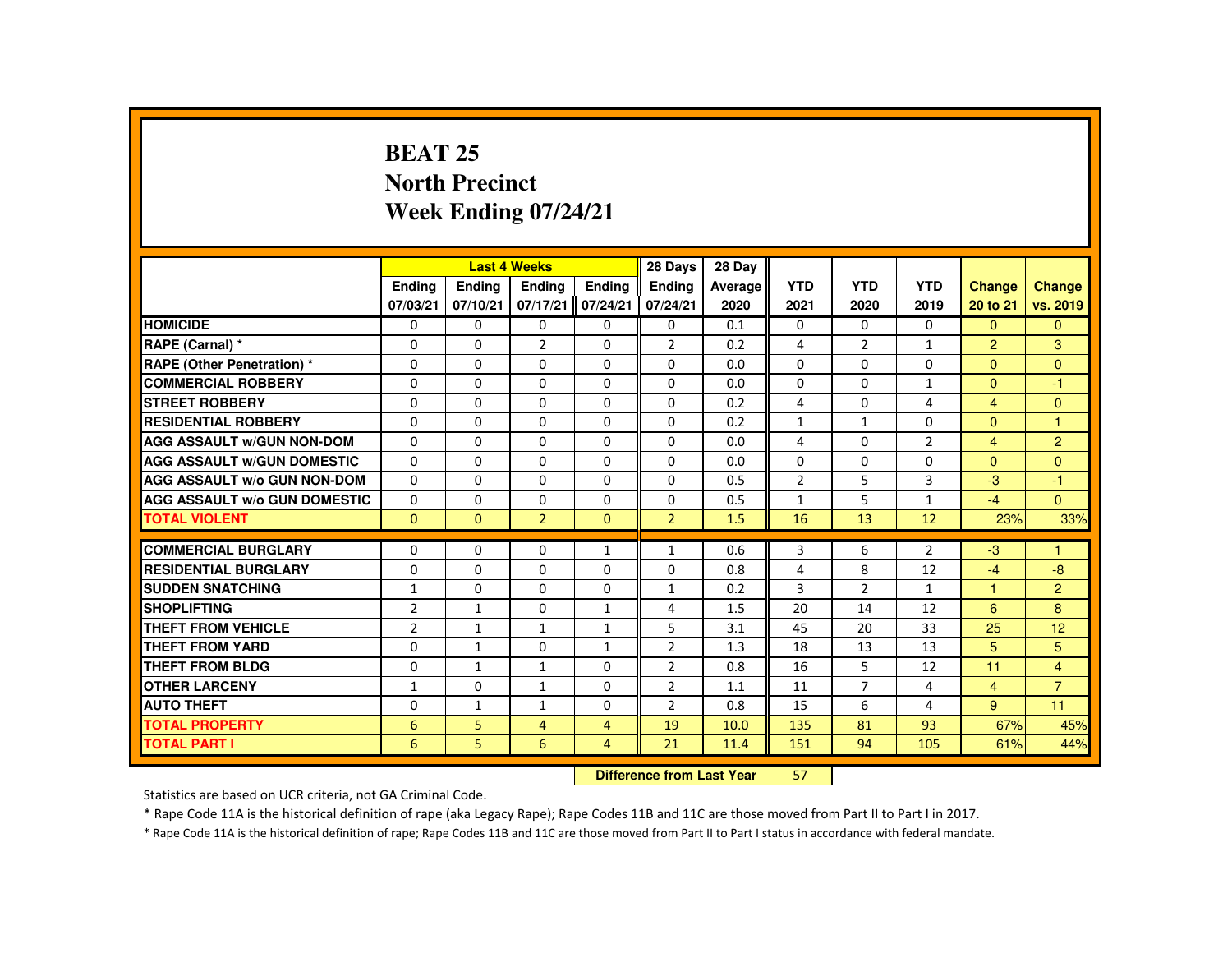## **BEAT 26 North PrecinctWeek Ending 07/24/21**

|                                     |               |                | <b>Last 4 Weeks</b> |                | 28 Days                   | 28 Day  |                |              |                |                |                |
|-------------------------------------|---------------|----------------|---------------------|----------------|---------------------------|---------|----------------|--------------|----------------|----------------|----------------|
|                                     | <b>Endina</b> | <b>Endina</b>  | <b>Endina</b>       | <b>Endina</b>  | <b>Endina</b>             | Average | <b>YTD</b>     | <b>YTD</b>   | <b>YTD</b>     | Change         | <b>Change</b>  |
|                                     | 07/03/21      | 07/10/21       | 07/17/21            | 07/24/21       | 07/24/21                  | 2020    | 2021           | 2020         | 2019           | 20 to 21       | vs. 2019       |
| <b>HOMICIDE</b>                     | 0             | $\mathbf{0}$   | 0                   | 0              | 0                         | 0.0     | 0              | 0            | $\mathbf{0}$   | $\mathbf{0}$   | $\mathbf{0}$   |
| RAPE (Carnal) *                     | $\Omega$      | $\Omega$       | $\Omega$            | $\Omega$       | $\Omega$                  | 0.1     | $\Omega$       | 3            | $\mathbf{1}$   | $-3$           | $-1$           |
| <b>RAPE (Other Penetration) *</b>   | 0             | $\Omega$       | 0                   | 0              | 0                         | 0.0     | $\mathbf{1}$   | 0            | 0              | $\mathbf{1}$   | $\mathbf{1}$   |
| <b>COMMERCIAL ROBBERY</b>           | $\Omega$      | $\Omega$       | $\Omega$            | $\Omega$       | $\Omega$                  | 0.0     | 4              | $\mathbf{1}$ | $\Omega$       | 3              | $\overline{4}$ |
| <b>STREET ROBBERY</b>               | $\Omega$      | $\Omega$       | $\Omega$            | $\mathbf{1}$   | $\mathbf{1}$              | 0.1     | 5              | 5            | 8              | $\Omega$       | $-3$           |
| <b>RESIDENTIAL ROBBERY</b>          | $\Omega$      | $\mathbf{0}$   | $\Omega$            | 0              | 0                         | 0.0     | 0              | 0            | $\Omega$       | $\mathbf{0}$   | $\mathbf{0}$   |
| <b>AGG ASSAULT W/GUN NON-DOM</b>    | $\Omega$      | $\mathbf{1}$   | $\mathbf{1}$        | $\Omega$       | $\overline{2}$            | 0.1     | $\overline{2}$ | 3            | 3              | $-1$           | $-1$           |
| <b>AGG ASSAULT W/GUN DOMESTIC</b>   | $\Omega$      | $\Omega$       | $\Omega$            | $\Omega$       | $\Omega$                  | 0.0     | $\Omega$       | $\Omega$     | $\Omega$       | $\mathbf{0}$   | $\pmb{0}$      |
| <b>AGG ASSAULT W/o GUN NON-DOM</b>  | $\Omega$      | $\overline{2}$ | $\mathbf{1}$        | $\Omega$       | $\mathbf{3}$              | 0.3     | 13             | 12           | 9              | 1              | $\overline{4}$ |
| <b>AGG ASSAULT W/o GUN DOMESTIC</b> | 0             | $\mathbf{0}$   | 0                   | 0              | 0                         | 0.1     | $\overline{2}$ | 3            | $\overline{2}$ | $-1$           | $\overline{0}$ |
| <b>TOTAL VIOLENT</b>                | $\Omega$      | 3              | $\overline{2}$      | $\mathbf{1}$   | 6                         | 0.6     | 27             | 27           | 23             | 0%             | 17%            |
| <b>COMMERCIAL BURGLARY</b>          | $\Omega$      | $\Omega$       | $\Omega$            | $\Omega$       | $\Omega$                  | 0.1     | $\overline{2}$ | 12           | 3              | $-10$          | $-1$           |
| <b>RESIDENTIAL BURGLARY</b>         | $\Omega$      | $\Omega$       | $\Omega$            | $\Omega$       | $\Omega$                  | 0.0     | $\Omega$       | $\Omega$     | $\mathbf{1}$   | $\Omega$       | $-1$           |
| <b>SUDDEN SNATCHING</b>             | $\Omega$      | $\Omega$       | $\mathbf{1}$        | 1              | $\overline{2}$            | 0.1     | 8              | 2            | 5              | 6              | 3              |
| <b>SHOPLIFTING</b>                  | $\Omega$      | $\Omega$       | $\Omega$            | $\Omega$       | $\Omega$                  | 0.3     | 10             | 18           | 20             | $-8$           | $-10$          |
| <b>THEFT FROM VEHICLE</b>           | $\mathbf{1}$  | $\mathbf{1}$   | $\Omega$            | $\overline{3}$ | 5                         | 0.4     | 53             | 16           | 19             | 37             | 34             |
| <b>THEFT FROM YARD</b>              | $\Omega$      | $\Omega$       | $\Omega$            | $\mathbf{1}$   | $\mathbf{1}$              | 0.2     | 11             | 14           | 11             | $-3$           | $\Omega$       |
| THEFT FROM BLDG                     | $\Omega$      | $\Omega$       | $\mathbf{1}$        | 1              | $\overline{2}$            | 0.2     | 15             | 5            | 13             | 10             | $\overline{2}$ |
| <b>OTHER LARCENY</b>                | $\Omega$      | $\Omega$       | $\Omega$            | $\Omega$       | $\Omega$                  | 0.0     | 3              | $\mathbf{1}$ | $\overline{2}$ | $\overline{2}$ | $\mathbf{1}$   |
| <b>AUTO THEFT</b>                   | $\Omega$      | $\Omega$       | $\mathbf{1}$        | 0              | $\mathbf{1}$              | 0.2     | 22             | 9            | $\overline{2}$ | 13             | 20             |
| <b>TOTAL PROPERTY</b>               | $\mathbf{1}$  | $\mathbf{1}$   | $\overline{3}$      | 6              | 11                        | 1.6     | 124            | 77           | 76             | 61%            | 63%            |
| <b>TOTAL PART I</b>                 | $\mathbf{1}$  | 4              | 5                   | $\overline{7}$ | 17                        | 2.2     | 151            | 104          | 99             | 45%            | 53%            |
|                                     |               |                |                     |                | Difference from Leat Voor |         | $\sqrt{2}$     |              |                |                |                |

 **Difference from Last Year**<sup>47</sup>

Statistics are based on UCR criteria, not GA Criminal Code.

\* Rape Code 11A is the historical definition of rape (aka Legacy Rape); Rape Codes 11B and 11C are those moved from Part II to Part I in 2017.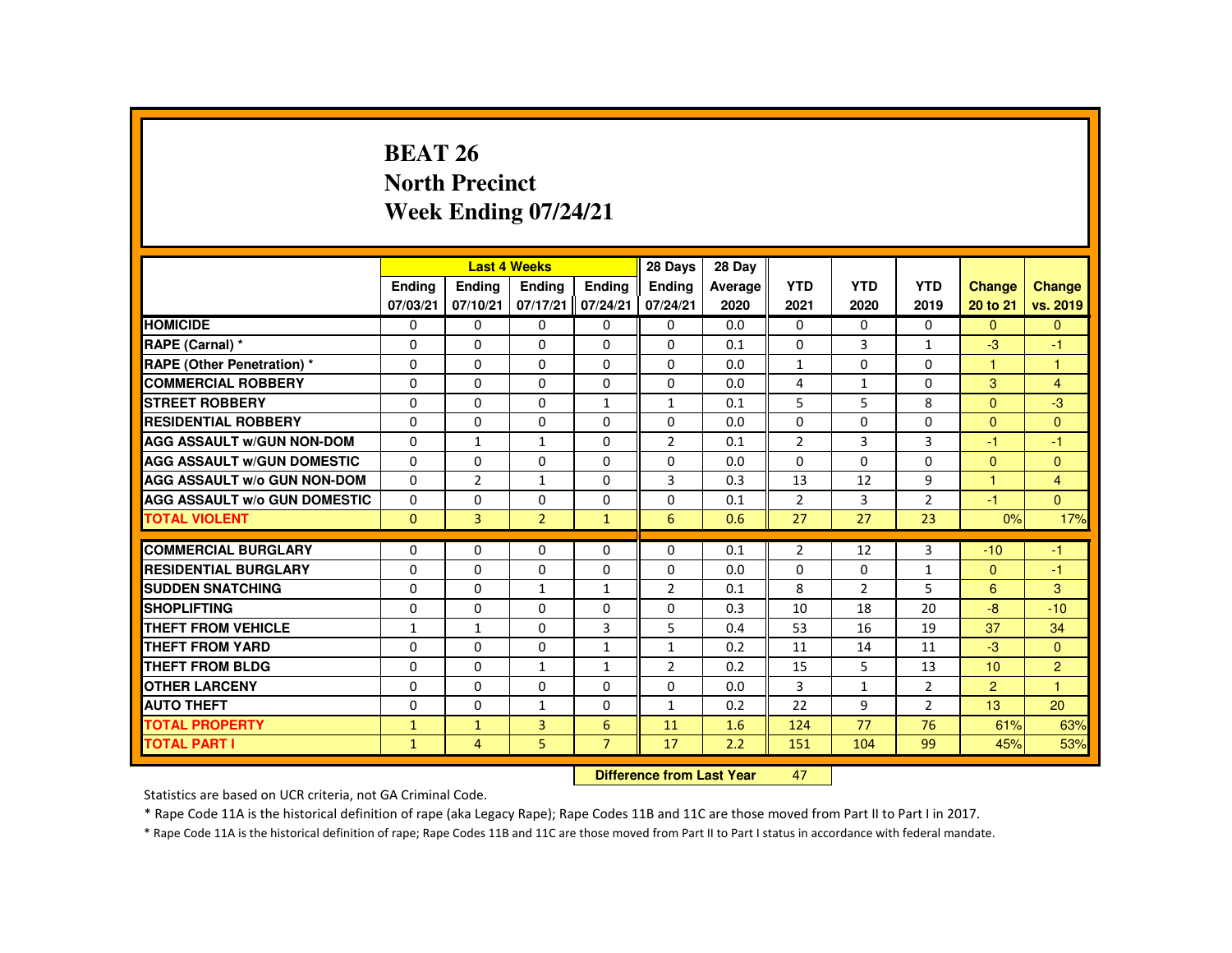### **BEAT 27 North PrecinctWeek Ending 07/24/21**

|                                     |                           |                | <b>Last 4 Weeks</b> |                | 28 Days        | 28 Day  |                |                |                |                |                |
|-------------------------------------|---------------------------|----------------|---------------------|----------------|----------------|---------|----------------|----------------|----------------|----------------|----------------|
|                                     | <b>Endina</b>             | Ending         | Ending              | <b>Endina</b>  | <b>Endina</b>  | Average | <b>YTD</b>     | <b>YTD</b>     | <b>YTD</b>     | <b>Change</b>  | Change         |
|                                     | 07/03/21                  | 07/10/21       | 07/17/21            | 07/24/21       | 07/24/21       | 2020    | 2021           | 2020           | 2019           | 20 to 21       | vs. 2019       |
| <b>HOMICIDE</b>                     | $\mathbf{0}$              | 0              | $\Omega$            | $\Omega$       | 0              | 0.0     | $\overline{2}$ | $\Omega$       | $\Omega$       | $\overline{2}$ | $\overline{2}$ |
| RAPE (Carnal) *                     | 0                         | $\Omega$       | $\Omega$            | $\Omega$       | $\Omega$       | 0.3     | $\overline{2}$ | $\overline{2}$ | $\Omega$       | $\mathbf{0}$   | $\overline{2}$ |
| RAPE (Other Penetration) *          | 0                         | $\Omega$       | $\Omega$            | $\Omega$       | $\Omega$       | 0.1     | $\overline{2}$ | $\Omega$       | $\Omega$       | $\overline{2}$ | $\overline{2}$ |
| <b>COMMERCIAL ROBBERY</b>           | $\Omega$                  | $\Omega$       | $\Omega$            | $\Omega$       | $\Omega$       | 0.1     | $\Omega$       | $\Omega$       | $\Omega$       | $\Omega$       | $\Omega$       |
| <b>STREET ROBBERY</b>               | $\Omega$                  | $\Omega$       | $\Omega$            | $\mathbf{1}$   | $\mathbf{1}$   | 1.2     | 8              | 5              | 10             | $\mathcal{B}$  | $-2$           |
| <b>RESIDENTIAL ROBBERY</b>          | 0                         | 0              | 0                   | 0              | 0              | 0.0     | 0              | 0              | $\mathbf{1}$   | $\Omega$       | $-1$           |
| <b>AGG ASSAULT W/GUN NON-GUN</b>    | $\mathbf{1}$              | $\mathbf{1}$   | $\Omega$            | $\Omega$       | $\overline{2}$ | 1.3     | 6              | 10             | 8              | $-4$           | $-2$           |
| <b>AGG ASSAULT W/GUN DOMESTIC</b>   | $\Omega$                  | $\Omega$       | $\Omega$            | $\Omega$       | $\Omega$       | 0.1     | $\overline{2}$ | $\mathbf{1}$   | $\mathbf{1}$   | $\overline{1}$ | $\mathbf{1}$   |
| <b>AGG ASSAULT W/o GUN NON-DOM</b>  | $\mathbf{1}$              | $\Omega$       | $\Omega$            | $\Omega$       | $\mathbf{1}$   | 1.8     | 17             | 9              | 13             | 8              | $\overline{4}$ |
| <b>AGG ASSAULT W/o GUN DOMESTIC</b> | $\Omega$                  | $\overline{2}$ | $\Omega$            | $\mathbf{1}$   | 3              | 0.6     | 9              | $\overline{2}$ | 11             | $\overline{7}$ | $-2$           |
| <b>TOTAL VIOLENT</b>                | $\overline{2}$            | $\overline{3}$ | $\Omega$            | $\overline{2}$ | $\overline{7}$ | 5.4     | 48             | 29             | 44             | 66%            | 9%             |
| <b>COMMERCIAL BURGLARY</b>          | 0                         | $\Omega$       | $\Omega$            | $\Omega$       | $\Omega$       | 0.3     | $\overline{2}$ | $\overline{2}$ | 3              | $\Omega$       | $-1$           |
| <b>RESIDENTIAL BURGLARY</b>         | $\mathbf{1}$              | 0              | 0                   | 0              | $\mathbf{1}$   | 0.4     | $\overline{2}$ | 4              | 4              | $-2$           | $-2$           |
| <b>SUDDEN SNATCHING</b>             | $\Omega$                  | $\mathbf{1}$   | $\Omega$            | $\Omega$       | $\mathbf{1}$   | 0.5     | 4              | 4              | $\overline{2}$ | $\mathbf{0}$   | $\overline{2}$ |
| <b>SHOPLIFTING</b>                  | $\Omega$                  | 3              | $\Omega$            | $\mathbf{1}$   | 4              | 1.8     | 11             | 16             | 16             | $-5$           | $-5$           |
| <b>THEFT FROM VEHICLE</b>           | $\mathbf{1}$              | $\mathbf{1}$   | 4                   | $\Omega$       | 6              | 1.9     | 63             | 16             | 22             | 47             | 41             |
| <b>THEFT FROM YARD</b>              | $\Omega$                  | $\mathbf{1}$   | $\Omega$            | $\Omega$       | $\mathbf{1}$   | 1.6     | 5              | 14             | 3              | $-9$           | $\mathcal{P}$  |
| <b>THEFT FROM BLDG</b>              | 0                         | $\mathbf{1}$   | 0                   | $\Omega$       | $\mathbf{1}$   | 2.1     | $\overline{7}$ | 13             | 21             | $-6$           | $-14$          |
| <b>OTHER LARCENY</b>                | $\Omega$                  | $\Omega$       | $\Omega$            | $\Omega$       | $\Omega$       | 0.0     | $\Omega$       | $\Omega$       | $\overline{2}$ | $\Omega$       | $-2$           |
| <b>AUTO THEFT</b>                   | $\Omega$                  | $\mathbf{1}$   | $\Omega$            | $\Omega$       | $\mathbf{1}$   | 1.4     | 23             | 11             | 4              | 12             | 19             |
| <b>TOTAL PROPERTY</b>               | $\overline{2}$            | 8              | $\overline{4}$      | $\mathbf{1}$   | 15             | 10.0    | 117            | 80             | 77             | 46%            | 52%            |
| <b>TOTAL PART I</b>                 | $\overline{4}$            | 11             | $\overline{4}$      | $\overline{3}$ | 22             | 15.5    | 165            | 109            | 121            | 51%            | 36%            |
|                                     | Difference from Leat Voor |                |                     |                |                |         | FC.            |                |                |                |                |

 **Difference from Last Year**<sup>56</sup>

Statistics are based on UCR criteria, not GA Criminal Code.

\* Rape Code 11A is the historical definition of rape (aka Legacy Rape); Rape Codes 11B and 11C are those moved from Part II to Part I in 2017.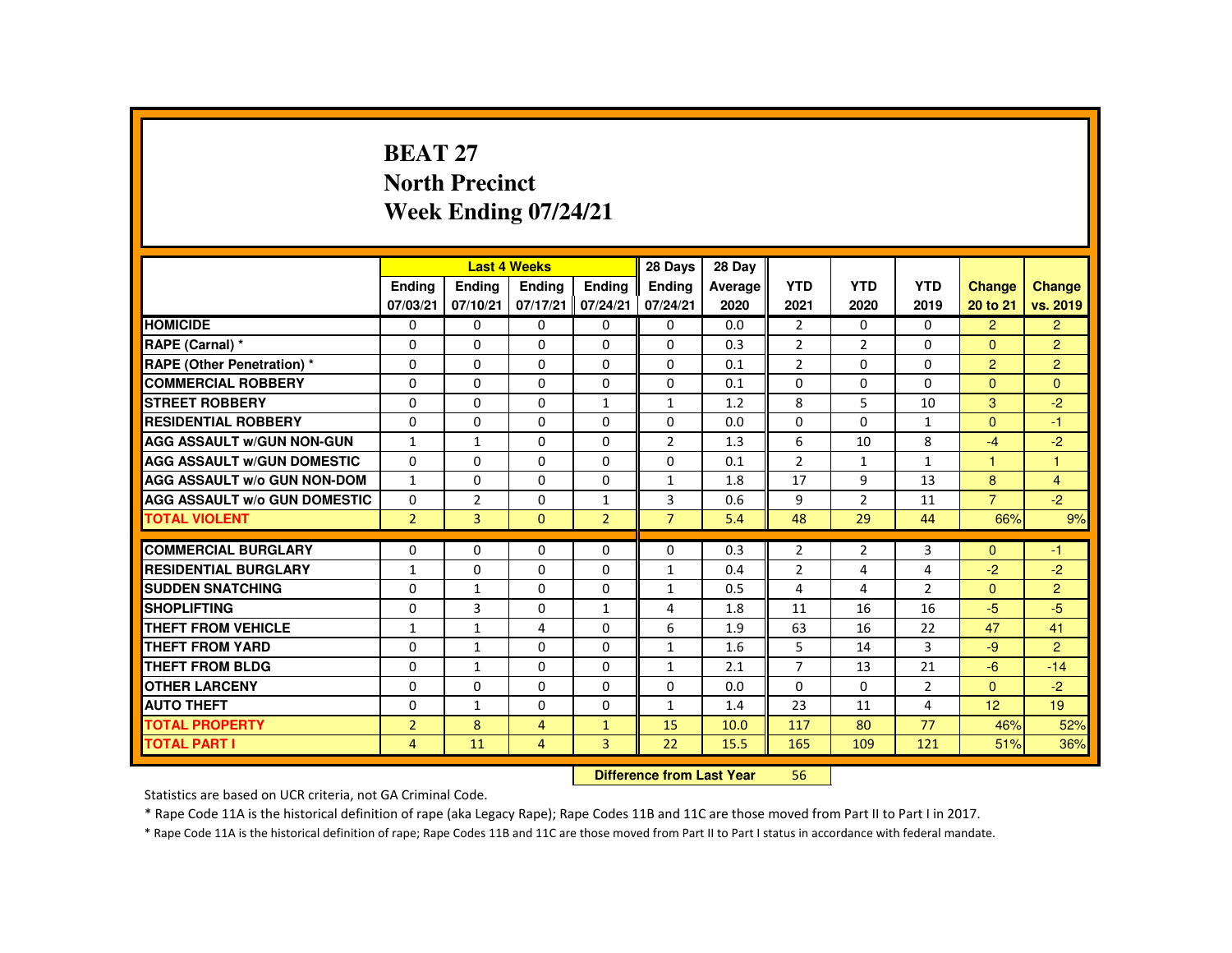# **BEAT 31 Central PrecinctWeek Ending 07/24/21**

|                                     |                            |                | <b>Last 4 Weeks</b> |                | 28 Days        | 28 Day  |                |                |                |                |                 |
|-------------------------------------|----------------------------|----------------|---------------------|----------------|----------------|---------|----------------|----------------|----------------|----------------|-----------------|
|                                     | <b>Ending</b>              | <b>Ending</b>  | <b>Ending</b>       | <b>Ending</b>  | <b>Ending</b>  | Average | <b>YTD</b>     | <b>YTD</b>     | <b>YTD</b>     | <b>Change</b>  | <b>Change</b>   |
|                                     | 07/03/21                   | 07/10/21       | 07/17/21            | 07/24/21       | 07/24/21       | 2020    | 2021           | 2020           | 2019           | 20 to 21       | vs. 2019        |
| <b>HOMICIDE</b>                     | $\Omega$                   | $\Omega$       | $\Omega$            | $\Omega$       | $\Omega$       | 0.1     | 0              | $\mathbf{1}$   | 1              | $-1$           | $-1$            |
| RAPE (Carnal) *                     | $\mathbf{0}$               | $\Omega$       | $\Omega$            | $\Omega$       | $\Omega$       | 0.3     | $\overline{2}$ | 4              | 3              | $-2$           | -1              |
| <b>RAPE (Other Penetration) *</b>   | $\Omega$                   | $\Omega$       | $\Omega$            | $\Omega$       | $\Omega$       | 0.1     | $\Omega$       | 1              | $\Omega$       | -1             | $\Omega$        |
| <b>COMMERCIAL ROBBERY</b>           | $\Omega$                   | $\Omega$       | $\Omega$            | $\Omega$       | $\Omega$       | 0.1     | $\Omega$       | $\Omega$       | 0              | $\mathbf{0}$   | $\Omega$        |
| <b>STREET ROBBERY</b>               | $\Omega$                   | $\Omega$       | $\Omega$            | $\Omega$       | $\Omega$       | 0.3     | 4              | 4              | $\overline{2}$ | $\Omega$       | $\overline{2}$  |
| <b>RESIDENTIAL ROBBERY</b>          | $\Omega$                   | $\Omega$       | $\mathbf{0}$        | 0              | 0              | 0.3     | $\mathbf{1}$   | $\overline{2}$ | 0              | $-1$           | 1               |
| <b>AGG ASSAULT w/GUN NON-DOM</b>    | $\overline{2}$             | $\overline{2}$ | $\overline{2}$      | $\mathbf{1}$   | $\overline{7}$ | 1.2     | 20             | 6              | 9              | 14             | 11              |
| <b>AGG ASSAULT W/GUN DOMESTIC</b>   | $\Omega$                   | $\Omega$       | $\Omega$            | $\Omega$       | $\Omega$       | 0.2     | $\Omega$       | $\overline{2}$ | $\mathbf{1}$   | $-2$           | $-1$            |
| <b>AGG ASSAULT W/o GUN NON-DOM</b>  | $\mathbf{1}$               | $\Omega$       | $\Omega$            | $\Omega$       | $\mathbf{1}$   | 0.5     | $\mathbf{1}$   | $\overline{3}$ | $\overline{7}$ | $-2$           | $-6$            |
| <b>AGG ASSAULT W/o GUN DOMESTIC</b> | $\mathbf{1}$               | $\Omega$       | $\mathbf{1}$        | $\mathbf{1}$   | 3              | 0.8     | 6              | 4              | 9              | $\overline{2}$ | $-3$            |
| <b>TOTAL VIOLENT</b>                | $\overline{4}$             | $\overline{2}$ | $\overline{3}$      | $\overline{2}$ | 11             | 3.7     | 34             | 27             | 32             | 26%            | 6%              |
|                                     |                            |                |                     |                |                |         |                |                |                |                |                 |
| <b>COMMERCIAL BURGLARY</b>          | $\Omega$                   | $\mathbf{0}$   | $\Omega$            | $\Omega$       | 0              | 0.6     | 4              | 5              | $\overline{7}$ | -1             | $-3$            |
| <b>RESIDENTIAL BURGLARY</b>         | $\mathbf{1}$               | $\mathbf{1}$   | 2                   | 3              | $\overline{7}$ | 2.6     | 24             | 21             | 21             | 3              | 3               |
| <b>SUDDEN SNATCHING</b>             | $\mathbf{1}$               | $\Omega$       | $\mathbf{0}$        | 0              | $\mathbf{1}$   | 0.1     | $\overline{2}$ | $\Omega$       | 3              | $\overline{2}$ | $-1$            |
| <b>SHOPLIFTING</b>                  | $\Omega$                   | $\Omega$       | $\Omega$            | $\Omega$       | $\Omega$       | 0.5     | $\Omega$       | 6              | $\overline{2}$ | $-6$           | $-2$            |
| <b>THEFT FROM VEHICLE</b>           | $\Omega$                   | $\overline{2}$ | $\Omega$            | $\mathbf{1}$   | 3              | 2.8     | 29             | 18             | 31             | 11             | $-2$            |
| <b>THEFT FROM YARD</b>              | $\mathbf{1}$               | $\Omega$       | $\mathbf{1}$        | $\overline{2}$ | 4              | 2.7     | 16             | 23             | 31             | $-7$           | $-15$           |
| <b>THEFT FROM BLDG</b>              | $\mathbf{0}$               | $\Omega$       | $\Omega$            | $\Omega$       | $\Omega$       | 1.4     | $\overline{7}$ | 9              | 12             | $-2$           | $-5$            |
| <b>OTHER LARCENY</b>                | $\Omega$                   | $\Omega$       | 1                   | $\overline{2}$ | 3              | 1.5     | 15             | 8              | 12             | $\overline{7}$ | 3               |
| <b>AUTO THEFT</b>                   | $\mathbf{1}$               | $\Omega$       | $\Omega$            | $\overline{2}$ | 3              | 2.0     | 18             | 15             | 8              | 3              | 10 <sup>°</sup> |
| <b>TOTAL PROPERTY</b>               | $\overline{4}$             | $\overline{3}$ | $\overline{4}$      | 10             | 21             | 14.1    | 115            | 105            | 127            | 10%            | $-9%$           |
| <b>TOTAL PART I</b>                 | 8                          | 5.             | $\overline{7}$      | 12             | 32             | 17.8    | 149            | 132            | 159            | 13%            | $-6%$           |
|                                     | Difference from Least Vaca |                |                     |                |                |         | $4 - 7$        |                |                |                |                 |

 **Difference from Last Year**<sup>17</sup>

Statistics are based on UCR criteria, not GA Criminal Code.

\* Rape Code 11A is the historical definition of rape (aka Legacy Rape); Rape Codes 11B and 11C are those moved from Part II to Part I in 2017.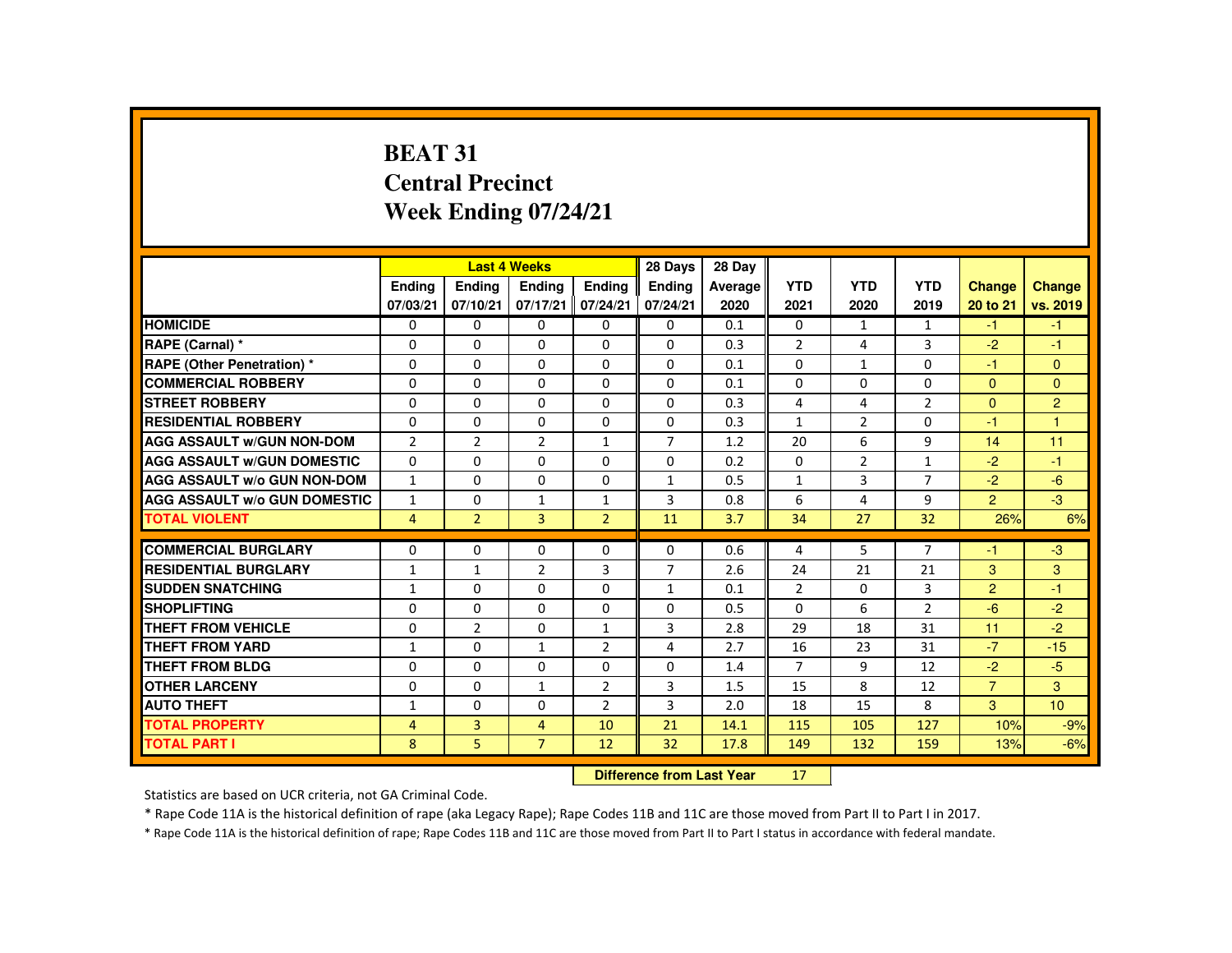# **BEAT 32 Central PrecinctWeek Ending 07/24/21**

|                                     |                |                | <b>Last 4 Weeks</b> |                   | 28 Days       | 28 Day  |                |                |                |                |                      |
|-------------------------------------|----------------|----------------|---------------------|-------------------|---------------|---------|----------------|----------------|----------------|----------------|----------------------|
|                                     | Ending         | Ending         | <b>Ending</b>       | Ending            | <b>Ending</b> | Average | <b>YTD</b>     | <b>YTD</b>     | <b>YTD</b>     | <b>Change</b>  | Change               |
|                                     | 07/03/21       | 07/10/21       | 07/17/21            | 07/24/21          | 07/24/21      | 2020    | 2021           | 2020           | 2019           | 20 to 21       | vs. 2019             |
| <b>HOMICIDE</b>                     | $\Omega$       | $\Omega$       | $\Omega$            | $\Omega$          | 0             | 0.0     | $\Omega$       | $\Omega$       | $\mathbf{1}$   | $\Omega$       | $-1$                 |
| RAPE (Carnal) *                     | $\Omega$       | $\Omega$       | $\Omega$            | $\Omega$          | 0             | 0.1     | $\Omega$       | $\mathbf{1}$   | 0              | $-1$           | $\Omega$             |
| <b>RAPE (Other Penetration) *</b>   | $\Omega$       | $\Omega$       | $\Omega$            | $\Omega$          | $\Omega$      | 0.0     | $\overline{2}$ | $\Omega$       | $\Omega$       | $\overline{2}$ | $\overline{2}$       |
| <b>COMMERCIAL ROBBERY</b>           | $\Omega$       | $\Omega$       | $\Omega$            | $\Omega$          | $\Omega$      | 0.5     | $\Omega$       | $\overline{2}$ | 3              | $-2$           | $-3$                 |
| <b>STREET ROBBERY</b>               | $\Omega$       | $\Omega$       | $\Omega$            | $\Omega$          | $\Omega$      | 0.2     | $\Omega$       | $\Omega$       | $\overline{3}$ | $\Omega$       | $-3$                 |
| <b>RESIDENTIAL ROBBERY</b>          | $\Omega$       | $\Omega$       | $\Omega$            | $\Omega$          | $\Omega$      | 0.0     | $\mathbf{1}$   | 0              | $\Omega$       | $\overline{1}$ | $\overline{1}$       |
| <b>AGG ASSAULT W/GUN NON-DOM</b>    | $\mathbf{1}$   | $\Omega$       | $\Omega$            | $\Omega$          | $\mathbf{1}$  | 0.5     | 3              | $\overline{2}$ | $\overline{2}$ | $\overline{1}$ | $\blacktriangleleft$ |
| <b>AGG ASSAULT W/GUN DOMESTIC</b>   | $\Omega$       | $\Omega$       | $\Omega$            | $\Omega$          | $\Omega$      | 0.1     | $\Omega$       | $\mathbf{1}$   | $\Omega$       | $-1$           | $\Omega$             |
| <b>AGG ASSAULT W/o GUN NON-DOM</b>  | $\mathbf{0}$   | $\Omega$       | $\Omega$            | $\Omega$          | $\Omega$      | 0.4     | $\overline{2}$ | $\mathbf{1}$   | 3              | $\mathbf{1}$   | $-1$                 |
| <b>AGG ASSAULT W/o GUN DOMESTIC</b> | $\Omega$       | $\Omega$       | $\Omega$            | $\Omega$          | $\Omega$      | 0.3     | $\overline{2}$ | 3              | 4              | $-1$           | $-2$                 |
| <b>TOTAL VIOLENT</b>                | $\mathbf{1}$   | $\mathbf{0}$   | $\mathbf{0}$        | $\mathbf{0}$      | $\mathbf{1}$  | 2.1     | 10             | 10             | 16             | 0%             | $-38%$               |
|                                     |                |                |                     |                   |               |         |                |                |                |                |                      |
| <b>COMMERCIAL BURGLARY</b>          | $\Omega$       | $\Omega$       | $\Omega$            | $\Omega$          | $\Omega$      | 0.6     | 5              | 6              | 3              | $-1$           | $\overline{2}$       |
| <b>RESIDENTIAL BURGLARY</b>         | $\mathbf{1}$   | $\Omega$       | $\Omega$            | $\Omega$          | $\mathbf{1}$  | 1.9     | 12             | 11             | 15             | 1              | $-3$                 |
| <b>SUDDEN SNATCHING</b>             | 0              | $\Omega$       | $\Omega$            | 0                 | 0             | 0.0     | $\Omega$       | 0              | 1              | $\mathbf{0}$   | -1                   |
| <b>SHOPLIFTING</b>                  | 1              | $\overline{2}$ | $\Omega$            | $\Omega$          | 3             | 2.4     | 28             | 17             | 28             | 11             | $\Omega$             |
| <b>THEFT FROM VEHICLE</b>           | $\overline{2}$ | $\mathbf{1}$   | $\Omega$            | $\overline{2}$    | 5             | 2.5     | 21             | 27             | 32             | $-6$           | $-11$                |
| <b>THEFT FROM YARD</b>              | $\Omega$       | $\mathbf{1}$   | $\Omega$            | $\Omega$          | $\mathbf{1}$  | 2.1     | 12             | 20             | 17             | $-8$           | $-5$                 |
| THEFT FROM BLDG                     | $\mathbf{1}$   | $\Omega$       | $\Omega$            | $\Omega$          | $\mathbf{1}$  | 1.2     | $\overline{7}$ | 10             | 15             | $-3$           | $-8$                 |
| <b>OTHER LARCENY</b>                | $\mathbf 0$    | $\Omega$       | $\Omega$            | 0                 | 0             | 1.5     | 6              | 12             | $\overline{2}$ | $-6$           | $\overline{4}$       |
| <b>AUTO THEFT</b>                   | $\mathbf{1}$   | $\Omega$       | $\Omega$            | $\mathbf{1}$      | 2             | 1.1     | 14             | 6              | 11             | 8              | $\overline{3}$       |
| <b>TOTAL PROPERTY</b>               | 6              | $\overline{4}$ | $\Omega$            | 3                 | 13            | 13.4    | 105            | 109            | 124            | $-4%$          | $-15%$               |
| <b>TOTAL PART I</b>                 | $\overline{7}$ | 4              | $\mathbf{0}$        | $\overline{3}$    | 14            | 15.6    | 115            | 119            | 140            | $-3%$          | $-18%$               |
|                                     |                |                |                     | <b>STATISTICS</b> |               |         |                |                |                |                |                      |

 **Difference from Last Year**-4

Statistics are based on UCR criteria, not GA Criminal Code.

\* Rape Code 11A is the historical definition of rape (aka Legacy Rape); Rape Codes 11B and 11C are those moved from Part II to Part I in 2017.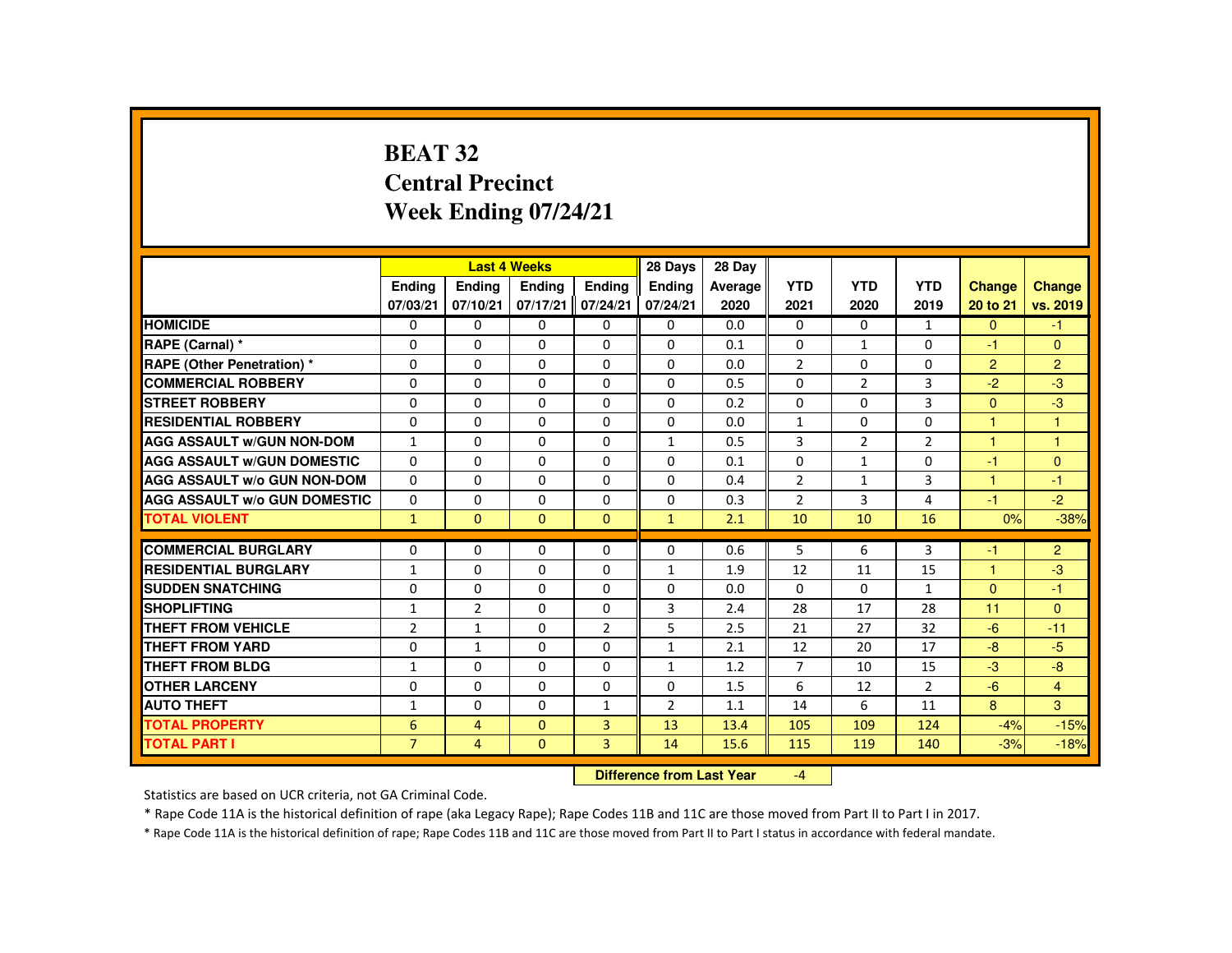# **BEAT 33 Central PrecinctWeek Ending 07/24/21**

|                                     |                |                | <b>Last 4 Weeks</b>              |                   | 28 Days        | 28 Day  |                |                |                |                |                |
|-------------------------------------|----------------|----------------|----------------------------------|-------------------|----------------|---------|----------------|----------------|----------------|----------------|----------------|
|                                     | <b>Ending</b>  | <b>Ending</b>  | <b>Ending</b>                    | <b>Ending</b>     | <b>Endina</b>  | Average | <b>YTD</b>     | <b>YTD</b>     | <b>YTD</b>     | <b>Change</b>  | <b>Change</b>  |
|                                     | 07/03/21       | 07/10/21       |                                  | 07/17/21 07/24/21 | 07/24/21       | 2020    | 2021           | 2020           | 2019           | 20 to 21       | vs. 2019       |
| <b>HOMICIDE</b>                     | 0              | 0              | 0                                | 0                 | 0              | 0.2     | $\mathbf{1}$   | $\mathbf{1}$   | $\mathbf{1}$   | $\mathbf{0}$   | $\mathbf{0}$   |
| RAPE (Carnal) *                     | $\Omega$       | $\Omega$       | $\Omega$                         | $\Omega$          | $\Omega$       | 0.2     | $\mathbf{1}$   | $\Omega$       | $\Omega$       | $\overline{1}$ | $\overline{1}$ |
| <b>RAPE (Other Penetration) *</b>   | $\Omega$       | $\Omega$       | $\mathbf{1}$                     | $\Omega$          | $\mathbf{1}$   | 0.0     | $\mathbf{1}$   | $\Omega$       | $\Omega$       | $\mathbf{1}$   | $\mathbf{1}$   |
| <b>COMMERCIAL ROBBERY</b>           | $\mathbf{1}$   | 0              | 0                                | 0                 | $\mathbf{1}$   | 0.3     | $\mathbf{1}$   | $\mathbf{1}$   | $\overline{2}$ | $\mathbf{0}$   | $-1$           |
| <b>STREET ROBBERY</b>               | $\Omega$       | $\Omega$       | $\Omega$                         | $\Omega$          | $\Omega$       | 1.0     | 5              | $\overline{7}$ | 8              | $-2$           | $-3$           |
| <b>RESIDENTIAL ROBBERY</b>          | $\Omega$       | $\Omega$       | $\Omega$                         | $\Omega$          | $\Omega$       | 0.0     | $\mathbf 0$    | 0              | 0              | $\overline{0}$ | $\mathbf{0}$   |
| <b>AGG ASSAULT W/GUN NON-DOM</b>    | $\Omega$       | $\Omega$       | $\Omega$                         | $\Omega$          | $\Omega$       | 0.7     | $\overline{7}$ | 6              | 8              | $\mathbf{1}$   | $-1$           |
| <b>AGG ASSAULT W/GUN DOMESTIC</b>   | $\Omega$       | $\Omega$       | $\Omega$                         | $\Omega$          | $\Omega$       | 0.1     | 3              | $\mathbf{1}$   | $\overline{2}$ | $\overline{2}$ | $\overline{1}$ |
| <b>AGG ASSAULT W/o GUN NON-DOM</b>  | $\overline{2}$ | $\Omega$       | $\Omega$                         | $\Omega$          | $\overline{2}$ | 0.6     | 5              | 5              | 10             | $\Omega$       | $-5$           |
| <b>AGG ASSAULT W/o GUN DOMESTIC</b> | $\Omega$       | $\Omega$       | $\Omega$                         | $\Omega$          | 0              | 0.8     | $\mathbf{1}$   | 6              | 8              | $-5$           | $-7$           |
| <b>TOTAL VIOLENT</b>                | $\overline{3}$ | $\mathbf{0}$   | $\mathbf{1}$                     | $\Omega$          | $\overline{4}$ | 3.8     | 25             | 27             | 39             | $-7%$          | $-36%$         |
|                                     |                |                |                                  |                   |                |         |                |                |                |                |                |
| <b>COMMERCIAL BURGLARY</b>          | $\Omega$       | $\Omega$       | $\mathbf{1}$                     | $\mathbf{1}$      | $\overline{2}$ | 0.8     | $\overline{7}$ | $\overline{7}$ | 4              | $\Omega$       | 3              |
| <b>RESIDENTIAL BURGLARY</b>         | 0              | 0              | $\mathbf{1}$                     | $\Omega$          | $\mathbf{1}$   | 1.2     | 9              | 10             | 17             | $-1$           | $-8$           |
| <b>SUDDEN SNATCHING</b>             | $\Omega$       | $\Omega$       | $\Omega$                         | $\Omega$          | $\Omega$       | 0.2     | $\Omega$       | $\overline{2}$ | $\Omega$       | $-2$           | $\Omega$       |
| <b>SHOPLIFTING</b>                  | $\overline{2}$ | $\mathbf{1}$   | $\Omega$                         | $\Omega$          | 3              | 2.4     | 17             | 21             | 54             | $-4$           | $-37$          |
| <b>THEFT FROM VEHICLE</b>           | $\Omega$       | $\mathbf{1}$   | $\Omega$                         | 5                 | 6              | 2.9     | 21             | 22             | 28             | $-1$           | $-7$           |
| <b>THEFT FROM YARD</b>              | $\mathbf{1}$   | $\mathbf{1}$   | $\Omega$                         | $\Omega$          | $\overline{2}$ | 3.3     | 16             | 30             | 33             | $-14$          | $-17$          |
| <b>THEFT FROM BLDG</b>              | $\Omega$       | $\overline{2}$ | $\Omega$                         | 0                 | $\overline{2}$ | 1.2     | $\overline{7}$ | 12             | 9              | $-5$           | $-2$           |
| <b>OTHER LARCENY</b>                | 2              | $\Omega$       | 1                                | $\Omega$          | 3              | 1.0     | 12             | 4              | 21             | 8              | $-9$           |
| <b>AUTO THEFT</b>                   | $\Omega$       | $\mathbf{1}$   | $\Omega$                         | $\Omega$          | $\mathbf{1}$   | 1.5     | 12             | 12             | 11             | $\Omega$       | $\mathbf{1}$   |
| <b>TOTAL PROPERTY</b>               | 5              | 6              | 3                                | 6                 | 20             | 14.4    | 101            | 120            | 177            | $-16%$         | $-43%$         |
| <b>TOTAL PART I</b>                 | 8              | 6              | $\overline{4}$                   | 6                 | 24             | 18.3    | 126            | 147            | 216            | $-14%$         | $-42%$         |
|                                     |                |                | <b>Difference from Last Year</b> |                   | $-21$          |         |                |                |                |                |                |

Statistics are based on UCR criteria, not GA Criminal Code.

\* Rape Code 11A is the historical definition of rape (aka Legacy Rape); Rape Codes 11B and 11C are those moved from Part II to Part I in 2017.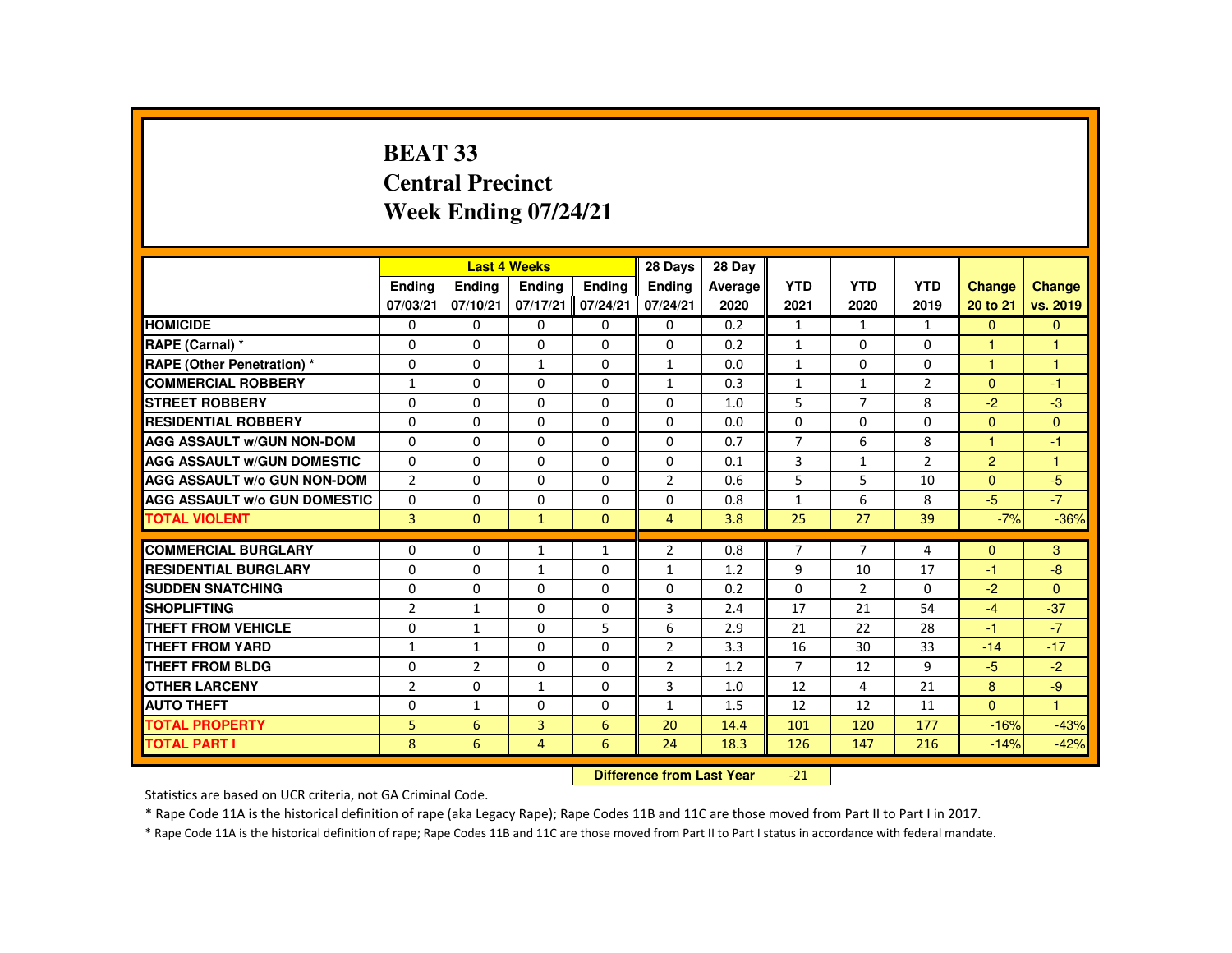# **BEAT 34 Central PrecinctWeek Ending 07/24/21**

|                                     |                |                | <b>Last 4 Weeks</b> |                | 28 Days                   | 28 Day  |                |                |                |                |                |
|-------------------------------------|----------------|----------------|---------------------|----------------|---------------------------|---------|----------------|----------------|----------------|----------------|----------------|
|                                     | <b>Endina</b>  | Ending         | Ending              | <b>Endina</b>  | <b>Endina</b>             | Average | <b>YTD</b>     | <b>YTD</b>     | <b>YTD</b>     | <b>Change</b>  | Change         |
|                                     | 07/03/21       | 07/10/21       | 07/17/21            | 07/24/21       | 07/24/21                  | 2020    | 2021           | 2020           | 2019           | 20 to 21       | vs. 2019       |
| <b>HOMICIDE</b>                     | $\mathbf{0}$   | $\Omega$       | $\Omega$            | $\Omega$       | 0                         | 0.2     | $\mathbf{1}$   | 2              | $\Omega$       | $-1$           | 1              |
| RAPE (Carnal) *                     | 0              | $\Omega$       | $\Omega$            | 0              | $\Omega$                  | 0.4     | $\overline{2}$ | 4              | $\overline{2}$ | $-2$           | $\Omega$       |
| RAPE (Other Penetration) *          | 0              | $\Omega$       | $\Omega$            | $\Omega$       | $\Omega$                  | 0.2     | $\Omega$       | $\mathbf{1}$   | $\mathbf{1}$   | $-1$           | $-1$           |
| <b>COMMERCIAL ROBBERY</b>           | $\Omega$       | $\Omega$       | $\Omega$            | $\Omega$       | $\Omega$                  | 0.1     | $\Omega$       | $\Omega$       | $\Omega$       | $\Omega$       | $\Omega$       |
| <b>STREET ROBBERY</b>               | $\Omega$       | $\Omega$       | $\Omega$            | $\Omega$       | $\Omega$                  | 1.1     | 3              | 11             | 8              | $-8$           | $-5$           |
| <b>RESIDENTIAL ROBBERY</b>          | 0              | 0              | 0                   | 0              | 0                         | 0.0     | $\Omega$       | 0              | $\overline{2}$ | $\Omega$       | $-2$           |
| <b>AGG ASSAULT w/GUN NON-DOM</b>    | $\Omega$       | $\Omega$       | $\Omega$            | $\Omega$       | $\Omega$                  | 1.8     | 11             | 10             | $\overline{7}$ |                | $\overline{4}$ |
| <b>AGG ASSAULT W/GUN DOMESTIC</b>   | $\Omega$       | $\Omega$       | $\Omega$            | $\Omega$       | $\Omega$                  | 0.0     | $\mathbf{1}$   | $\Omega$       | 4              | $\overline{1}$ | $-3$           |
| <b>AGG ASSAULT W/o GUN NON-DOM</b>  | $\mathbf{1}$   | $\Omega$       | $\Omega$            | $\Omega$       | $\mathbf{1}$              | 1.1     | 5              | 10             | 6              | $-5$           | $-1$           |
| <b>AGG ASSAULT W/o GUN DOMESTIC</b> | $\mathbf{1}$   | $\overline{2}$ | $\overline{2}$      | $\Omega$       | 5                         | 1.4     | 13             | 11             | 13             | $\overline{2}$ | $\Omega$       |
| <b>TOTAL VIOLENT</b>                | $\overline{2}$ | $\overline{2}$ | $\overline{2}$      | $\Omega$       | 6                         | 6.1     | 36             | 49             | 43             | $-27%$         | $-16%$         |
| <b>COMMERCIAL BURGLARY</b>          | 0              | $\Omega$       | $\Omega$            | $\mathbf{1}$   | $\mathbf{1}$              | 0.5     | 3              | $\overline{3}$ | $\overline{2}$ | $\Omega$       | 1              |
| <b>RESIDENTIAL BURGLARY</b>         | 2              | $\Omega$       | $\mathbf{1}$        | 2              | 5                         | 2.0     | 21             | 17             | 23             | $\overline{4}$ | $-2$           |
| <b>SUDDEN SNATCHING</b>             | $\Omega$       | $\Omega$       | $\Omega$            | $\Omega$       | $\Omega$                  | 0.1     | $\mathbf{1}$   | $\mathbf{1}$   | $\mathbf{1}$   | $\mathbf{0}$   | $\Omega$       |
| <b>SHOPLIFTING</b>                  | $\mathbf{1}$   | $\Omega$       | $\Omega$            | $\Omega$       | $\mathbf{1}$              | 0.6     | 3              | 4              | 6              | $-1$           | $-3$           |
| <b>THEFT FROM VEHICLE</b>           | $\Omega$       | $\mathbf{1}$   | $\Omega$            | $\mathbf{1}$   | $\overline{2}$            | 2.3     | 16             | 16             | 17             | $\Omega$       | $-1$           |
| <b>THEFT FROM YARD</b>              | $\mathbf{1}$   | $\Omega$       | $\mathbf{1}$        | $\Omega$       | $\overline{2}$            | 1.3     | 11             | 10             | 17             | $\mathbf{1}$   | $-6$           |
| <b>THEFT FROM BLDG</b>              | 0              | $\mathbf{1}$   | 0                   | $\Omega$       | $\mathbf{1}$              | 1.4     | 11             | 11             | 10             | $\Omega$       | $\overline{1}$ |
| <b>OTHER LARCENY</b>                | $\overline{2}$ | $\Omega$       | $\Omega$            | $\Omega$       | $\overline{2}$            | 0.4     | 13             | $\overline{2}$ | $\overline{2}$ | 11             | 11             |
| <b>AUTO THEFT</b>                   | $\Omega$       | $\Omega$       | $\Omega$            | $\Omega$       | $\Omega$                  | 2.1     | 12             | 14             | 14             | $-2$           | $-2$           |
| <b>TOTAL PROPERTY</b>               | 6              | $\overline{2}$ | $\overline{2}$      | $\overline{4}$ | 14                        | 10.7    | 91             | 78             | 92             | 17%            | $-1%$          |
| <b>TOTAL PART I</b>                 | 8              | $\overline{4}$ | 4                   | 4              | 20                        | 16.8    | 127            | 127            | 135            | 0%             | $-6%$          |
|                                     |                |                |                     |                | Difference from Leat Voor |         | $\sim$         |                |                |                |                |

 **Difference from Last Year**r 0

Statistics are based on UCR criteria, not GA Criminal Code.

\* Rape Code 11A is the historical definition of rape (aka Legacy Rape); Rape Codes 11B and 11C are those moved from Part II to Part I in 2017.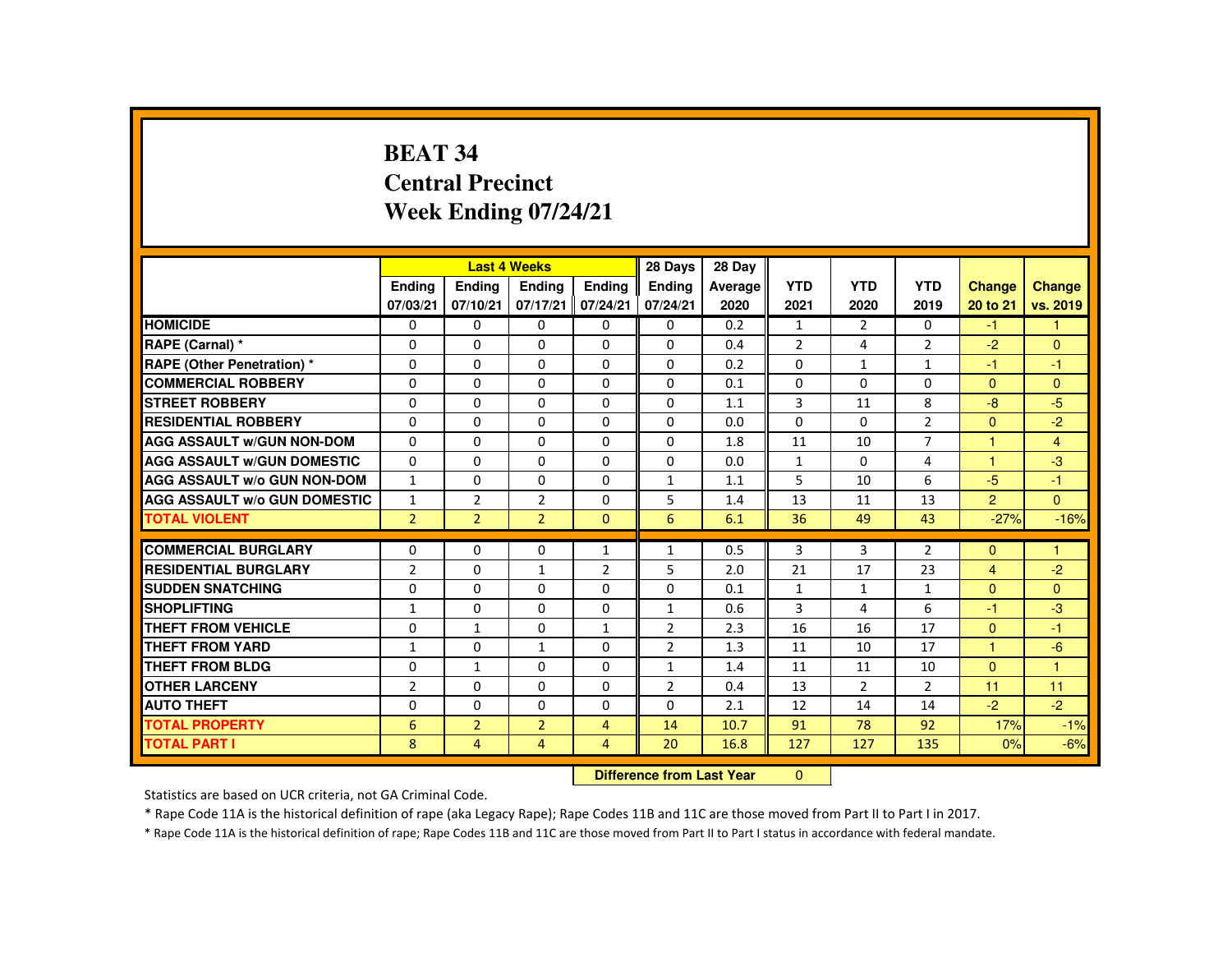# **BEAT 35 Central PrecinctWeek Ending 07/24/21**

|                                     |                | <b>Last 4 Weeks</b> |                |                   | 28 Days                                                                                                                                                                                                                        | 28 Day  |                |                |                |                |                |
|-------------------------------------|----------------|---------------------|----------------|-------------------|--------------------------------------------------------------------------------------------------------------------------------------------------------------------------------------------------------------------------------|---------|----------------|----------------|----------------|----------------|----------------|
|                                     | <b>Endina</b>  | <b>Ending</b>       | <b>Ending</b>  | Ending            | Ending                                                                                                                                                                                                                         | Average | <b>YTD</b>     | <b>YTD</b>     | <b>YTD</b>     | <b>Change</b>  | <b>Change</b>  |
|                                     | 07/03/21       | 07/10/21            | 07/17/21       | 07/24/21          | 07/24/21                                                                                                                                                                                                                       | 2020    | 2021           | 2020           | 2019           | 20 to 21       | vs. 2019       |
| <b>HOMICIDE</b>                     | $\Omega$       | 0                   | $\Omega$       | 0                 | 0                                                                                                                                                                                                                              | 0.5     | $\overline{2}$ | 5              | $\mathbf{0}$   | $-3$           | $\overline{2}$ |
| RAPE (Carnal) *                     | 0              | 0                   | $\Omega$       | $\Omega$          | $\Omega$                                                                                                                                                                                                                       | 0.2     | $\Omega$       | $\overline{2}$ | 0              | $-2$           | $\Omega$       |
| <b>RAPE (Other Penetration) *</b>   | $\Omega$       | $\Omega$            | $\Omega$       | $\Omega$          | $\Omega$                                                                                                                                                                                                                       | 0.1     | $\Omega$       | $\mathbf{1}$   | $\Omega$       | -1             | $\Omega$       |
| <b>COMMERCIAL ROBBERY</b>           | $\Omega$       | $\Omega$            | $\Omega$       | $\Omega$          | $\Omega$                                                                                                                                                                                                                       | 0.3     | $\overline{2}$ | 2              | $\Omega$       | $\Omega$       | 2              |
| <b>STREET ROBBERY</b>               | $\mathbf{1}$   | $\Omega$            | $\Omega$       | $\Omega$          | $\mathbf{1}$                                                                                                                                                                                                                   | 0.5     | 4              | 4              | $\overline{7}$ | $\Omega$       | $-3$           |
| <b>RESIDENTIAL ROBBERY</b>          | $\Omega$       | 0                   | 0              | 0                 | 0                                                                                                                                                                                                                              | 0.1     | $\Omega$       | $\mathbf{1}$   | 0              | -1             | $\Omega$       |
| <b>AGG ASSAULT w/GUN NON-DOM</b>    | $\mathbf{1}$   | 0                   | $\mathbf{1}$   | 0                 | $\overline{2}$                                                                                                                                                                                                                 | 1.7     | 12             | 10             | 16             | $\overline{2}$ | $-4$           |
| <b>AGG ASSAULT W/GUN DOMESTIC</b>   | $\Omega$       | $\Omega$            | $\Omega$       | $\Omega$          | $\Omega$                                                                                                                                                                                                                       | 0.2     | $\mathbf{1}$   | $\mathbf{1}$   | $\mathbf{1}$   | $\Omega$       | $\mathbf{0}$   |
| <b>AGG ASSAULT W/o GUN NON-DOM</b>  | $\mathbf{1}$   | $\Omega$            | $\Omega$       | $\Omega$          | $\mathbf{1}$                                                                                                                                                                                                                   | 0.5     | 4              | 3              | 3              | $\mathbf{1}$   | $\mathbf{1}$   |
| <b>AGG ASSAULT W/o GUN DOMESTIC</b> | $\Omega$       | $\Omega$            | $\mathbf{1}$   | $\Omega$          | $\mathbf{1}$                                                                                                                                                                                                                   | 1.1     | 10             | $\overline{7}$ | 6              | 3              | $\overline{4}$ |
| <b>TOTAL VIOLENT</b>                | 3              | $\mathbf{0}$        | $\overline{2}$ | $\Omega$          | 5                                                                                                                                                                                                                              | 5.1     | 35             | 36             | 33             | $-3%$          | 6%             |
|                                     |                |                     |                |                   |                                                                                                                                                                                                                                |         |                |                |                |                |                |
| <b>COMMERCIAL BURGLARY</b>          | $\Omega$       | $\mathbf{1}$        | $\Omega$       | $\Omega$          | $\mathbf{1}$                                                                                                                                                                                                                   | 0.5     | 5              | 5              | 4              | $\Omega$       | 1              |
| <b>RESIDENTIAL BURGLARY</b>         | $\mathbf{1}$   | $\Omega$            | $\mathbf{1}$   | $\Omega$          | $\overline{2}$                                                                                                                                                                                                                 | 2.3     | 16             | 16             | 21             | $\Omega$       | $-5$           |
| <b>SUDDEN SNATCHING</b>             | $\Omega$       | 0                   | $\Omega$       | 0                 | 0                                                                                                                                                                                                                              | 0.0     | 0              | 0              | $\Omega$       | $\Omega$       | $\mathbf{0}$   |
| <b>SHOPLIFTING</b>                  | $\Omega$       | $\Omega$            | $\mathbf{1}$   | $\Omega$          | $\mathbf{1}$                                                                                                                                                                                                                   | 2.5     | 21             | 18             | 21             | 3              | $\Omega$       |
| <b>THEFT FROM VEHICLE</b>           | $\mathbf{1}$   | $\mathbf{1}$        | 3              | $\mathbf{1}$      | 6                                                                                                                                                                                                                              | 3.0     | 25             | 22             | 48             | 3              | $-23$          |
| <b>THEFT FROM YARD</b>              | $\Omega$       | $\mathbf{1}$        | $\mathbf{1}$   | $\Omega$          | $\overline{2}$                                                                                                                                                                                                                 | 0.5     | 14             | 3              | 5              | 11             | 9              |
| <b>THEFT FROM BLDG</b>              | $\Omega$       | $\overline{2}$      | $\Omega$       | $\Omega$          | $\overline{2}$                                                                                                                                                                                                                 | 1.2     | $\overline{7}$ | 11             | 11             | $-4$           | $-4$           |
| <b>OTHER LARCENY</b>                | $\Omega$       | $\Omega$            | $\mathbf{1}$   | $\Omega$          | $\mathbf{1}$                                                                                                                                                                                                                   | 0.3     | 4              | 3              | 9              | $\overline{1}$ | $-5$           |
| <b>AUTO THEFT</b>                   | $\mathbf{1}$   | $\Omega$            | $\Omega$       | $\Omega$          | $\mathbf{1}$                                                                                                                                                                                                                   | 2.8     | 14             | 20             | 15             | $-6$           | $-1$           |
| <b>TOTAL PROPERTY</b>               | $\overline{3}$ | 5                   | $\overline{7}$ | $\mathbf{1}$      | 16                                                                                                                                                                                                                             | 13.1    | 106            | 98             | 134            | 8%             | $-21%$         |
| <b>TOTAL PART I</b>                 | 6              | 5                   | 9 <sup>°</sup> | $\mathbf{1}$      | 21                                                                                                                                                                                                                             | 18.3    | 141            | 134            | 167            | 5%             | $-16%$         |
|                                     |                |                     |                | <b>COLLECTION</b> | and the company of the company of the company of the company of the company of the company of the company of the company of the company of the company of the company of the company of the company of the company of the comp |         | $\sim$         |                |                |                |                |

 **Difference from Last Year**r 7

Statistics are based on UCR criteria, not GA Criminal Code.

\* Rape Code 11A is the historical definition of rape (aka Legacy Rape); Rape Codes 11B and 11C are those moved from Part II to Part I in 2017.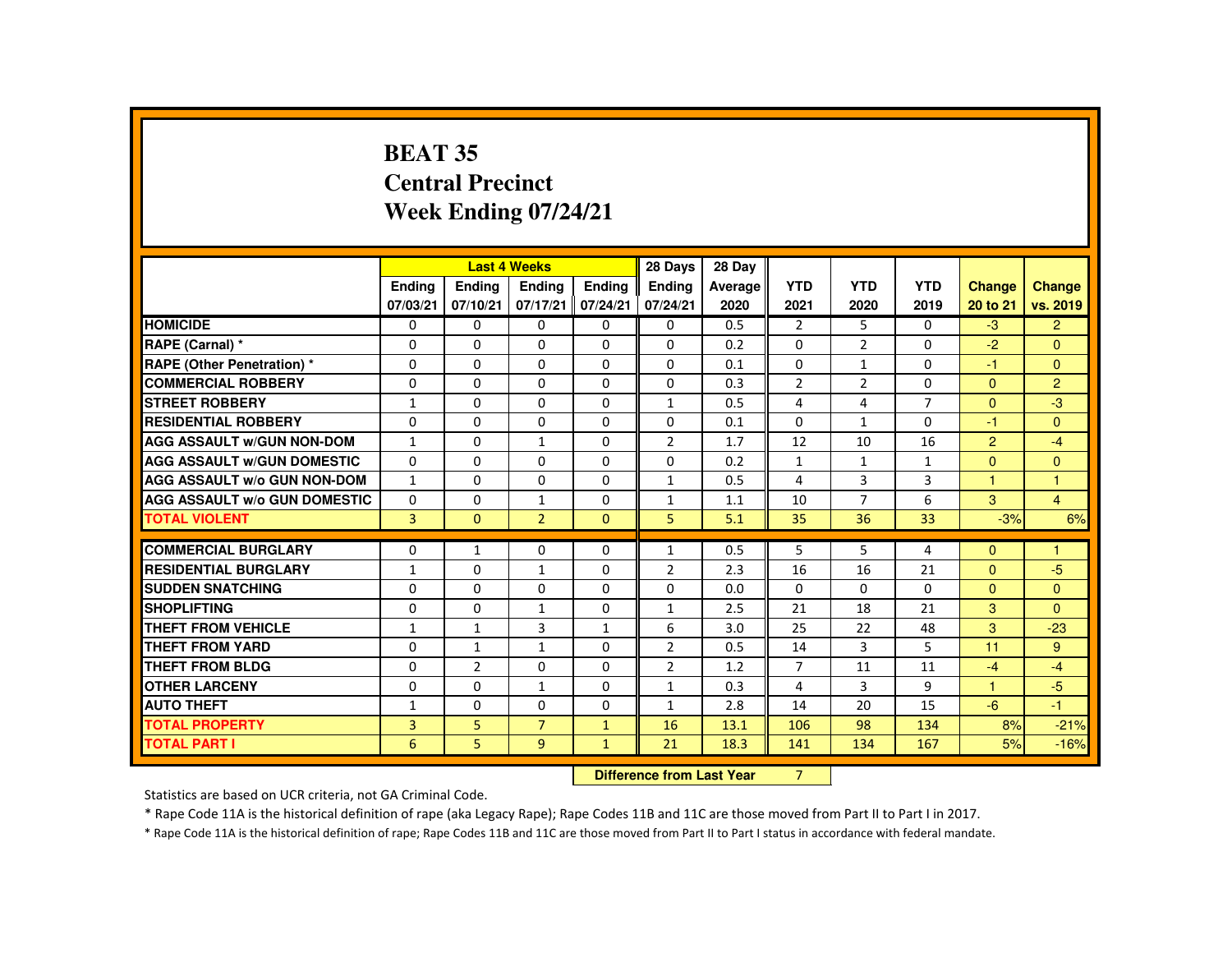#### **BEAT 36 Central PrecinctWeek Ending 07/24/21**

|                                     |                |                | <b>Last 4 Weeks</b>              |                | 28 Days        | 28 Day  |                |                |                |                |                |
|-------------------------------------|----------------|----------------|----------------------------------|----------------|----------------|---------|----------------|----------------|----------------|----------------|----------------|
|                                     | Ending         | <b>Endina</b>  | <b>Endina</b>                    | Ending         | <b>Endina</b>  | Average | <b>YTD</b>     | <b>YTD</b>     | <b>YTD</b>     | <b>Change</b>  | <b>Change</b>  |
|                                     | 07/03/21       | 07/10/21       | 07/17/21                         | 07/24/21       | 07/24/21       | 2020    | 2021           | 2020           | 2019           | 20 to 21       | vs. 2019       |
| <b>HOMICIDE</b>                     | 0              | $\Omega$       | $\Omega$                         | 0              | 0              | 0.2     | $\mathbf{1}$   | $\mathbf{1}$   | $\mathbf{0}$   | $\Omega$       | $\mathbf{1}$   |
| RAPE (Carnal) *                     | 0              | 0              | 0                                | 0              | 0              | 0.4     | 0              | 2              | 1              | $-2$           | $-1$           |
| <b>RAPE (Other Penetration) *</b>   | 0              | 0              | 0                                | 0              | $\Omega$       | 0.0     | $\mathbf{1}$   | 0              | $\Omega$       | 1              | $\mathbf{1}$   |
| <b>COMMERCIAL ROBBERY</b>           | $\Omega$       | $\Omega$       | $\Omega$                         | $\Omega$       | $\Omega$       | 0.0     | $\mathbf{1}$   | $\Omega$       | $\mathbf{1}$   | $\overline{1}$ | $\mathbf{0}$   |
| <b>STREET ROBBERY</b>               | $\Omega$       | $\mathbf{1}$   | $\Omega$                         | $\Omega$       | $\mathbf{1}$   | 0.2     | $\overline{2}$ | $\mathbf{1}$   | 5              | $\overline{1}$ | $-3$           |
| <b>RESIDENTIAL ROBBERY</b>          | $\Omega$       | $\Omega$       | $\Omega$                         | 0              | $\Omega$       | 0.3     | $\overline{2}$ | 3              | $\mathbf{1}$   | $-1$           | $\mathbf{1}$   |
| <b>AGG ASSAULT W/GUN NON-DOM</b>    | $\Omega$       | $\Omega$       | $\Omega$                         | $\Omega$       | $\Omega$       | 0.4     | 12             | $\mathbf{1}$   | $\overline{7}$ | 11             | 5              |
| <b>AGG ASSAULT W/GUN DOMESTIC</b>   | $\Omega$       | $\Omega$       | $\Omega$                         | $\Omega$       | $\Omega$       | 0.2     | $\Omega$       | $\mathbf{1}$   | $\mathbf{1}$   | $-1$           | $-1$           |
| <b>AGG ASSAULT W/o GUN NON-DOM</b>  | 0              | 0              | 0                                | 0              | 0              | 0.5     | 4              | $\mathbf{1}$   | $\mathbf{1}$   | 3              | 3              |
| <b>AGG ASSAULT W/o GUN DOMESTIC</b> | $\Omega$       | $\Omega$       | 1                                | $\Omega$       | $\mathbf{1}$   | 1.0     | $\overline{7}$ | 9              | 3              | $-2$           | $\overline{4}$ |
| <b>TOTAL VIOLENT</b>                | $\mathbf{0}$   | $\mathbf{1}$   | $\mathbf{1}$                     | $\mathbf{0}$   | $\overline{2}$ | 3.0     | 30             | 19             | 20             | 58%            | 50%            |
| <b>COMMERCIAL BURGLARY</b>          | 0              | $\mathbf{1}$   | 0                                | $\mathbf{1}$   | 2              | 0.6     | 10             | 5              | 6              | 5              | $\overline{4}$ |
| <b>RESIDENTIAL BURGLARY</b>         | 0              | $\Omega$       | $\Omega$                         | $\overline{2}$ | $\overline{2}$ | 1.0     | $\overline{7}$ | 9              | 17             | $-2$           | $-10$          |
| <b>SUDDEN SNATCHING</b>             | $\Omega$       | $\Omega$       | $\Omega$                         | $\Omega$       | $\Omega$       | 0.2     | $\mathbf{1}$   | $\mathbf{1}$   | $\Omega$       | $\Omega$       | $\mathbf{1}$   |
| <b>SHOPLIFTING</b>                  | 0              | 0              | 3                                | 0              | 3              | 3.9     | 25             | 28             | 23             | $-3$           | $\overline{2}$ |
| <b>THEFT FROM VEHICLE</b>           | $\Omega$       | $\overline{2}$ | $\overline{2}$                   | 3              | $\overline{7}$ | 2.8     | 25             | 25             | 21             | $\Omega$       | $\overline{4}$ |
| <b>THEFT FROM YARD</b>              | $\mathbf{1}$   | 0              | $\Omega$                         | 0              | $\mathbf{1}$   | 1.4     | 8              | 10             | 5              | $-2$           | 3              |
| <b>THEFT FROM BLDG</b>              | 0              | $\overline{2}$ | $\Omega$                         | $\mathbf{1}$   | 3              | 1.5     | $\overline{7}$ | 12             | 14             | $-5$           | $-7$           |
| <b>OTHER LARCENY</b>                | $\mathbf{1}$   | $\Omega$       | $\Omega$                         | $\Omega$       | $\mathbf{1}$   | 0.2     | 6              | $\overline{2}$ | $\mathbf{1}$   | $\overline{4}$ | 5              |
| <b>AUTO THEFT</b>                   | $\Omega$       | $\mathbf{1}$   | $\mathbf{1}$                     | $\mathbf{1}$   | 3              | 2.5     | 16             | 16             | 16             | $\Omega$       | $\Omega$       |
| <b>TOTAL PROPERTY</b>               | $\overline{2}$ | 6              | 6                                | 8              | 22             | 14.0    | 105            | 108            | 103            | $-3%$          | 2%             |
| <b>TOTAL PART I</b>                 | $\overline{2}$ | $\overline{7}$ | $\overline{7}$                   | 8              | 24             | 17.0    | 135            | 127            | 123            | 6%             | 10%            |
|                                     |                |                | <b>Difference from Last Year</b> |                | 8              |         |                |                |                |                |                |

 **Difference from Last Year**

Statistics are based on UCR criteria, not GA Criminal Code.

\* Rape Code 11A is the historical definition of rape (aka Legacy Rape); Rape Codes 11B and 11C are those moved from Part II to Part I in 2017.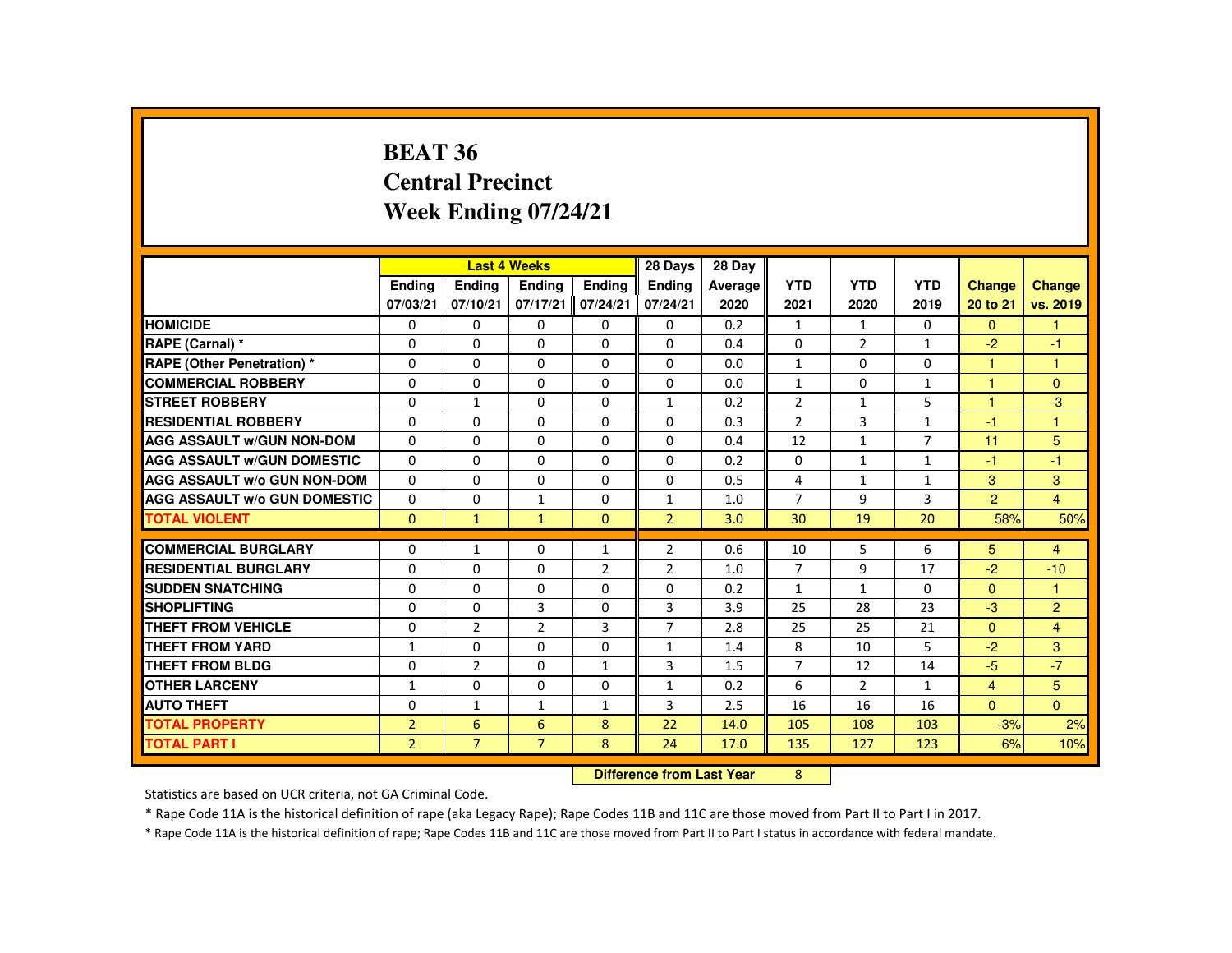## **BEAT 41 South PrecinctWeek Ending 07/24/21**

|                                     |                |                | <b>Last 4 Weeks</b> |                | 28 Days        | 28 Day                                  |                |                |                |                |                |
|-------------------------------------|----------------|----------------|---------------------|----------------|----------------|-----------------------------------------|----------------|----------------|----------------|----------------|----------------|
|                                     | <b>Ending</b>  | <b>Ending</b>  | <b>Ending</b>       | Ending         | Ending         | Average                                 | <b>YTD</b>     | <b>YTD</b>     | <b>YTD</b>     | <b>Change</b>  | <b>Change</b>  |
|                                     | 07/03/21       | 07/10/21       | 07/17/21            | 07/24/21       | 07/24/21       | 2020                                    | 2021           | 2020           | 2019           | 20 to 21       | vs. 2019       |
| <b>HOMICIDE</b>                     | $\Omega$       | $\Omega$       | $\mathbf{0}$        | $\mathbf{0}$   | 0              | 0.0                                     | 0              | $\Omega$       | $\mathbf{1}$   | $\Omega$       | $-1$           |
| RAPE (Carnal) *                     | 0              | $\Omega$       | $\Omega$            | $\Omega$       | $\Omega$       | 0.1                                     | $\Omega$       | $\mathbf{1}$   | 3              | -1             | $-3$           |
| RAPE (Other Penetration) *          | $\Omega$       | $\Omega$       | $\Omega$            | $\Omega$       | $\Omega$       | 0.1                                     | 3              | $\Omega$       | $\Omega$       | 3              | 3              |
| <b>COMMERCIAL ROBBERY</b>           | $\Omega$       | $\Omega$       | $\Omega$            | $\Omega$       | $\Omega$       | 0.2                                     | $\mathbf{1}$   | $\Omega$       | $\overline{2}$ | 1              | $-1$           |
| <b>STREET ROBBERY</b>               | $\Omega$       | $\Omega$       | $\Omega$            | $\Omega$       | $\Omega$       | 0.6                                     | 3              | 5              | $\overline{7}$ | $-2$           | $-4$           |
| <b>RESIDENTIAL ROBBERY</b>          | $\Omega$       | $\Omega$       | $\Omega$            | $\mathbf{0}$   | 0              | 0.1                                     | $\Omega$       | 0              | $\mathbf{1}$   | $\Omega$       | $-1$           |
| <b>AGG ASSAULT W/GUN NON-DOM</b>    | $\Omega$       | $\Omega$       | $\Omega$            | $\Omega$       | $\Omega$       | 0.5                                     | 6              | $\overline{2}$ | $\mathbf{1}$   | $\overline{4}$ | 5              |
| <b>AGG ASSAULT W/GUN DOMESTIC</b>   | $\mathbf{0}$   | $\Omega$       | $\Omega$            | $\Omega$       | 0              | 0.1                                     | $\Omega$       | 1              | $\mathbf{1}$   | -1             | $-1$           |
| <b>AGG ASSAULT W/o GUN NON-DOM</b>  | $\mathbf{1}$   | $\Omega$       | $\Omega$            | $\Omega$       | $\mathbf{1}$   | 0.5                                     | 3              | $\mathbf{1}$   | $\overline{2}$ | $\overline{2}$ | $\mathbf{1}$   |
| <b>AGG ASSAULT W/o GUN DOMESTIC</b> | $\Omega$       | $\Omega$       | $\Omega$            | $\Omega$       | $\Omega$       | 0.6                                     | $\mathbf{1}$   | $\overline{3}$ | 4              | $-2$           | $-3$           |
| <b>TOTAL VIOLENT</b>                | $\mathbf{1}$   | $\mathbf{0}$   | $\mathbf{0}$        | $\mathbf{0}$   | $\mathbf{1}$   | 2.6                                     | 17             | 13             | 22             | 31%            | $-23%$         |
|                                     |                |                |                     |                |                |                                         |                |                |                |                |                |
| <b>COMMERCIAL BURGLARY</b>          | $\Omega$       | $\Omega$       | $\Omega$            | $\Omega$       | $\Omega$       | 0.5                                     | 9              | 6              | 10             | 3              | $-1$           |
| <b>RESIDENTIAL BURGLARY</b>         | $\Omega$       | $\Omega$       | $\Omega$            | $\Omega$       | $\Omega$       | 0.9                                     | $\overline{2}$ | 5              | 4              | $-3$           | $-2$           |
| <b>SUDDEN SNATCHING</b>             | 0              | $\mathbf{0}$   | $\mathbf{0}$        | 0              | 0              | 0.1                                     | $\mathbf{1}$   | 0              | $\mathbf{1}$   | 1              | $\mathbf{0}$   |
| <b>SHOPLIFTING</b>                  | $\Omega$       | $\Omega$       | $\Omega$            | $\Omega$       | $\Omega$       | 0.9                                     | 17             | 3              | 17             | 14             | $\Omega$       |
| <b>THEFT FROM VEHICLE</b>           | $\mathbf{1}$   | $\mathbf{1}$   | $\Omega$            | $\Omega$       | $\overline{2}$ | 3.5                                     | 18             | 28             | 50             | $-10$          | $-32$          |
| <b>THEFT FROM YARD</b>              | $\Omega$       | $\Omega$       | $\mathbf{1}$        | $\mathbf{1}$   | $\overline{2}$ | 0.8                                     | $\overline{7}$ | 8              | 6              | $-1$           | $\mathbf{1}$   |
| <b>THEFT FROM BLDG</b>              | $\Omega$       | $\mathbf{1}$   | $\Omega$            | $\overline{2}$ | 3              | 2.3                                     | 10             | 13             | 25             | $-3$           | $-15$          |
| <b>OTHER LARCENY</b>                | $\mathbf{0}$   | $\Omega$       | $\Omega$            | $\Omega$       | $\Omega$       | 0.4                                     | 4              | 3              | $\overline{2}$ | 1              | $\overline{2}$ |
| <b>AUTO THEFT</b>                   | $\Omega$       | $\Omega$       | $\Omega$            | $\Omega$       | $\Omega$       | 1.7                                     | 8              | 12             | 13             | $-4$           | $-5$           |
| <b>TOTAL PROPERTY</b>               | $\mathbf{1}$   | $\overline{2}$ | $\mathbf{1}$        | $\overline{3}$ | $\overline{7}$ | 11.1                                    | 76             | 78             | 128            | $-3%$          | $-41%$         |
| <b>TOTAL PART I</b>                 | $\overline{2}$ | $\overline{2}$ | $\mathbf{1}$        | $\overline{3}$ | 8              | 13.7                                    | 93             | 91             | 150            | 2%             | $-38%$         |
|                                     |                |                |                     | <b>CARLES</b>  | .              | $\sim$ 100 $\sim$ 100 $\sim$ 100 $\sim$ | $\sim$         |                |                |                |                |

 **Difference from Last Year**<sup>2</sup>

Statistics are based on UCR criteria, not GA Criminal Code.

\* Rape Code 11A is the historical definition of rape (aka Legacy Rape); Rape Codes 11B and 11C are those moved from Part II to Part I in 2017.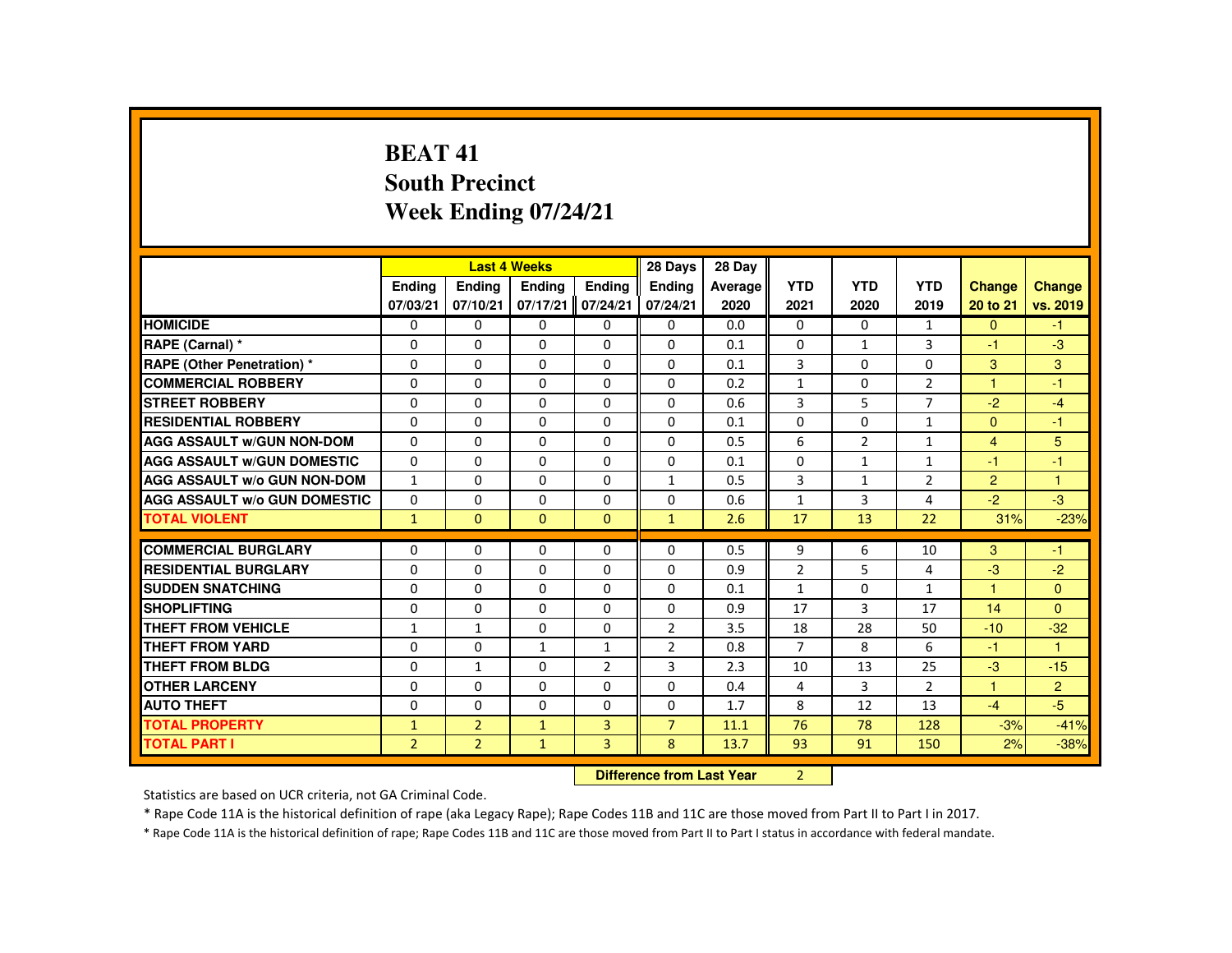# **BEAT 42 South PrecinctWeek Ending 07/24/21**

|                                     |                           |                | <b>Last 4 Weeks</b> |                | 28 Days       | 28 Day  |                 |                |                |                |                |
|-------------------------------------|---------------------------|----------------|---------------------|----------------|---------------|---------|-----------------|----------------|----------------|----------------|----------------|
|                                     | <b>Endina</b>             | Ending         | Ending              | <b>Endina</b>  | <b>Ending</b> | Average | <b>YTD</b>      | <b>YTD</b>     | <b>YTD</b>     | Change         | <b>Change</b>  |
|                                     | 07/03/21                  | 07/10/21       | 07/17/21            | 07/24/21       | 07/24/21      | 2020    | 2021            | 2020           | 2019           | 20 to 21       | vs. 2019       |
| <b>HOMICIDE</b>                     | 0                         | $\mathbf{0}$   | 0                   | $\mathbf{1}$   | $\mathbf{1}$  | 0.0     | $\mathbf{1}$    | $\Omega$       | $\mathbf{0}$   | 1              | 1              |
| RAPE (Carnal) *                     | $\Omega$                  | $\Omega$       | $\Omega$            | 0              | 0             | 0.3     | 0               | 3              | 0              | $-3$           | $\mathbf{0}$   |
| <b>RAPE (Other Penetration) *</b>   | $\Omega$                  | $\Omega$       | $\Omega$            | $\Omega$       | $\Omega$      | 0.2     | $\Omega$        | $\mathbf{1}$   | $\mathbf{1}$   | $-1$           | $-1$           |
| <b>COMMERCIAL ROBBERY</b>           | $\Omega$                  | $\Omega$       | $\Omega$            | $\Omega$       | $\Omega$      | 0.5     | $\mathbf{1}$    | 6              | 3              | $-5$           | $-2$           |
| <b>STREET ROBBERY</b>               | $\Omega$                  | $\Omega$       | $\Omega$            | $\Omega$       | $\Omega$      | 0.2     | 3               | $\Omega$       | $\overline{2}$ | 3              | $\mathbf{1}$   |
| <b>RESIDENTIAL ROBBERY</b>          | $\mathbf{0}$              | $\mathbf{0}$   | 0                   | $\Omega$       | $\Omega$      | 0.2     | $\mathbf{1}$    | $\overline{2}$ | $\mathbf{1}$   | $-1$           | $\Omega$       |
| <b>AGG ASSAULT W/GUN NON-DOM</b>    | $\Omega$                  | $\Omega$       | $\Omega$            | $\Omega$       | $\Omega$      | 0.3     | 3               | 4              | $\overline{3}$ | $-1$           | $\Omega$       |
| <b>AGG ASSAULT W/GUN DOMESTIC</b>   | $\Omega$                  | $\Omega$       | $\Omega$            | $\Omega$       | $\Omega$      | 0.0     | $\Omega$        | $\Omega$       | $\mathbf{1}$   | $\mathbf{0}$   | $-1$           |
| <b>AGG ASSAULT W/o GUN NON-DOM</b>  | $\Omega$                  | $\Omega$       | $\Omega$            | $\Omega$       | $\Omega$      | 0.6     | 4               | 2              | $\overline{3}$ | $\overline{2}$ | $\mathbf{1}$   |
| <b>AGG ASSAULT W/o GUN DOMESTIC</b> | 0                         | $\mathbf{0}$   | 0                   | 0              | 0             | 0.2     | 3               | 2              | $\mathbf{1}$   | $\mathbf{1}$   | $\overline{c}$ |
| <b>TOTAL VIOLENT</b>                | $\Omega$                  | $\mathbf{0}$   | $\mathbf{0}$        | $\mathbf{1}$   | $\mathbf{1}$  | 2.5     | 16              | 20             | 15             | $-20%$         | 7%             |
| <b>COMMERCIAL BURGLARY</b>          | $\Omega$                  | $\mathbf{1}$   | $\Omega$            | $\Omega$       | $\mathbf{1}$  | 0.7     | 8               | 4              | $\overline{7}$ | $\overline{4}$ | 1              |
| <b>RESIDENTIAL BURGLARY</b>         | $\mathbf{1}$              | $\Omega$       | $\Omega$            | $\Omega$       | 1             | 0.2     | 4               | $\mathbf{1}$   | 4              | 3              | $\mathbf{0}$   |
| <b>SUDDEN SNATCHING</b>             | $\Omega$                  | $\Omega$       | $\Omega$            | 0              | 0             | 0.2     | $\mathbf{1}$    | $\Omega$       | $\overline{2}$ | $\mathbf{1}$   | $-1$           |
| <b>SHOPLIFTING</b>                  | 4                         | 5              | 6                   | 9              | 24            | 13.3    | 102             | 84             | 164            | 18             | $-62$          |
| <b>THEFT FROM VEHICLE</b>           | $\Omega$                  | $\Omega$       | $\Omega$            | $\mathbf{1}$   | $\mathbf{1}$  | 3.8     | 34              | 33             | 28             | $\mathbf{1}$   | 6              |
| <b>THEFT FROM YARD</b>              | $\Omega$                  | $\Omega$       | $\Omega$            | $\Omega$       | $\Omega$      | 1.4     | 10              | 9              | 4              | 1              | 6              |
| <b>THEFT FROM BLDG</b>              | $\Omega$                  | $\mathbf{1}$   | 0                   | $\overline{2}$ | 3             | 2.1     | 10              | 17             | 15             | $-7$           | $-5$           |
| <b>OTHER LARCENY</b>                | $\mathbf{1}$              | $\Omega$       | $\Omega$            | $\Omega$       | $\mathbf{1}$  | 0.6     | $\overline{7}$  | 2              | $\overline{7}$ | 5              | $\Omega$       |
| <b>AUTO THEFT</b>                   | $\Omega$                  | $\Omega$       | $\mathbf{1}$        | $\Omega$       | $\mathbf{1}$  | 1.8     | 10              | 13             | 8              | $-3$           | $\overline{2}$ |
| <b>TOTAL PROPERTY</b>               | 6                         | $\overline{7}$ | $\overline{7}$      | 12             | 32            | 24.1    | 186             | 163            | 239            | 14%            | $-22%$         |
| <b>TOTAL PART I</b>                 | 6                         | $\overline{7}$ | $\overline{7}$      | 13             | 33            | 26.5    | 202             | 183            | 254            | 10%            | $-20%$         |
|                                     | Difference from Loot Voor |                |                     |                |               |         | 10 <sup>1</sup> |                |                |                |                |

 **Difference from Last Year**<sup>19</sup>

Statistics are based on UCR criteria, not GA Criminal Code.

\* Rape Code 11A is the historical definition of rape (aka Legacy Rape); Rape Codes 11B and 11C are those moved from Part II to Part I in 2017.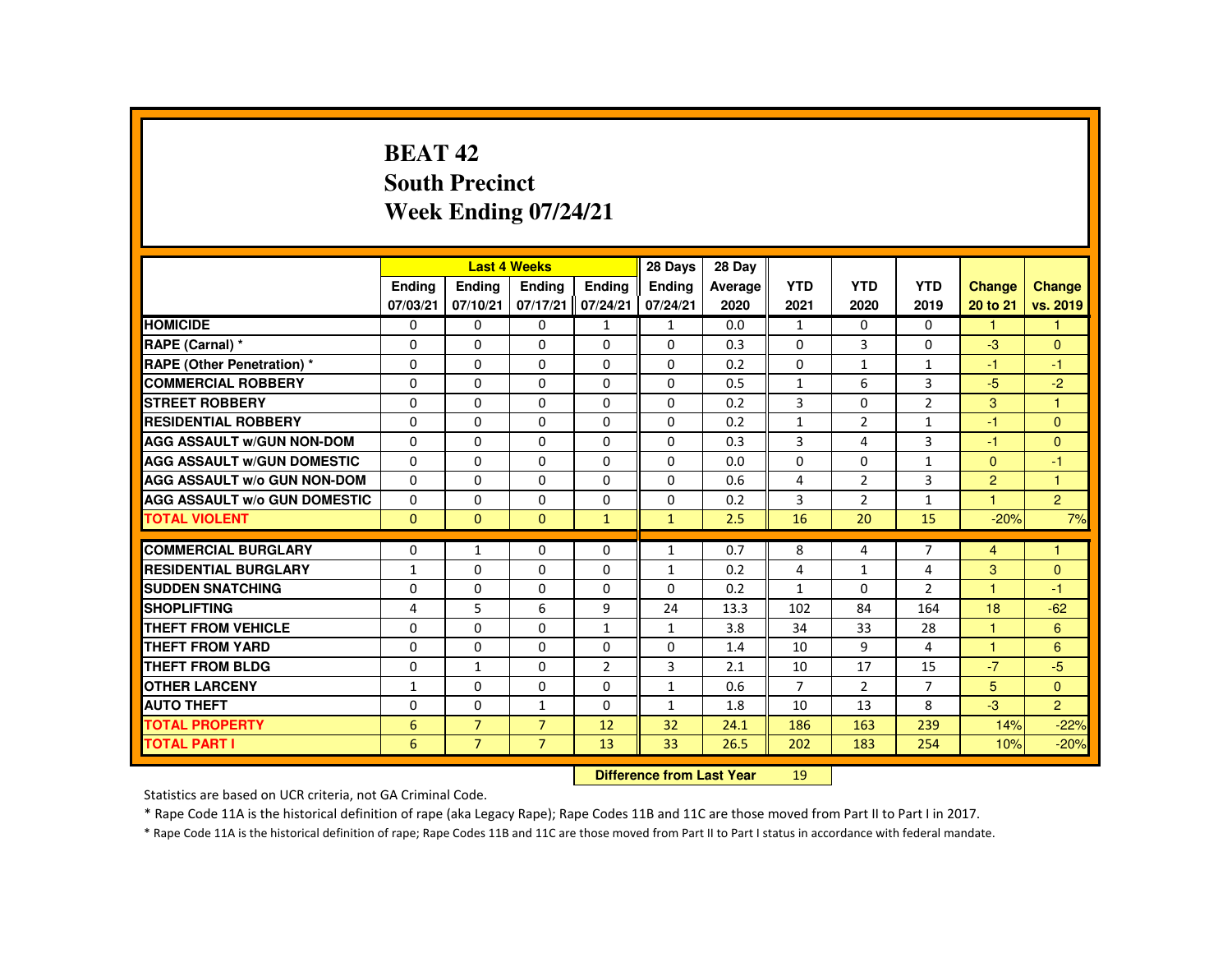## **BEAT 43 South PrecinctWeek Ending 07/24/21**

|                                     |                |                | <b>Last 4 Weeks</b> |              | 28 Days                   | 28 Day  |                    |                |                    |                      |                |
|-------------------------------------|----------------|----------------|---------------------|--------------|---------------------------|---------|--------------------|----------------|--------------------|----------------------|----------------|
|                                     | <b>Endina</b>  | Ending         | <b>Endina</b>       | Ending       | <b>Endina</b>             | Average | <b>YTD</b>         | <b>YTD</b>     | <b>YTD</b>         | <b>Change</b>        | <b>Change</b>  |
|                                     | 07/03/21       | 07/10/21       | 07/17/21            | 07/24/21     | 07/24/21                  | 2020    | 2021               | 2020           | 2019               | 20 to 21             | vs. 2019       |
| <b>HOMICIDE</b>                     | $\Omega$       | $\Omega$       | $\Omega$            | $\Omega$     | 0                         | 0.0     | $\mathbf{1}$       | $\Omega$       | $\mathbf{1}$       | $\mathbf{1}$         | $\overline{0}$ |
| RAPE (Carnal) *                     | $\Omega$       | $\Omega$       | $\Omega$            | $\Omega$     | $\Omega$                  | 0.0     | $\mathbf{1}$       | $\overline{2}$ | $\overline{2}$     | $-1$                 | $-1$           |
| <b>RAPE (Other Penetration) *</b>   | 0              | $\Omega$       | $\Omega$            | $\Omega$     | $\Omega$                  | 0.0     | $\Omega$           | $\mathbf{1}$   | $\Omega$           | $-1$                 | $\mathbf{0}$   |
| <b>COMMERCIAL ROBBERY</b>           | $\Omega$       | $\Omega$       | $\Omega$            | $\Omega$     | $\Omega$                  | 0.1     | $\mathbf{1}$       | 4              | $\overline{2}$     | $-3$                 | $-1$           |
| <b>STREET ROBBERY</b>               | $\Omega$       | $\Omega$       | $\Omega$            | $\Omega$     | $\Omega$                  | 0.1     | 3                  | $\overline{2}$ | 4                  | $\blacktriangleleft$ | $-1$           |
| <b>RESIDENTIAL ROBBERY</b>          | 0              | 0              | 0                   | 0            | 0                         | 0.0     | $\mathbf{1}$       | 0              | 0                  | 1                    | $\overline{1}$ |
| <b>AGG ASSAULT W/GUN ON-DOM</b>     | $\mathbf{1}$   | $\Omega$       | $\Omega$            | $\Omega$     | $\mathbf{1}$              | 0.2     | $\overline{7}$     | 12             | $\overline{7}$     | $-5$                 | $\Omega$       |
| <b>AGG ASSAULT W/GUN DOMESTIC</b>   | $\Omega$       | $\Omega$       | $\Omega$            | $\Omega$     | $\Omega$                  | 0.0     | $\Omega$           | $\mathbf{1}$   | $\overline{2}$     | $-1$                 | $-2$           |
| <b>AGG ASSAULT W/o GUN NON-DOM</b>  | $\Omega$       | $\Omega$       | $\Omega$            | $\mathbf{0}$ | $\Omega$                  | 0.1     | 3                  | 4              | 3                  | $-1$                 | $\Omega$       |
| <b>AGG ASSAULT W/o GUN DOMESTIC</b> | $\Omega$       | $\Omega$       | $\Omega$            | $\Omega$     | $\Omega$                  | 0.2     | 8                  | 11             | 5                  | $-3$                 | 3              |
| <b>TOTAL VIOLENT</b>                | $\mathbf{1}$   | $\Omega$       | $\Omega$            | $\Omega$     | $\mathbf{1}$              | 0.7     | 25                 | 37             | 26                 | $-32%$               | $-4%$          |
| <b>COMMERCIAL BURGLARY</b>          | $\Omega$       | $\Omega$       | $\Omega$            | $\Omega$     | $\Omega$                  | 0.1     | 5                  | 5              | $\overline{7}$     | $\Omega$             | $-2$           |
| <b>RESIDENTIAL BURGLARY</b>         |                |                |                     |              |                           | 0.3     | 3                  | 12             | 14                 | $-9$                 |                |
| <b>SUDDEN SNATCHING</b>             | $\Omega$       | $\Omega$       | $\Omega$            | $\Omega$     | $\Omega$                  |         |                    |                |                    |                      | $-11$          |
| <b>SHOPLIFTING</b>                  | $\Omega$       | 0              | $\Omega$            | $\Omega$     | $\Omega$                  | 0.0     | $\mathbf{1}$<br>31 | 1<br>21        | $\mathbf{1}$<br>51 | $\mathbf{0}$<br>10   | $\Omega$       |
|                                     | $\mathbf{1}$   | $\Omega$       | $\Omega$            | $\Omega$     | $\mathbf{1}$              | 0.4     |                    |                |                    |                      | $-20$          |
| <b>THEFT FROM VEHICLE</b>           | 3              | $\Omega$       | $\mathbf{1}$        | $\Omega$     | 4                         | 0.6     | 26                 | 32             | 21                 | $-6$                 | 5              |
| <b>THEFT FROM YARD</b>              | $\Omega$       | $\Omega$       | $\Omega$            | $\Omega$     | $\Omega$                  | 0.2     | 6                  | 8              | $\overline{7}$     | $-2$                 | $-1$           |
| <b>THEFT FROM BLDG</b>              | $\Omega$       | $\Omega$       | $\Omega$            | $\Omega$     | $\Omega$                  | 0.2     | 10                 | $\overline{7}$ | 19                 | 3                    | $-9$           |
| <b>OTHER LARCENY</b>                | $\Omega$       | $\mathbf{1}$   | $\Omega$            | $\Omega$     | 1                         | 0.1     | 6                  | 5              | $\overline{2}$     | $\overline{1}$       | $\overline{4}$ |
| <b>AUTO THEFT</b>                   | $\overline{2}$ | $\mathbf{1}$   | $\Omega$            | $\mathbf{1}$ | 4                         | 0.3     | 9                  | 12             | 12                 | $-3$                 | $-3$           |
| <b>TOTAL PROPERTY</b>               | 6              | $\overline{2}$ | $\mathbf{1}$        | $\mathbf{1}$ | 10                        | 2.2     | 97                 | 103            | 134                | $-6%$                | $-28%$         |
| <b>TOTAL PART I</b>                 | $\overline{7}$ | $\overline{2}$ | $\mathbf{1}$        | $\mathbf{1}$ | 11                        | 2.9     | 122                | 140            | 160                | $-13%$               | $-24%$         |
|                                     |                |                |                     |              | Difference from Leat Vacu |         | 10                 |                |                    |                      |                |

 **Difference from Last Year**-18

Statistics are based on UCR criteria, not GA Criminal Code.

\* Rape Code 11A is the historical definition of rape (aka Legacy Rape); Rape Codes 11B and 11C are those moved from Part II to Part I in 2017.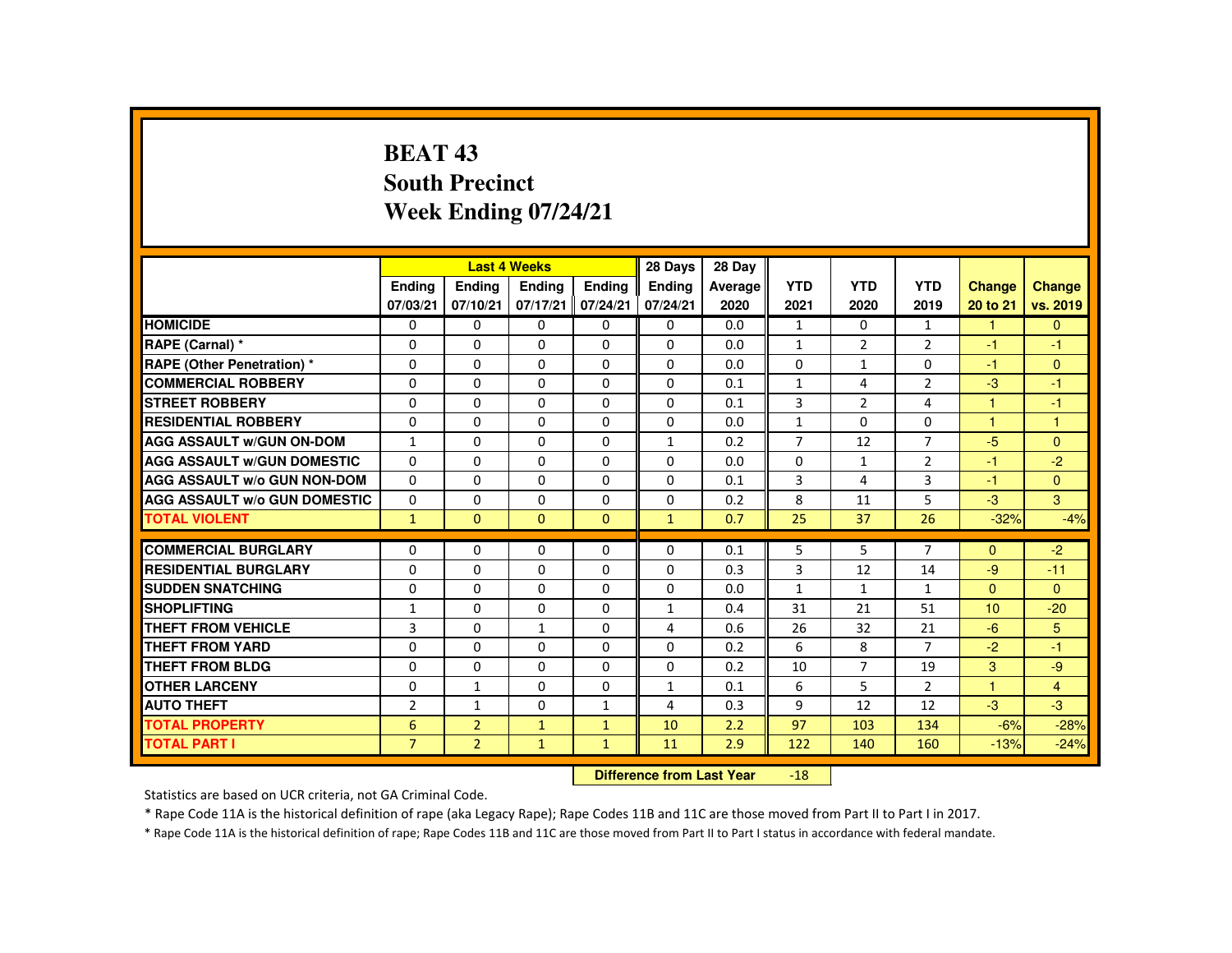### **BEAT 44 South PrecinctWeek Ending 07/24/21**

|                                     |                |                | <b>Last 4 Weeks</b> |                | 28 Days                          | 28 Day  |                |                |                |                |                |
|-------------------------------------|----------------|----------------|---------------------|----------------|----------------------------------|---------|----------------|----------------|----------------|----------------|----------------|
|                                     | <b>Endina</b>  | <b>Endina</b>  | <b>Endina</b>       | <b>Endina</b>  | <b>Endina</b>                    | Average | <b>YTD</b>     | <b>YTD</b>     | <b>YTD</b>     | <b>Change</b>  | <b>Change</b>  |
|                                     | 07/03/21       | 07/10/21       | 07/17/21            | 07/24/21       | 07/24/21                         | 2020    | 2021           | 2020           | 2019           | 20 to 21       | vs. 2019       |
| <b>HOMICIDE</b>                     | $\mathbf{0}$   | 0              | $\Omega$            | 0              | 0                                | 0.1     | $\overline{2}$ | 1              | $\mathbf{1}$   | $\mathbf{1}$   | 1              |
| RAPE (Carnal) *                     | 0              | $\Omega$       | $\Omega$            | $\Omega$       | $\Omega$                         | 0.2     | 3              | $\overline{2}$ | $\overline{2}$ | -1             | 1              |
| <b>RAPE (Other Penetration) *</b>   | $\Omega$       | $\Omega$       | $\Omega$            | $\Omega$       | $\Omega$                         | 0.2     | $\Omega$       | 2              | $\Omega$       | $-2$           | $\mathbf{0}$   |
| <b>COMMERCIAL ROBBERY</b>           | $\Omega$       | $\Omega$       | $\Omega$            | $\Omega$       | $\Omega$                         | 0.1     | $\mathbf{1}$   | $\mathbf{1}$   | $\Omega$       | $\Omega$       | $\mathbf{1}$   |
| <b>STREET ROBBERY</b>               | $\Omega$       | $\Omega$       | $\Omega$            | $\Omega$       | $\Omega$                         | 0.5     | 0              | 4              | 4              | $-4$           | $-4$           |
| <b>RESIDENTIAL ROBBERY</b>          | $\Omega$       | $\Omega$       | $\Omega$            | $\Omega$       | $\Omega$                         | 0.2     | 5              | $\mathbf{1}$   | $\Omega$       | $\overline{4}$ | 5              |
| <b>AGG ASSAULT W/GUN NON-DOM</b>    | $\Omega$       | $\Omega$       | $\Omega$            | $\mathbf{1}$   | $\mathbf{1}$                     | 0.9     | 8              | 8              | 8              | $\Omega$       | $\Omega$       |
| <b>AGG ASSAULT W/GUN DOMESTIC</b>   | $\Omega$       | $\Omega$       | $\Omega$            | $\Omega$       | $\Omega$                         | 0.1     | $\Omega$       | $\mathbf{1}$   | $\overline{2}$ | $-1$           | $-2$           |
| AGG ASSAULT W/o GUN NON-DOM         | 0              | 0              | 0                   | 0              | 0                                | 0.5     | 3              | 3              | 3              | $\Omega$       | $\mathbf{0}$   |
| <b>AGG ASSAULT W/o GUN DOMESTIC</b> | $\Omega$       | $\mathbf{1}$   | $\Omega$            | $\mathbf{1}$   | $\overline{2}$                   | 1.1     | 12             | 5              | 11             | $\overline{7}$ | $\mathbf{1}$   |
| <b>TOTAL VIOLENT</b>                | $\Omega$       | $\mathbf{1}$   | $\Omega$            | $\overline{2}$ | $\overline{3}$                   | 3.6     | 34             | 28             | 31             | 21%            | 10%            |
| <b>COMMERCIAL BURGLARY</b>          | 0              | 0              | 0                   | 0              | 0                                | 0.2     | 4              | 2              | 9              | $\overline{2}$ | $-5$           |
| <b>RESIDENTIAL BURGLARY</b>         | $\Omega$       | $\Omega$       | $\Omega$            | $\Omega$       | 0                                | 2.1     | 3              | 17             | 11             | $-14$          | $-8$           |
| <b>SUDDEN SNATCHING</b>             | $\Omega$       | $\Omega$       | $\Omega$            | $\Omega$       | $\Omega$                         | 0.0     | $\Omega$       | $\Omega$       | $\overline{2}$ | $\mathbf{0}$   | $-2$           |
| <b>SHOPLIFTING</b>                  | 0              | $\mathbf{1}$   | 1                   | $\mathbf{1}$   | 3                                | 1.8     | 13             | 10             | 21             | 3              | $-8$           |
| <b>THEFT FROM VEHICLE</b>           | $\overline{2}$ | $\Omega$       | $\mathbf{1}$        | $\overline{2}$ | 5                                | 3.8     | 25             | 32             | 49             | $-7$           | $-24$          |
| <b>THEFT FROM YARD</b>              | $\mathbf{1}$   | $\Omega$       | $\overline{2}$      | $\mathbf{1}$   | 4                                | 1.0     | 12             | 8              | 6              | $\overline{4}$ | 6              |
| <b>THEFT FROM BLDG</b>              | 0              | $\Omega$       | $\Omega$            | $\Omega$       | $\Omega$                         | 2.1     | 19             | 12             | 12             | $\overline{7}$ | $\overline{7}$ |
| <b>OTHER LARCENY</b>                | $\mathbf{1}$   | $\overline{2}$ | $\Omega$            | $\Omega$       | 3                                | 0.7     | 8              | 6              | $\overline{7}$ | $\overline{2}$ | $\overline{1}$ |
| <b>AUTO THEFT</b>                   | $\Omega$       | $\Omega$       | $\mathbf{1}$        | $\Omega$       | $\mathbf{1}$                     | 1.7     | 13             | 14             | 18             | $-1$           | $-5$           |
| <b>TOTAL PROPERTY</b>               | 4              | 3              | 5                   | $\overline{4}$ | 16                               | 13.2    | 97             | 101            | 135            | $-4%$          | $-28%$         |
| <b>TOTAL PART I</b>                 | $\overline{4}$ | $\overline{4}$ | 5                   | 6              | 19                               | 16.8    | 131            | 129            | 166            | 2%             | $-21%$         |
|                                     |                |                |                     |                | <b>Difference from Last Year</b> |         | $\overline{2}$ |                |                |                |                |

 **Difference from Last Year**

Statistics are based on UCR criteria, not GA Criminal Code.

\* Rape Code 11A is the historical definition of rape (aka Legacy Rape); Rape Codes 11B and 11C are those moved from Part II to Part I in 2017.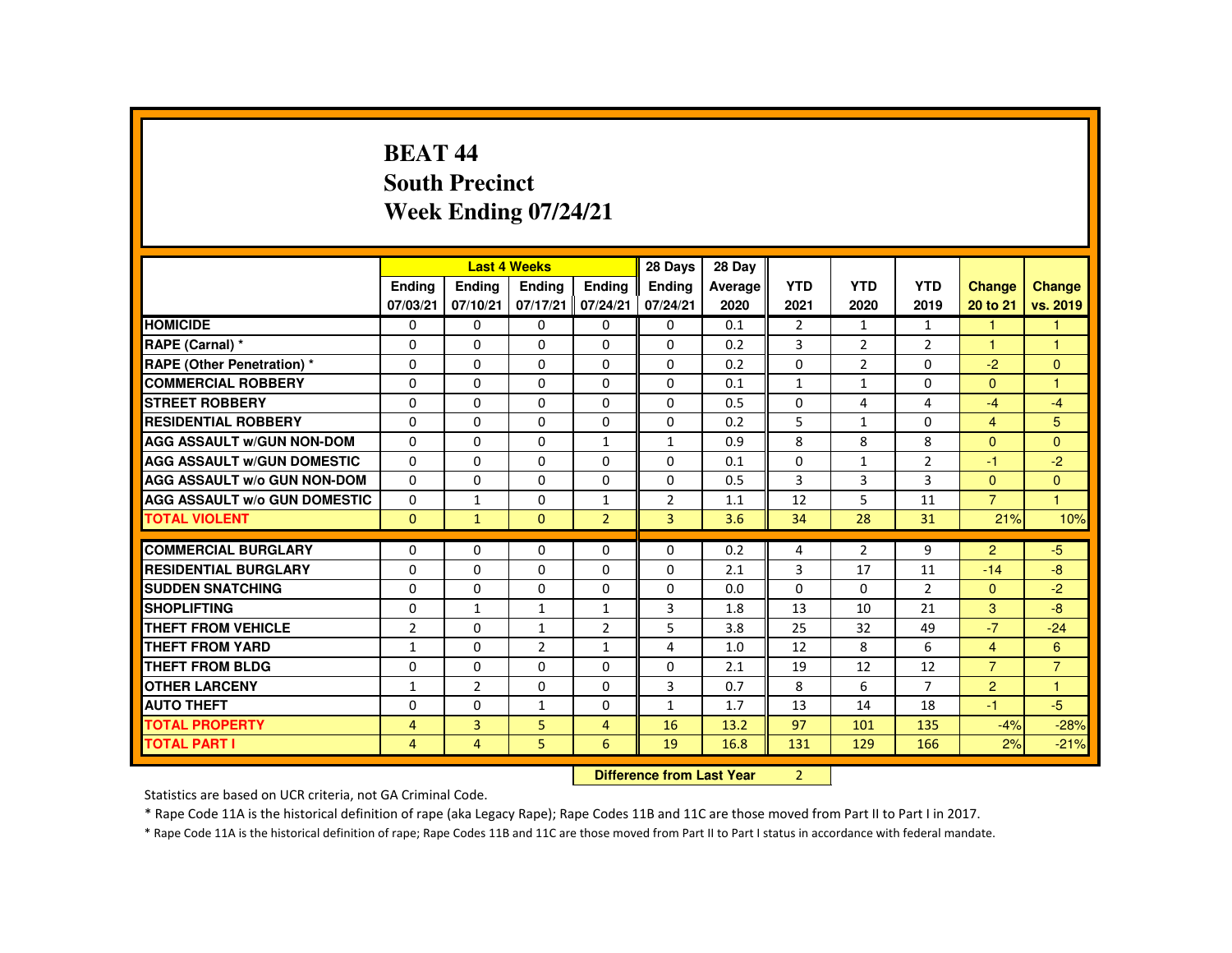#### **BEAT 45 South PrecinctWeek Ending 07/24/21**

|                                         |                                  |                           | <b>Last 4 Weeks</b> |                                | 28 Days                   | 28 Day          |                    |                    |                    |                                  |                                  |
|-----------------------------------------|----------------------------------|---------------------------|---------------------|--------------------------------|---------------------------|-----------------|--------------------|--------------------|--------------------|----------------------------------|----------------------------------|
|                                         | <b>Endina</b><br>07/03/21        | <b>Endina</b><br>07/10/21 | Ending<br>07/17/21  | <b>Endina</b><br>07/24/21      | <b>Endina</b><br>07/24/21 | Average<br>2020 | <b>YTD</b><br>2021 | <b>YTD</b><br>2020 | <b>YTD</b><br>2019 | <b>Change</b><br>20 to 21        | Change<br>vs. 2019               |
| <b>HOMICIDE</b>                         | 0                                | $\Omega$                  | $\Omega$            | 0                              | 0                         | 0.1             | 0                  | 1                  | $\Omega$           | $-1$                             | $\mathbf{0}$                     |
| RAPE (Carnal) *                         | 0                                | $\Omega$                  | $\Omega$            | $\Omega$                       | $\Omega$                  | 0.2             | $\overline{2}$     | 3                  | $\Omega$           | $-1$                             | $\overline{2}$                   |
| <b>RAPE (Other Penetration) *</b>       | $\Omega$                         | $\Omega$                  | $\Omega$            | $\Omega$                       | $\Omega$                  | 0.1             | $\Omega$           | $\mathbf{1}$       | $\Omega$           | $-1$                             | $\Omega$                         |
| <b>COMMERCIAL ROBBERY</b>               | $\Omega$                         | $\Omega$                  | $\Omega$            | $\Omega$                       | $\Omega$                  | 0.3             | $\Omega$           | 2                  | $\Omega$           | $-2$                             | $\Omega$                         |
| <b>STREET ROBBERY</b>                   | $\Omega$                         | $\Omega$                  | $\Omega$            | $\Omega$                       | $\Omega$                  | 0.2             | 4                  | $\overline{3}$     | $\overline{2}$     | $\mathbf{1}$                     | $\overline{2}$                   |
| <b>RESIDENTIAL ROBBERY</b>              | 0                                | 0                         | 0                   | 0                              | 0                         | 0.1             | $\Omega$           | 0                  | $\mathbf{1}$       | $\Omega$                         | $-1$                             |
| <b>AGG ASSAULT W/GUN NON-DOM</b>        | $\Omega$                         | $\Omega$                  | $\Omega$            | $\Omega$                       | $\Omega$                  | 0.6             | $\mathbf{1}$       | $\overline{2}$     | 3                  | -1                               | $-2$                             |
| <b>AGG ASSAULT W/GUN DOMESTIC</b>       | $\Omega$                         | $\Omega$                  | $\Omega$            | $\Omega$                       | $\Omega$                  | 0.2             | $\mathbf{1}$       | 2                  | $\mathbf{1}$       | $-1$                             | $\Omega$                         |
| <b>AGG ASSAULT W/o GUN NON-DOM</b>      | $\Omega$                         | $\Omega$                  | $\Omega$            | $\Omega$                       | $\Omega$                  | 0.6             | $\overline{7}$     | $\overline{2}$     | $\mathbf{1}$       | 5                                | 6                                |
| <b>AGG ASSAULT W/o GUN DOMESTIC</b>     | $\Omega$                         | $\mathbf{1}$              | $\mathbf{1}$        | $\overline{2}$                 | 4                         | 0.5             | 16                 | $\overline{2}$     | 3                  | 14                               | 13                               |
| <b>TOTAL VIOLENT</b>                    | $\mathbf{0}$                     | $\mathbf{1}$              | $\mathbf{1}$        | $\overline{2}$                 | $\overline{4}$            | 2.9             | 31                 | 18                 | 11                 | 72%                              | 182%                             |
| <b>COMMERCIAL BURGLARY</b>              | 0                                | $\Omega$                  | $\Omega$            | $\Omega$                       | $\Omega$                  | 0.2             | $\Omega$           | $\overline{2}$     | $\mathbf{1}$       | $-2$                             | $-1$                             |
| <b>RESIDENTIAL BURGLARY</b>             |                                  | $\Omega$                  | $\Omega$            | $\Omega$                       |                           |                 | 9                  | $\overline{7}$     | $\overline{7}$     |                                  |                                  |
| <b>SUDDEN SNATCHING</b>                 | $\mathbf{1}$                     |                           |                     |                                | $\mathbf{1}$              | 0.8             |                    |                    |                    | 2                                | $\overline{2}$<br>$\overline{1}$ |
| <b>SHOPLIFTING</b>                      | 0                                | 0<br>$\Omega$             | 0<br>3              | 0                              | 0<br>6                    | 0.1             | $\mathbf{1}$<br>44 | 0<br>19            | $\mathbf{0}$<br>77 | $\blacktriangleleft$<br>25       | $-33$                            |
| <b>THEFT FROM VEHICLE</b>               | $\overline{2}$<br>$\overline{2}$ | $\Omega$                  | $\mathbf{1}$        | $\mathbf{1}$<br>$\overline{2}$ | 5                         | 2.5<br>3.7      | 33                 | 33                 | 22                 | $\Omega$                         | 11                               |
| <b>THEFT FROM YARD</b>                  | $\Omega$                         | $\Omega$                  | $\Omega$            | $\Omega$                       | $\Omega$                  |                 | 6                  | $\overline{7}$     |                    | $-1$                             | $-5$                             |
|                                         |                                  | $\Omega$                  |                     | $\Omega$                       |                           | 1.2             |                    |                    | 11                 |                                  |                                  |
| THEFT FROM BLDG<br><b>OTHER LARCENY</b> | 0                                | $\Omega$                  | 1                   | $\Omega$                       | 1                         | 1.0             | 12                 | 8<br>4             | 11<br>$\Omega$     | $\overline{4}$<br>$\overline{7}$ | 11                               |
|                                         | $\mathbf{1}$                     |                           | 1                   |                                | $\overline{2}$            | 0.7             | 11                 |                    |                    |                                  |                                  |
| <b>AUTO THEFT</b>                       | $\Omega$                         | $\Omega$                  | $\Omega$            | $\Omega$                       | $\Omega$                  | 1.7             | 9                  | 11                 | $\overline{7}$     | $-2$                             | $\overline{2}$                   |
| <b>TOTAL PROPERTY</b>                   | 6                                | $\Omega$                  | 6                   | $\overline{3}$                 | 15                        | 11.9            | 125                | 91                 | 136                | 37%                              | $-8%$                            |
| <b>TOTAL PART I</b>                     | 6                                | $\mathbf{1}$              | $\overline{7}$      | 5.                             | 19                        | 14.8            | 156                | 109                | 147                | 43%                              | 6%                               |
|                                         | Difference from Least Vacu       |                           |                     |                                |                           |                 | $\sqrt{2}$         |                    |                    |                                  |                                  |

 **Difference from Last Year**<sup>47</sup>

Statistics are based on UCR criteria, not GA Criminal Code.

\* Rape Code 11A is the historical definition of rape (aka Legacy Rape); Rape Codes 11B and 11C are those moved from Part II to Part I in 2017.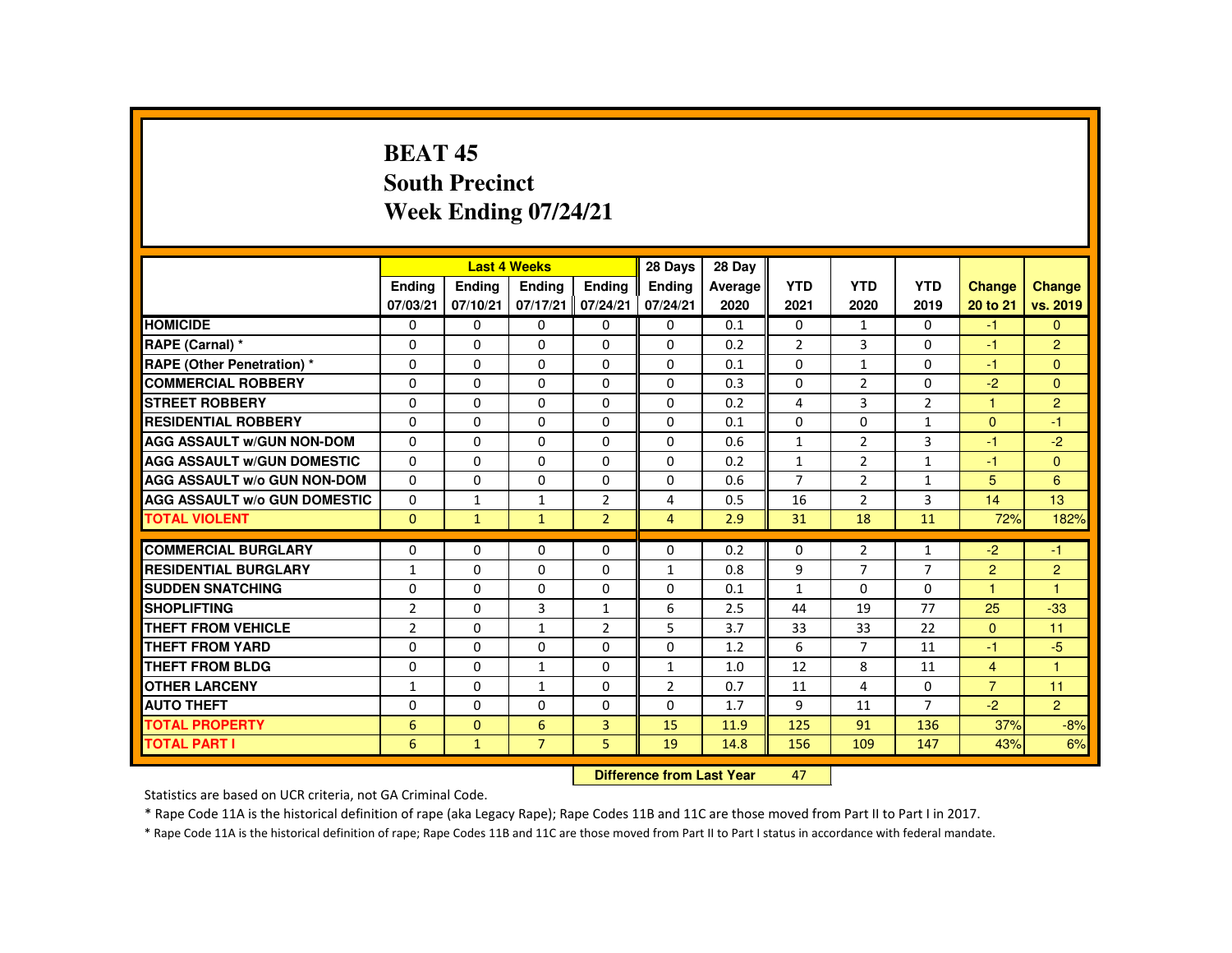#### **BEAT 46 South PrecinctWeek Ending 07/24/21**

|                                     |                |                | <b>Last 4 Weeks</b> |               | 28 Days        | 28 Day  |                |                |                |                 |                |
|-------------------------------------|----------------|----------------|---------------------|---------------|----------------|---------|----------------|----------------|----------------|-----------------|----------------|
|                                     | <b>Endina</b>  | Ending         | Ending              | <b>Endina</b> | Ending         | Average | <b>YTD</b>     | <b>YTD</b>     | <b>YTD</b>     | Change          | <b>Change</b>  |
|                                     | 07/03/21       | 07/10/21       | 07/17/21            | 07/24/21      | 07/24/21       | 2020    | 2021           | 2020           | 2019           | 20 to 21        | vs. 2020       |
| <b>HOMICIDE</b>                     | $\Omega$       | $\Omega$       | $\Omega$            | $\Omega$      | 0              | 0.0     | $\mathbf{1}$   | $\Omega$       | $\overline{2}$ | $\mathbf{1}$    | $-1$           |
| RAPE (Carnal) *                     | $\Omega$       | $\Omega$       | $\Omega$            | $\Omega$      | $\Omega$       | 0.4     | $\mathbf{1}$   | $\overline{2}$ | $\mathbf{1}$   | $-1$            | $\mathbf{0}$   |
| <b>RAPE (Other Penetration) *</b>   | 0              | $\Omega$       | $\Omega$            | $\Omega$      | 0              | 0.1     | $\mathbf{1}$   | 0              | 0              | $\mathbf{1}$    | $\mathbf{1}$   |
| <b>COMMERCIAL ROBBERY</b>           | $\Omega$       | $\Omega$       | $\Omega$            | $\Omega$      | $\Omega$       | 0.1     | $\mathbf{1}$   | $\mathbf{1}$   | $\overline{2}$ | $\mathbf{0}$    | $-1$           |
| <b>STREET ROBBERY</b>               | $\Omega$       | $\Omega$       | $\Omega$            | $\Omega$      | $\Omega$       | 0.5     | $\mathbf{1}$   | 3              | $\mathbf{1}$   | $-2$            | $\mathbf{0}$   |
| <b>RESIDENTIAL ROBBERY</b>          | 0              | $\mathbf{0}$   | 0                   | 0             | $\Omega$       | 0.0     | $\mathbf{1}$   | 0              | 0              | 1               | 1              |
| <b>AGG ASSAULT W/GUN NON-DOM</b>    | $\Omega$       | $\Omega$       | $\Omega$            | $\Omega$      | $\Omega$       | 0.8     | 5              | $\overline{7}$ | $\overline{2}$ | $-2$            | 3              |
| <b>AGG ASSAULT W/GUN DOMESTIC</b>   | $\mathbf{1}$   | $\Omega$       | $\Omega$            | $\Omega$      | $\mathbf{1}$   | 0.2     | $\overline{2}$ | $\mathbf{1}$   | $\overline{2}$ | $\mathbf{1}$    | $\mathbf{0}$   |
| <b>AGG ASSAULT W/o GUN NON-DOM</b>  | $\mathbf{1}$   | $\Omega$       | $\Omega$            | $\Omega$      | $\mathbf{1}$   | 0.5     | 5              | 6              | $\overline{2}$ | $-1$            | 3              |
| <b>AGG ASSAULT W/o GUN DOMESTIC</b> | $\Omega$       | $\Omega$       | $\Omega$            | $\mathbf{1}$  | $\mathbf{1}$   | 0.7     | 14             | 2              | 6              | 12 <sup>2</sup> | 8              |
| <b>TOTAL VIOLENT</b>                | 2 <sup>1</sup> | $\mathbf{0}$   | $\Omega$            | $\mathbf{1}$  | $\overline{3}$ | 3.1     | 32             | 22             | 18             | 45%             | 78%            |
| <b>COMMERCIAL BURGLARY</b>          | $\Omega$       | $\Omega$       | $\mathbf{1}$        | $\Omega$      | $\mathbf{1}$   | 0.3     | 6              | 3              | $\overline{7}$ | 3               | $-1$           |
| <b>RESIDENTIAL BURGLARY</b>         | $\mathbf{1}$   | $\Omega$       | $\Omega$            | 0             | $\mathbf{1}$   | 1.6     | 5              | $\overline{7}$ | 17             | $-2$            | $-12$          |
| <b>SUDDEN SNATCHING</b>             | $\Omega$       | $\mathbf{0}$   | $\Omega$            | $\Omega$      | $\Omega$       | 0.2     | $\Omega$       | $\overline{2}$ | $\overline{2}$ | $-2$            | $-2$           |
| <b>SHOPLIFTING</b>                  | 5              | 2              | $\overline{2}$      | 6             | 15             | 5.6     | 69             | 34             | 83             | 35              | $-14$          |
| <b>THEFT FROM VEHICLE</b>           | $\overline{2}$ | $\mathbf{1}$   | $\overline{2}$      | $\Omega$      | 5              | 2.5     | 31             | 21             | 37             | 10              | $-6$           |
| <b>THEFT FROM YARD</b>              | $\Omega$       | $\Omega$       | $\mathbf{1}$        | $\Omega$      | $\mathbf{1}$   | 0.9     | 3              | 8              | 4              | $-5$            | $-1$           |
| THEFT FROM BLDG                     | 0              | $\Omega$       | 0                   | $\mathbf{1}$  | $\mathbf{1}$   | 1.5     | 6              | 12             | 12             | $-6$            | $-6$           |
| <b>OTHER LARCENY</b>                | 0              | $\mathbf{1}$   | $\Omega$            | $\Omega$      | 1              | 0.4     | $\overline{7}$ | 2              | 5              | 5               | $\overline{2}$ |
| <b>AUTO THEFT</b>                   | $\mathbf{1}$   | $\Omega$       | $\mathbf{1}$        | $\mathbf{1}$  | 3              | 0.7     | 20             | 3              | 17             | 17              | 3              |
| <b>TOTAL PROPERTY</b>               | $\overline{9}$ | $\overline{4}$ | $\overline{7}$      | 8             | 28             | 13.7    | 147            | 92             | 184            | 60%             | $-20%$         |
| <b>TOTAL PART I</b>                 | 11             | 4              | $\overline{7}$      | 9             | 31             | 16.8    | 179            | 114            | 202            | 57%             | $-11%$         |
|                                     |                |                |                     |               |                |         |                |                |                |                 |                |

 **Difference from Last Year**<sup>65</sup>

Statistics are based on UCR criteria, not GA Criminal Code.

\* Rape Code 11A is the historical definition of rape (aka Legacy Rape); Rape Codes 11B and 11C are those moved from Part II to Part I in 2017.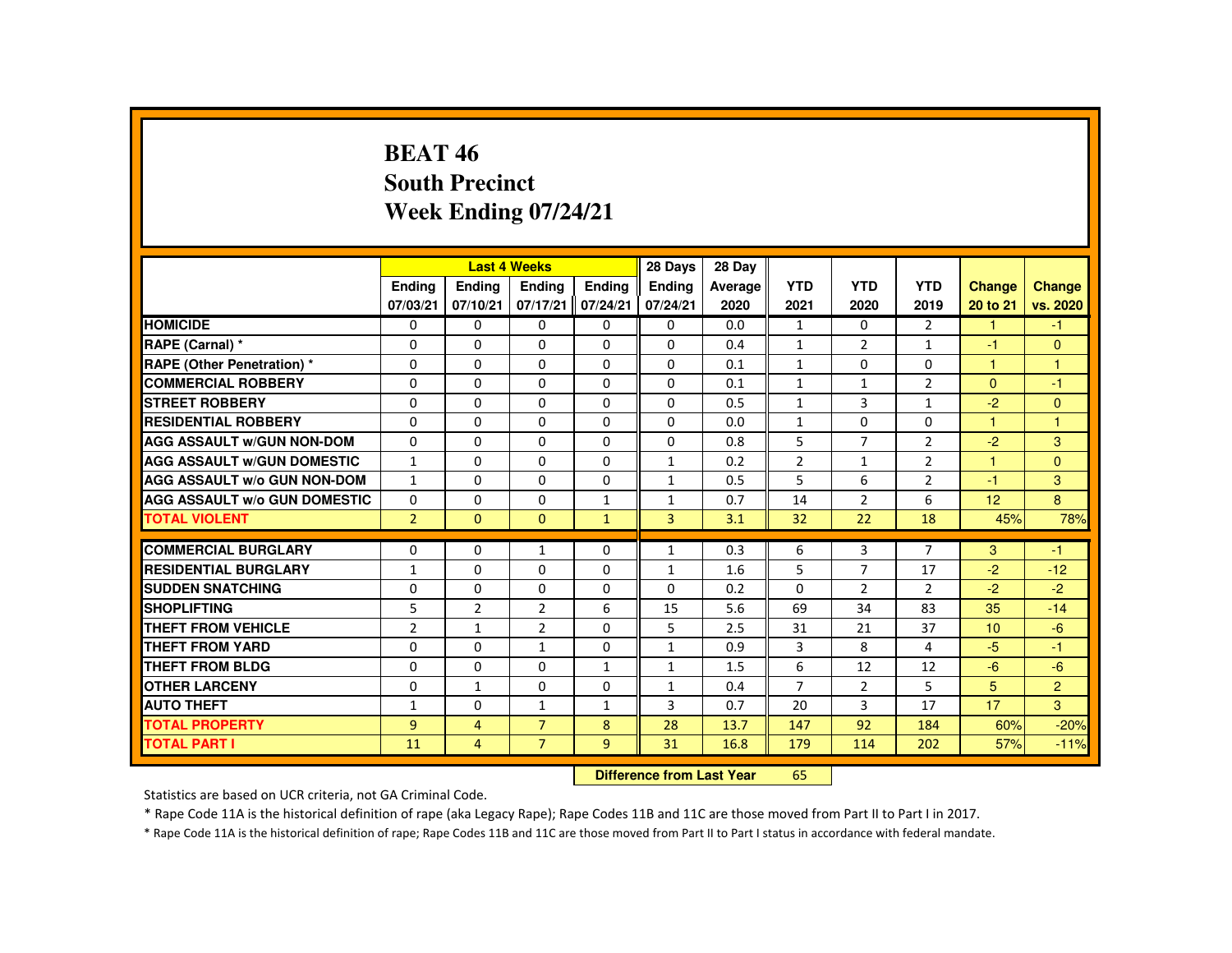## **BEAT 47 South PrecinctWeek Ending 07/24/21**

|                                     |          |              | <b>Last 4 Weeks</b> |                | 28 Days        | 28 Day  |                |                |                |                |                |
|-------------------------------------|----------|--------------|---------------------|----------------|----------------|---------|----------------|----------------|----------------|----------------|----------------|
|                                     | Ending   | Ending       | <b>Endina</b>       | <b>Endina</b>  | <b>Endina</b>  | Average | <b>YTD</b>     | <b>YTD</b>     | <b>YTD</b>     | Change         | <b>Change</b>  |
|                                     | 07/03/21 | 07/10/21     | 07/17/21            | 07/24/21       | 07/24/21       | 2020    | 2021           | 2020           | 2019           | 20 to 21       | vs. 2019       |
| <b>HOMICIDE</b>                     | 0        | $\mathbf{0}$ | 0                   | 0              | 0              | 0.1     | 0              | $\mathbf{1}$   | $\Omega$       | $-1$           | $\mathbf{0}$   |
| RAPE (Carnal) *                     | 0        | $\Omega$     | $\Omega$            | $\Omega$       | $\Omega$       | 0.0     | $\Omega$       | $\Omega$       | $\Omega$       | $\Omega$       | $\mathbf{0}$   |
| <b>RAPE (Other Penetration) *</b>   | $\Omega$ | $\Omega$     | $\Omega$            | $\Omega$       | $\Omega$       | 0.0     | $\Omega$       | $\Omega$       | $\Omega$       | $\Omega$       | $\mathbf{0}$   |
| <b>COMMERCIAL ROBBERY</b>           | 0        | $\Omega$     | $\Omega$            | $\Omega$       | $\Omega$       | 0.0     | $\Omega$       | $\Omega$       | $\Omega$       | $\mathbf{0}$   | $\Omega$       |
| <b>STREET ROBBERY</b>               | 0        | $\Omega$     | $\Omega$            | $\Omega$       | 0              | 0.0     | $\Omega$       | $\Omega$       | $\mathbf{1}$   | $\Omega$       | $-1$           |
| <b>RESIDENTIAL ROBBERY</b>          | $\Omega$ | $\Omega$     | $\Omega$            | $\Omega$       | $\Omega$       | 0.1     | $\Omega$       | $\mathbf{1}$   | $\Omega$       | $-1$           | $\Omega$       |
| <b>AGG ASSAULT W/GUN NON-GUN</b>    | $\Omega$ | $\Omega$     | $\Omega$            | $\Omega$       | $\Omega$       | 0.1     | $\Omega$       | $\Omega$       | $\mathbf{1}$   | $\Omega$       | $-1$           |
| <b>AGG ASSAULT W/GUN DOMESTIC</b>   | $\Omega$ | $\Omega$     | $\Omega$            | $\Omega$       | $\Omega$       | 0.0     | $\Omega$       | $\Omega$       | $\Omega$       | $\Omega$       | $\Omega$       |
| <b>AGG ASSAULT W/o GUN NON-DOM</b>  | $\Omega$ | $\Omega$     | $\Omega$            | $\Omega$       | $\Omega$       | 0.0     | $\Omega$       | 0              | 3              | $\Omega$       | $-3$           |
| <b>AGG ASSAULT W/o GUN DOMESTIC</b> | $\Omega$ | $\Omega$     | $\mathbf{1}$        | $\Omega$       | $\mathbf{1}$   | 0.2     | 3              | $\mathbf{1}$   | 3              | $\overline{2}$ | $\mathbf{0}$   |
| <b>TOTAL VIOLENT</b>                | $\Omega$ | $\Omega$     | $\mathbf{1}$        | $\Omega$       | $\mathbf{1}$   | 0.4     | 3              | $\overline{3}$ | 8              | 0%             | $-63%$         |
| <b>COMMERCIAL BURGLARY</b>          | $\Omega$ | $\Omega$     | $\Omega$            | $\Omega$       | $\Omega$       | 0.0     | $\Omega$       | 0              | $\mathbf{1}$   | $\Omega$       | $-1$           |
| <b>RESIDENTIAL BURGLARY</b>         | $\Omega$ | $\Omega$     | $\Omega$            | 0              | $\mathbf 0$    | 0.5     | 4              | $\overline{2}$ | $\mathbf{1}$   | $\overline{2}$ | 3              |
| <b>SUDDEN SNATCHING</b>             | $\Omega$ | $\Omega$     | $\Omega$            | $\Omega$       | $\Omega$       | 0.0     | $\Omega$       | $\Omega$       | $\Omega$       | $\Omega$       | $\mathbf{0}$   |
| <b>SHOPLIFTING</b>                  | 0        | $\mathbf{1}$ | 0                   | 0              | $\mathbf{1}$   | 0.0     | $\mathbf{1}$   | 0              | $\Omega$       | 1              | $\mathbf{1}$   |
| <b>THEFT FROM VEHICLE</b>           | $\Omega$ | $\Omega$     | $\mathbf{1}$        | $\overline{2}$ | 3              | 1.0     | $\overline{7}$ | 8              | 10             | $-1$           | $-3$           |
| <b>THEFT FROM YARD</b>              | $\Omega$ | $\Omega$     | $\Omega$            | $\Omega$       | $\Omega$       | 0.5     | 3              | 6              | 6              | $-3$           | $-3$           |
| <b>THEFT FROM BLDG</b>              | $\Omega$ | $\Omega$     | $\Omega$            | $\Omega$       | $\Omega$       | 0.2     | 5              | $\overline{2}$ | $\overline{3}$ | 3              | $\overline{2}$ |
| <b>OTHER LARCENY</b>                | 0        | $\mathbf{0}$ | 0                   | $\Omega$       | $\Omega$       | 0.2     | 3              | $\mathbf{1}$   | 5              | $\overline{2}$ | $-2$           |
| <b>AUTO THEFT</b>                   | $\Omega$ | $\Omega$     | $\Omega$            | $\Omega$       | $\Omega$       | 0.6     | $\mathbf{1}$   | 5              | 4              | $-4$           | $-3$           |
| <b>TOTAL PROPERTY</b>               | $\Omega$ | $\mathbf{1}$ | $\mathbf{1}$        | $\overline{2}$ | $\overline{4}$ | 3.1     | 24             | 24             | 30             | 0%             | $-20%$         |
| <b>TOTAL PART I</b>                 | $\Omega$ | $\mathbf{1}$ | $\overline{2}$      | $\overline{2}$ | 5              | 3.5     | 27             | 27             | 38             | 0%             | $-29%$         |
|                                     |          |              |                     |                |                |         | $\Omega$       |                |                |                |                |

 **Difference from Last Year**

Statistics are based on UCR criteria, not GA Criminal Code.

\* Rape Code 11A is the historical definition of rape (aka Legacy Rape); Rape Codes 11B and 11C are those moved from Part II to Part I in 2017.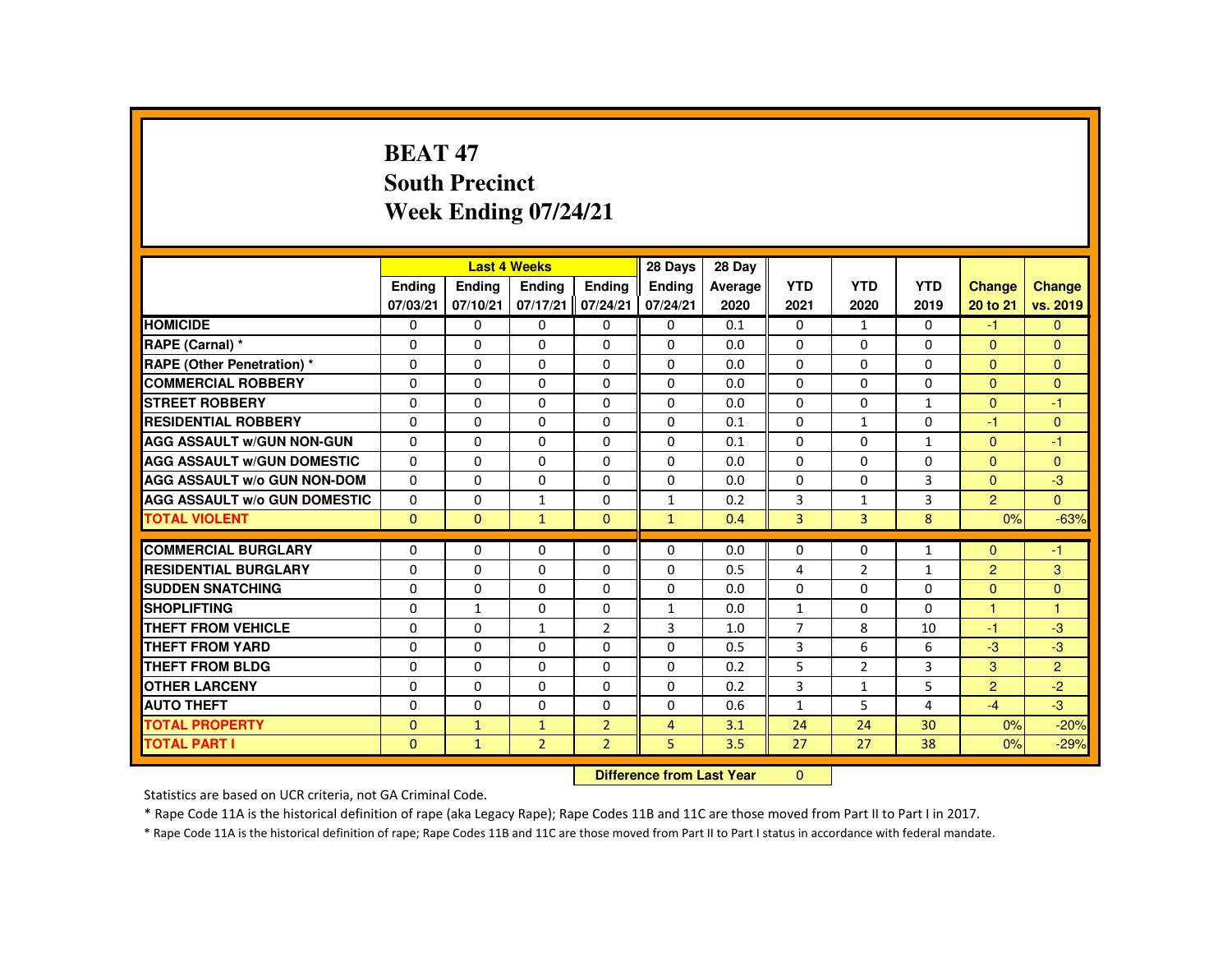# **BEAT 51 East PrecinctWeek Ending 07/24/21**

|                                     |                |                | <b>Last 4 Weeks</b> |                | 28 Days        | 28 Day                           |                |                |                |                      |                |
|-------------------------------------|----------------|----------------|---------------------|----------------|----------------|----------------------------------|----------------|----------------|----------------|----------------------|----------------|
|                                     | Ending         | Ending         | Ending              | Ending         | <b>Ending</b>  | Average                          | <b>YTD</b>     | <b>YTD</b>     | <b>YTD</b>     | <b>Change</b>        | <b>Change</b>  |
|                                     | 07/03/21       | 07/10/21       | 07/17/21            | 07/24/21       | 07/24/21       | 2020                             | 2021           | 2020           | 2019           | 20 to 21             | vs. 2019       |
| <b>HOMICIDE</b>                     | $\mathbf{1}$   | $\mathbf{0}$   | $\mathbf{0}$        | $\mathbf{0}$   | 1              | 0.2                              | 3              | $\overline{2}$ | $\mathbf{1}$   | $\mathbf{1}$         | $\overline{2}$ |
| RAPE (Carnal) *                     | 0              | $\Omega$       | $\Omega$            | $\Omega$       | $\Omega$       | 0.1                              | $\overline{2}$ | 0              | $\mathbf{1}$   | $\overline{2}$       | -1             |
| <b>RAPE (Other Penetration) *</b>   | $\Omega$       | $\Omega$       | $\mathbf{1}$        | $\Omega$       | $\mathbf{1}$   | 0.1                              | $\overline{2}$ | $\Omega$       | $\Omega$       | 2                    | 2              |
| <b>COMMERCIAL ROBBERY</b>           | $\Omega$       | $\Omega$       | $\Omega$            | $\Omega$       | $\Omega$       | 0.0                              | $\mathbf{1}$   | $\Omega$       | $\Omega$       | $\blacktriangleleft$ | $\overline{1}$ |
| <b>STREET ROBBERY</b>               | $\Omega$       | $\Omega$       | $\Omega$            | $\Omega$       | $\Omega$       | 0.3                              | 6              | 3              | $\overline{7}$ | 3                    | $-1$           |
| <b>RESIDENTIAL ROBBERY</b>          | $\Omega$       | 0              | $\Omega$            | 0              | 0              | 0.1                              | 5              | $\mathbf{1}$   | $\mathbf{1}$   | $\overline{4}$       | $\overline{4}$ |
| <b>AGG ASSAULT W/GUN NON-DOM</b>    | $\Omega$       | $\Omega$       | $\Omega$            | $\mathbf{1}$   | $\mathbf{1}$   | 2.1                              | 8              | 13             | 11             | $-5$                 | $-3$           |
| <b>AGG ASSAULT W/GUN DOMESTIC</b>   | $\Omega$       | $\Omega$       | $\Omega$            | $\Omega$       | $\Omega$       | 0.2                              | $\Omega$       | $\mathbf{1}$   | $\overline{2}$ | $-1$                 | $-2$           |
| <b>AGG ASSAULT W/o GUN NON-DOM</b>  | 0              | 0              | 0                   | $\mathbf{1}$   | $\mathbf{1}$   | 1.5                              | 11             | 9              | 13             | $\overline{2}$       | $-2$           |
| <b>AGG ASSAULT W/o GUN DOMESTIC</b> | $\Omega$       | 0              | $\Omega$            | $\Omega$       | 0              | 1.5                              | $\overline{7}$ | 10             | 10             | $-3$                 | $-3$           |
| <b>TOTAL VIOLENT</b>                | $\mathbf{1}$   | $\mathbf{0}$   | $\mathbf{1}$        | $\overline{2}$ | $\overline{4}$ | 6.0                              | 45             | 39             | 46             | 15%                  | $-2%$          |
| <b>COMMERCIAL BURGLARY</b>          | 0              | 0              | $\Omega$            | 0              | $\Omega$       | 0.3                              | $\mathbf{1}$   | 3              | $\mathbf{1}$   | $-2$                 | $\mathbf{0}$   |
| <b>RESIDENTIAL BURGLARY</b>         | $\mathbf{1}$   | $\overline{2}$ | $\Omega$            | $\overline{2}$ | 5              | 1.5                              | 16             | 12             | 21             | $\overline{4}$       | $-5$           |
| <b>SUDDEN SNATCHING</b>             | 0              | 0              | $\mathbf{1}$        | 0              | $\mathbf{1}$   | 0.1                              | $\mathbf{1}$   | 0              | 0              | $\blacktriangleleft$ | $\overline{1}$ |
| <b>SHOPLIFTING</b>                  | 0              | $\mathbf{0}$   | $\Omega$            | $\mathbf{1}$   | $\mathbf{1}$   | 1.2                              | 8              | 12             | 17             | $-4$                 | $-9$           |
| <b>THEFT FROM VEHICLE</b>           | $\Omega$       | $\overline{2}$ | 3                   | $\Omega$       | 5              | 2.2                              | 21             | 17             | 18             | $\overline{4}$       | 3              |
| <b>THEFT FROM YARD</b>              | $\Omega$       | $\overline{2}$ | 2                   | $\Omega$       | 4              | 1.2                              | 8              | 12             | 8              | $-4$                 | $\Omega$       |
| <b>THEFT FROM BLDG</b>              | $\mathbf{1}$   | $\Omega$       | $\mathbf{1}$        | $\Omega$       | 2              | 1.8                              | 11             | 16             | 8              | $-5$                 | 3              |
| <b>OTHER LARCENY</b>                | $\Omega$       | $\mathbf{1}$   | $\Omega$            | $\Omega$       | $\mathbf{1}$   | 0.6                              | $\overline{7}$ | 6              | 13             | $\overline{1}$       | $-6$           |
| <b>AUTO THEFT</b>                   | $\mathbf{1}$   | $\Omega$       | $\Omega$            | $\mathbf{1}$   | 2              | 1.5                              | 8              | 9              | 21             | $-1$                 | $-13$          |
| <b>TOTAL PROPERTY</b>               | 3              | $\overline{7}$ | $\overline{7}$      | $\overline{4}$ | 21             | 10.4                             | 81             | 87             | 107            | $-7%$                | $-24%$         |
| <b>TOTAL PART I</b>                 | $\overline{4}$ | $\overline{7}$ | 8                   | 6              | 25             | 16.4                             | 126            | 126            | 153            | 0%                   | $-18%$         |
|                                     |                |                |                     |                |                | <b>Difference from Last Year</b> | $\mathbf{0}$   |                |                |                      |                |

Statistics are based on UCR criteria, not GA Criminal Code.

\* Rape Code 11A is the historical definition of rape (aka Legacy Rape); Rape Codes 11B and 11C are those moved from Part II to Part I in 2017.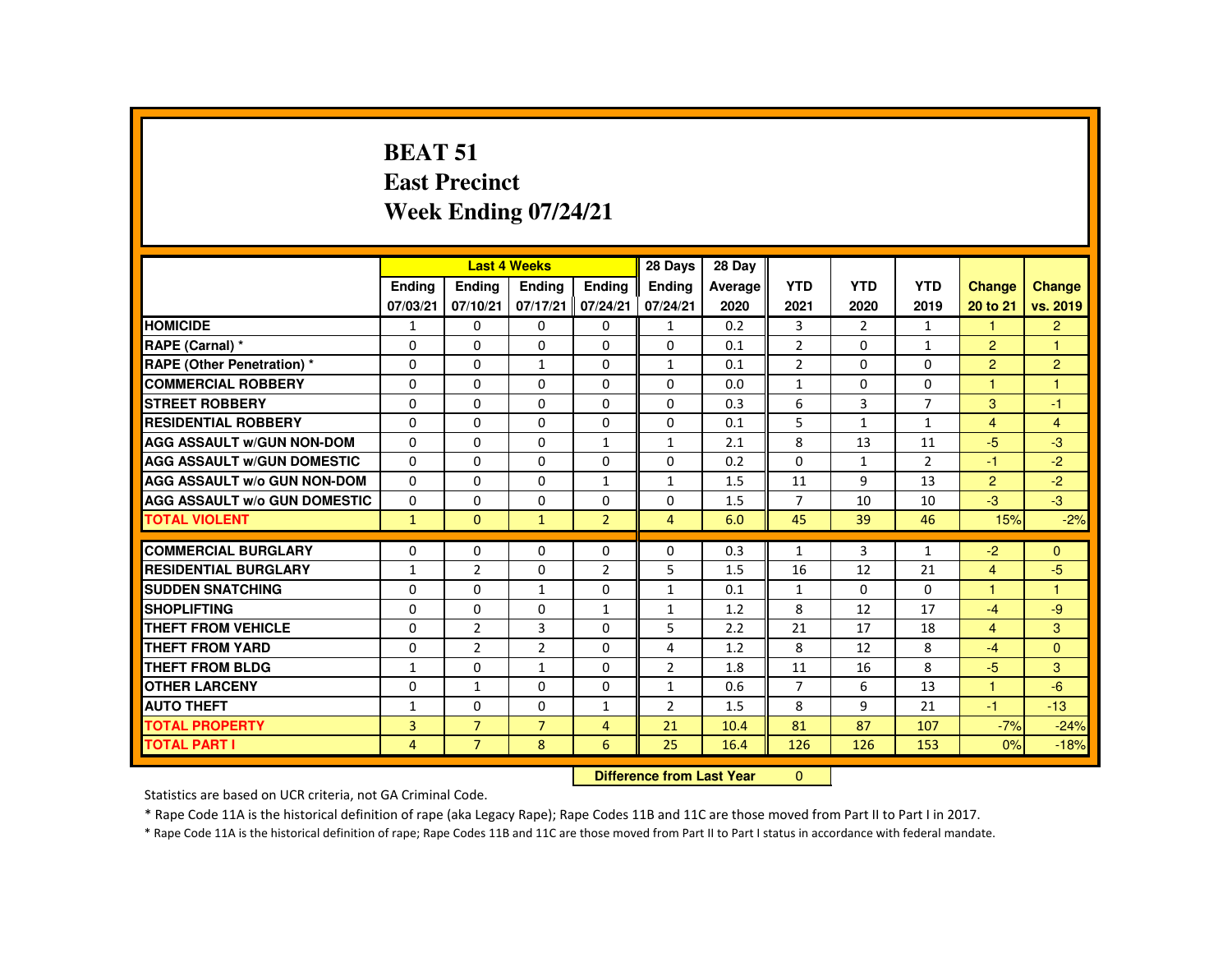#### **BEAT 52 East PrecinctWeek Ending 07/24/21**

|                                     |               |                | <b>Last 4 Weeks</b> |                | 28 Days                   | 28 Day  |                               |                |                |                      |              |
|-------------------------------------|---------------|----------------|---------------------|----------------|---------------------------|---------|-------------------------------|----------------|----------------|----------------------|--------------|
|                                     | <b>Endina</b> | <b>Endina</b>  | Ending              | <b>Endina</b>  | <b>Endina</b>             | Average | <b>YTD</b>                    | <b>YTD</b>     | <b>YTD</b>     | <b>Change</b>        | Change       |
|                                     | 07/03/21      | 07/10/21       | 07/17/21            | 07/24/21       | 07/24/21                  | 2020    | 2021                          | 2020           | 2019           | 20 to 21             | vs. 2019     |
| <b>HOMICIDE</b>                     | $\Omega$      | $\Omega$       | $\Omega$            | 0              | 0                         | 0.0     | 0                             | $\Omega$       | $\Omega$       | $\Omega$             | $\mathbf{0}$ |
| RAPE (Carnal) *                     | 0             | $\Omega$       | $\Omega$            | $\Omega$       | $\Omega$                  | 0.0     | $\mathbf{1}$                  | 0              | 4              |                      | $-3$         |
| <b>RAPE (Other Penetration) *</b>   | $\Omega$      | $\Omega$       | $\Omega$            | $\Omega$       | $\Omega$                  | 0.0     | $\Omega$                      | $\Omega$       | $\mathbf{1}$   | $\Omega$             | $-1$         |
| <b>COMMERCIAL ROBBERY</b>           | $\Omega$      | $\Omega$       | $\Omega$            | $\Omega$       | $\Omega$                  | 0.0     | $\Omega$                      | $\Omega$       | $\mathbf{1}$   | $\Omega$             | $-1$         |
| <b>STREET ROBBERY</b>               | $\Omega$      | $\Omega$       | $\Omega$            | $\Omega$       | $\Omega$                  | 0.1     | 3                             | $\overline{3}$ | $\overline{7}$ | $\Omega$             | $-4$         |
| <b>RESIDENTIAL ROBBERY</b>          | 0             | 0              | 0                   | 0              | 0                         | 0.0     | $\Omega$                      | 0              | $\overline{2}$ | $\Omega$             | $-2$         |
| <b>AGG ASSAULT W/GUN NON-DOM</b>    | $\Omega$      | $\Omega$       | $\mathbf{1}$        | $\Omega$       | $\mathbf{1}$              | 0.1     | 9                             | 4              | 6              | 5                    | 3            |
| <b>AGG ASSAULT W/GUN DOMESTIC</b>   | $\Omega$      | $\Omega$       | $\Omega$            | $\Omega$       | $\Omega$                  | 0.0     | $\mathbf{1}$                  | 4              | $\overline{2}$ | $-3$                 | $-1$         |
| <b>AGG ASSAULT W/o GUN NON-DOM</b>  | $\Omega$      | $\Omega$       | $\Omega$            | $\Omega$       | $\Omega$                  | 0.1     | $\overline{2}$                | 10             | 8              | $-8$                 | $-6$         |
| <b>AGG ASSAULT W/o GUN DOMESTIC</b> | $\Omega$      | $\Omega$       | $\Omega$            | $\Omega$       | $\Omega$                  | 0.2     | 6                             | 10             | $\overline{7}$ | $-4$                 | $-1$         |
| <b>TOTAL VIOLENT</b>                | $\mathbf{0}$  | $\mathbf{0}$   | $\mathbf{1}$        | $\mathbf{0}$   | $\mathbf{1}$              | 0.6     | 22                            | 31             | 38             | $-29%$               | $-42%$       |
|                                     |               |                |                     |                |                           |         |                               |                |                |                      |              |
| <b>COMMERCIAL BURGLARY</b>          | $\Omega$      | $\Omega$       | $\Omega$            | $\Omega$       | $\Omega$                  | 0.0     | $\mathbf{1}$                  | $\overline{2}$ | 0              | -1                   | 1            |
| <b>RESIDENTIAL BURGLARY</b>         | $\Omega$      | $\mathbf{1}$   | $\Omega$            | $\Omega$       | $\mathbf{1}$              | 0.4     | 15                            | 14             | 33             | $\blacktriangleleft$ | $-18$        |
| <b>SUDDEN SNATCHING</b>             | 0             | 0              | 0                   | 0              | 0                         | 0.0     | 0                             | $\overline{2}$ | $\overline{2}$ | $-2$                 | $-2$         |
| <b>SHOPLIFTING</b>                  | 0             | $\Omega$       | $\mathbf{1}$        | $\Omega$       | $\mathbf{1}$              | 0.1     | 3                             | $\overline{7}$ | 4              | $-4$                 | $-1$         |
| <b>THEFT FROM VEHICLE</b>           | $\mathbf{1}$  | $\mathbf{1}$   | 4                   | $\overline{2}$ | 8                         | 0.7     | 21                            | 40             | 35             | $-19$                | $-14$        |
| <b>THEFT FROM YARD</b>              | $\mathbf{1}$  | $\mathbf{1}$   | $\mathbf{1}$        | $\Omega$       | 3                         | 0.3     | 11                            | 19             | 19             | $-8$                 | $-8$         |
| THEFT FROM BLDG                     | 0             | $\overline{2}$ | $\Omega$            | $\Omega$       | $\overline{2}$            | 0.2     | 8                             | 14             | 21             | $-6$                 | $-13$        |
| <b>OTHER LARCENY</b>                | $\Omega$      | $\Omega$       | 1                   | $\Omega$       | $\mathbf{1}$              | 0.3     | 13                            | 9              | 5              | $\overline{4}$       | 8            |
| <b>AUTO THEFT</b>                   | $\mathbf{1}$  | $\Omega$       | $\Omega$            | $\Omega$       | $\mathbf{1}$              | 0.2     | 11                            | 8              | 15             | 3                    | $-4$         |
| <b>TOTAL PROPERTY</b>               | 3             | 5              | $\overline{7}$      | $\overline{2}$ | 17                        | 2.2     | 83                            | 115            | 134            | $-28%$               | $-38%$       |
| <b>TOTAL PART I</b>                 | 3             | 5              | 8                   | $\overline{2}$ | 18                        | 2.9     | 105                           | 146            | 172            | $-28%$               | $-39%$       |
|                                     |               |                |                     |                | Difference from Leat Voor |         | $A$ <sup><math>A</math></sup> |                |                |                      |              |

 **Difference from Last Year**-41

Statistics are based on UCR criteria, not GA Criminal Code.

\* Rape Code 11A is the historical definition of rape (aka Legacy Rape); Rape Codes 11B and 11C are those moved from Part II to Part I in 2017.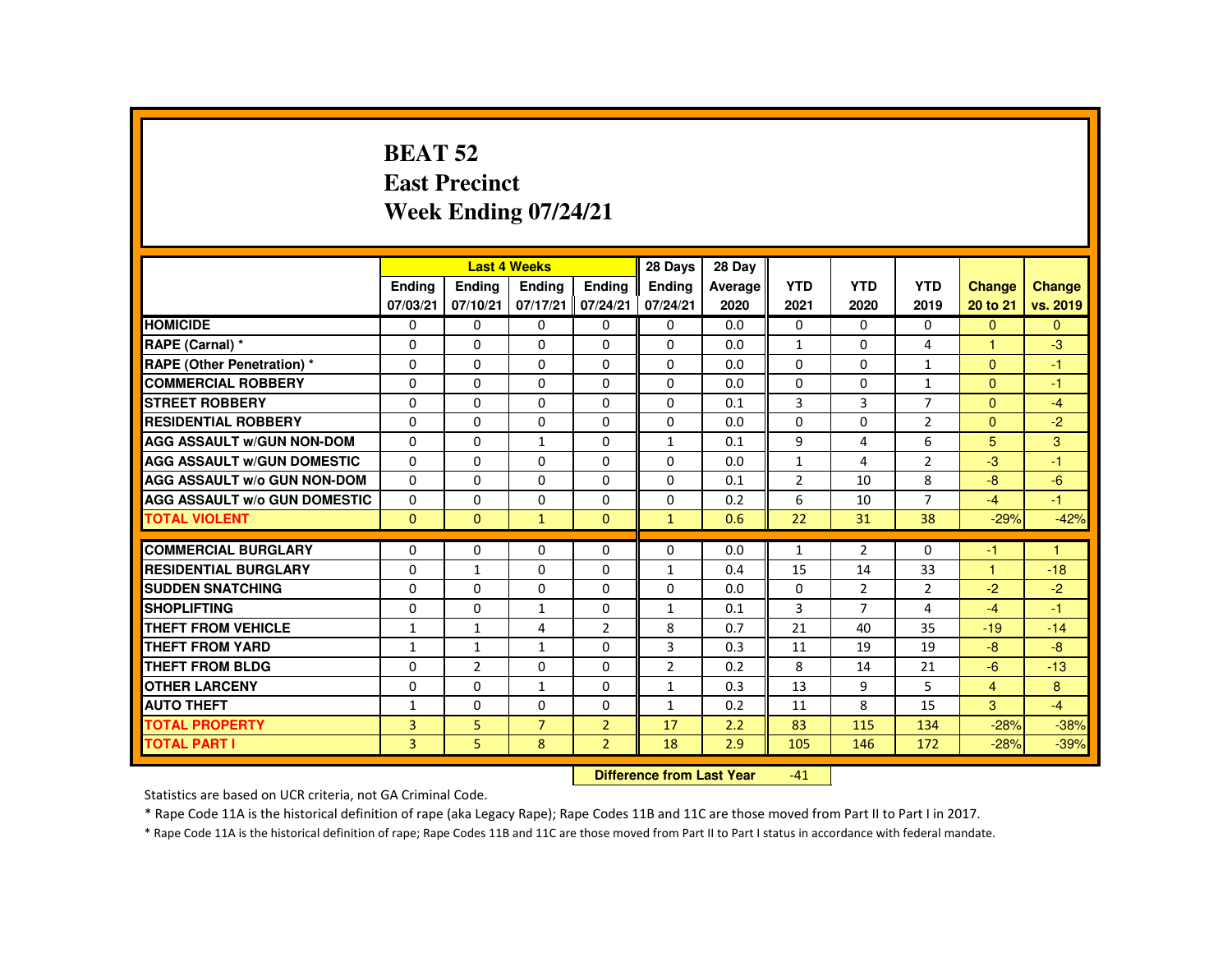## **BEAT 53 East PrecinctWeek Ending 07/24/21**

|                                     |                |                | <b>Last 4 Weeks</b> |                | 28 Days        | 28 Day  |                |                |                 |                |                      |
|-------------------------------------|----------------|----------------|---------------------|----------------|----------------|---------|----------------|----------------|-----------------|----------------|----------------------|
|                                     | <b>Endina</b>  | <b>Ending</b>  | Ending              | Ending         | <b>Endina</b>  | Average | <b>YTD</b>     | <b>YTD</b>     | <b>YTD</b>      | <b>Change</b>  | <b>Change</b>        |
|                                     | 07/03/21       | 07/10/21       | 07/17/21            | 07/24/21       | 07/24/21       | 2020    | 2021           | 2020           | 2019            | 20 to 21       | vs. 2019             |
| <b>HOMICIDE</b>                     | 0              | $\Omega$       | $\Omega$            | $\Omega$       | 0              | 0.1     | $\mathbf{1}$   | $\Omega$       | $\Omega$        | $\mathbf{1}$   | $\blacktriangleleft$ |
| RAPE (Carnal) *                     | $\Omega$       | $\mathbf{0}$   | $\Omega$            | $\Omega$       | $\Omega$       | 0.0     | 3              | $\Omega$       | $\Omega$        | $\mathbf{3}$   | 3                    |
| RAPE (Other Penetration) *          | $\Omega$       | $\Omega$       | $\Omega$            | $\Omega$       | 0              | 0.2     | $\Omega$       | $\mathbf{1}$   | $\Omega$        | $-1$           | $\Omega$             |
| <b>COMMERCIAL ROBBERY</b>           | $\Omega$       | $\Omega$       | $\Omega$            | $\Omega$       | $\Omega$       | 0.0     | $\Omega$       | $\Omega$       | $\Omega$        | $\Omega$       | $\Omega$             |
| <b>STREET ROBBERY</b>               | $\Omega$       | $\mathbf{1}$   | $\Omega$            | $\Omega$       | $\mathbf{1}$   | 0.6     | 4              | 4              | 5.              | $\Omega$       | $-1$                 |
| <b>RESIDENTIAL ROBBERY</b>          | 0              | $\mathbf{0}$   | $\Omega$            | $\mathbf{0}$   | $\mathbf{0}$   | 0.1     | $\mathbf{0}$   | 1              | 0               | $-1$           | $\Omega$             |
| <b>AGG ASSAULT w/GUN NON-DOM</b>    | $\mathbf{1}$   | $\Omega$       | $\Omega$            | $\Omega$       | $\mathbf{1}$   | 1.2     | $\overline{7}$ | 8              | 5               | $-1$           | $\overline{2}$       |
| <b>AGG ASSAULT w/GUN DOMESTIC</b>   | $\Omega$       | $\Omega$       | $\Omega$            | $\Omega$       | $\Omega$       | 0.4     | $\mathbf{1}$   | 4              | $\overline{2}$  | $-3$           | $-1$                 |
| <b>AGG ASSAULT w/o GUN NON-DOM</b>  | $\mathbf{1}$   | $\Omega$       | $\Omega$            | $\Omega$       | $\mathbf{1}$   | 1.2     | 8              | 8              | 4               | $\mathbf{0}$   | $\overline{4}$       |
| <b>AGG ASSAULT w/o GUN DOMESTIC</b> | $\Omega$       | $\Omega$       | $\mathbf{1}$        | $\Omega$       | $\mathbf{1}$   | 1.5     | 13             | 12             | 16              | $\mathbf{1}$   | $-3$                 |
| <b>TOTAL VIOLENT</b>                | 2 <sup>1</sup> | $\mathbf{1}$   | $\blacklozenge$     | $\Omega$       | $\overline{4}$ | 5.2     | 37             | 38             | 32 <sub>2</sub> | $-3%$          | 16%                  |
| <b>COMMERCIAL BURGLARY</b>          | $\Omega$       | $\Omega$       | $\Omega$            | $\Omega$       | $\Omega$       | 0.2     | $\mathbf{1}$   | $\overline{2}$ | $\mathbf{1}$    | $-1$           | $\Omega$             |
| <b>RESIDENTIAL BURGLARY</b>         | $\mathbf{1}$   | $\mathbf{1}$   | $\mathbf{1}$        | $\overline{3}$ | 6              | 3.0     | 27             | 16             | 31              | 11             | $-4$                 |
| <b>SUDDEN SNATCHING</b>             | $\Omega$       | $\mathbf{0}$   | $\Omega$            | $\Omega$       | $\Omega$       | 0.0     | $\Omega$       | 0              | $\mathbf{1}$    | $\mathbf{0}$   | $-1$                 |
| <b>SHOPLIFTING</b>                  | $\Omega$       | $\Omega$       | $\Omega$            | $\mathbf{1}$   | $\mathbf{1}$   | 0.2     | $\overline{2}$ | $\mathbf{1}$   | $\overline{2}$  | $\overline{1}$ | $\Omega$             |
| <b>THEFT FROM VEHICLE</b>           | 5              | $\Omega$       | $\mathbf{1}$        | $\overline{2}$ | 8              | 3.6     | 29             | 22             | 30              | $\overline{7}$ | $-1$                 |
| <b>THEFT FROM YARD</b>              | $\overline{2}$ | $\mathbf{1}$   | $\Omega$            | $\Omega$       | 3              | 1.0     | $\overline{7}$ | 9              | 4               | $-2$           | $\mathbf{3}$         |
| <b>THEFT FROM BLDG</b>              | $\mathbf{1}$   | $\Omega$       | $\Omega$            | $\Omega$       | $\mathbf{1}$   | 2.4     | 12             | 16             | 22              | $-4$           | $-10$                |
| <b>OTHER LARCENY</b>                | $\Omega$       | $\mathbf{1}$   | $\Omega$            | $\Omega$       | $\mathbf{1}$   | 0.5     | 2              | 3              | 9               | $-1$           | $-7$                 |
| <b>AUTO THEFT</b>                   | $\mathbf{1}$   | $\Omega$       | $\mathbf{1}$        | $\overline{2}$ | 4              | 1.6     | 18             | 9              | 12              | 9              | 6                    |
| <b>TOTAL PROPERTY</b>               | 10             | $\overline{3}$ | $\overline{3}$      | 8              | 24             | 12.4    | 98             | 78             | 112             | 26%            | $-13%$               |
| <b>TOTAL PART I</b>                 | 12             | 4              | 4                   | 8              | 28             | 17.6    | 135            | 116            | 144             | 16%            | $-6%$                |
|                                     |                |                |                     |                |                |         |                |                |                 |                |                      |

 **Difference from Last Year**<sup>19</sup>

Statistics are based on UCR criteria, not GA Criminal Code.

\* Rape Code 11A is the historical definition of rape (aka Legacy Rape); Rape Codes 11B and 11C are those moved from Part II to Part I in 2017.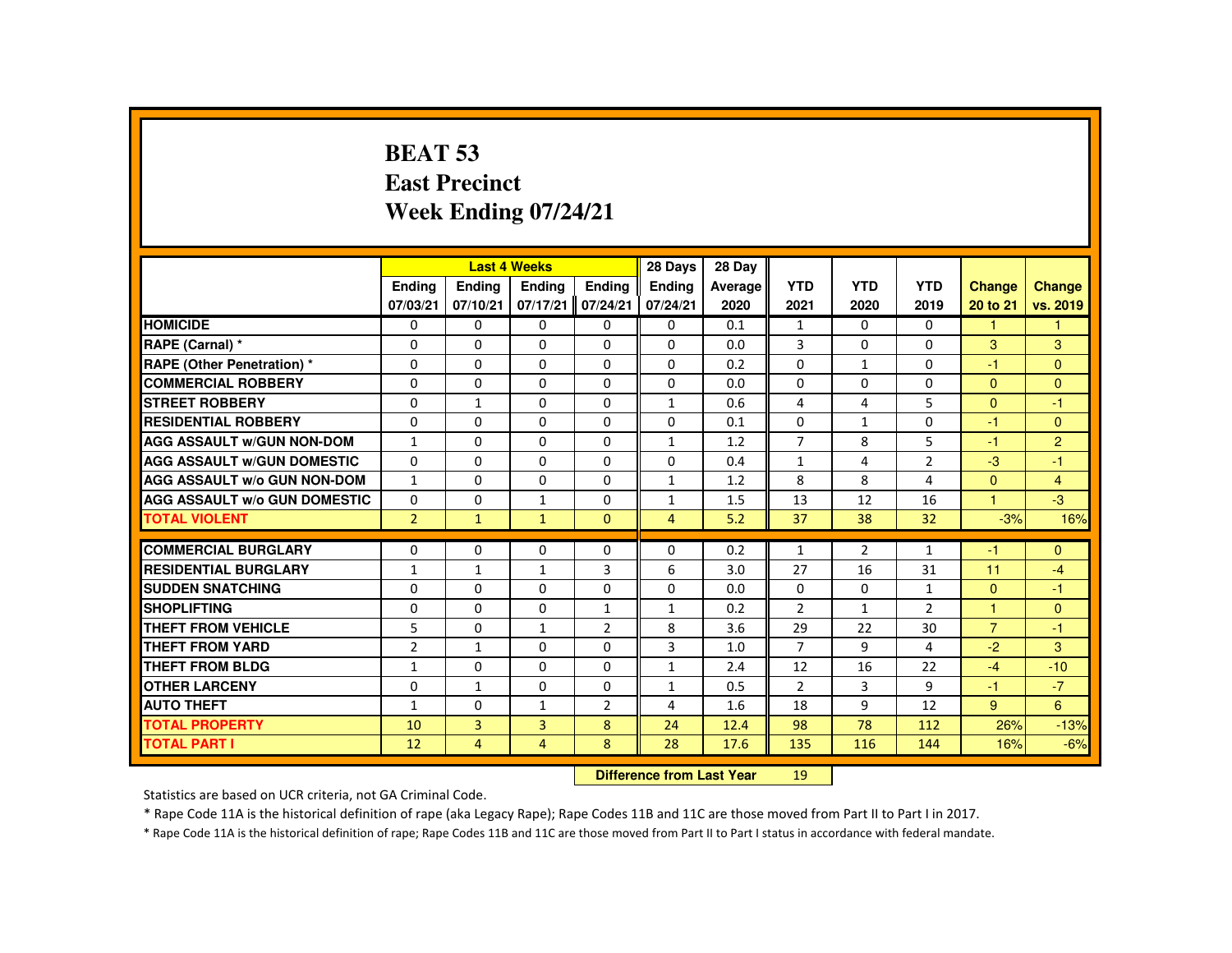#### **BEAT 54 East PrecinctWeek Ending 07/24/21**

|                                     |                |                | <b>Last 4 Weeks</b> |                | 28 Days        | 28 Dav    |                |                |                |                      |                |
|-------------------------------------|----------------|----------------|---------------------|----------------|----------------|-----------|----------------|----------------|----------------|----------------------|----------------|
|                                     | <b>Endina</b>  | <b>Endina</b>  | <b>Endina</b>       | <b>Endina</b>  | <b>Endina</b>  | Average   | <b>YTD</b>     | <b>YTD</b>     | <b>YTD</b>     | <b>Change</b>        | <b>Change</b>  |
|                                     | 07/03/21       | 07/10/21       | 07/17/21            | 07/24/21       | 07/24/21       | 2020      | 2021           | 2020           | 2019           | 20 to 21             | vs. 2019       |
| <b>HOMICIDE</b>                     | $\Omega$       | $\Omega$       | $\Omega$            | 0              | 0              | 0.0       | 0              | $\Omega$       | $\Omega$       | $\Omega$             | $\mathbf{0}$   |
| RAPE (Carnal) *                     | $\Omega$       | $\Omega$       | $\Omega$            | $\Omega$       | $\Omega$       | 0.0       | $\overline{2}$ | 0              | $\mathbf{1}$   | $\overline{2}$       | $\overline{1}$ |
| <b>RAPE (Other Penetration)</b> *   | 0              | 0              | 0                   | 0              | 0              | 0.2       | 0              | $\mathbf{1}$   | 0              | $-1$                 | $\Omega$       |
| <b>COMMERCIAL ROBBERY</b>           | $\Omega$       | $\Omega$       | $\Omega$            | $\mathbf{1}$   | $\mathbf{1}$   | 0.5       | 3              | 4              | $\mathbf{1}$   | $-1$                 | 2              |
| <b>STREET ROBBERY</b>               | $\Omega$       | $\Omega$       | $\Omega$            | $\Omega$       | $\Omega$       | 0.5       | $\mathbf{1}$   | $\mathbf{1}$   | 4              | $\Omega$             | $-3$           |
| <b>RESIDENTIAL ROBBERY</b>          | $\Omega$       | $\Omega$       | $\Omega$            | $\Omega$       | $\Omega$       | 0.0       | $\overline{2}$ | $\Omega$       | $\Omega$       | $\overline{2}$       | 2              |
| <b>AGG ASSAULT W/GUN NON-DOM</b>    | 0              | $\Omega$       | $\Omega$            | $\Omega$       | $\Omega$       | 1.5       | 12             | 6              | 12             | 6                    | $\Omega$       |
| <b>AGG ASSAULT W/GUN DOMESTIC</b>   | $\Omega$       | 0              | $\Omega$            | 0              | $\Omega$       | 0.2       | 0              | $\mathbf{1}$   | $\mathbf{1}$   | -1                   | $-1$           |
| <b>AGG ASSAULT W/o GUN NON-DOM</b>  | $\Omega$       | 0              | $\Omega$            | 0              | $\Omega$       | 0.8       | 5              | 4              | 7              | $\blacktriangleleft$ | $-2$           |
| <b>AGG ASSAULT W/o GUN DOMESTIC</b> | $\Omega$       | $\mathbf{1}$   | $\mathbf{1}$        | $\Omega$       | $\overline{2}$ | 0.2       | $\overline{7}$ | 5              | 8              | $\mathcal{P}$        | $-1$           |
| <b>TOTAL VIOLENT</b>                | $\mathbf{0}$   | $\mathbf{1}$   | $\mathbf{1}$        | $\mathbf{1}$   | 3              | 3.8       | 32             | 22             | 34             | 45%                  | $-6%$          |
| <b>COMMERCIAL BURGLARY</b>          | $\Omega$       | $\Omega$       | $\Omega$            | $\Omega$       | $\Omega$       | 0.1       | 0              | $\mathbf{1}$   | 3              | -1                   | $-3$           |
| <b>RESIDENTIAL BURGLARY</b>         | $\Omega$       | $\Omega$       | $\Omega$            | $\Omega$       | $\Omega$       | 2.5       | 8              | 17             | 22             | $-9$                 | $-14$          |
| <b>SUDDEN SNATCHING</b>             | $\Omega$       | 0              | $\Omega$            | 0              | 0              | 0.2       | $\Omega$       | $\Omega$       | $\overline{2}$ | $\mathbf{0}$         | $-2$           |
| <b>SHOPLIFTING</b>                  | $\overline{2}$ | $\mathbf{1}$   | $\mathbf{1}$        | $\overline{2}$ | 6              | 4.1       | 29             | 31             | 18             | $-2$                 | 11             |
| <b>THEFT FROM VEHICLE</b>           | 0              | 0              | $\overline{2}$      | 0              | $\overline{2}$ | 3.5       | 16             | 23             | 41             | $-7$                 | $-25$          |
| <b>THEFT FROM YARD</b>              | $\mathbf{1}$   | $\mathbf{1}$   | $\Omega$            | $\Omega$       | $\overline{2}$ | 2.0       | 12             | $\overline{7}$ | 12             | 5                    | $\Omega$       |
| <b>THEFT FROM BLDG</b>              | $\mathbf{1}$   | $\Omega$       | $\mathbf{1}$        | $\Omega$       | $\overline{2}$ | 1.6       | 11             | 14             | 9              | $-3$                 | $\overline{2}$ |
| <b>OTHER LARCENY</b>                | 0              | 0              | 0                   | 0              | 0              | 1.1       | 5              | 5              | 3              | $\Omega$             | $\overline{2}$ |
| <b>AUTO THEFT</b>                   | $\overline{2}$ | $\Omega$       | $\Omega$            | $\Omega$       | $\overline{2}$ | 1.9       | 15             | 12             | 21             | 3                    | $-6$           |
| <b>TOTAL PROPERTY</b>               | 6              | $\overline{2}$ | $\overline{4}$      | $\overline{2}$ | 14             | 16.9      | 96             | 110            | 131            | $-13%$               | $-27%$         |
| <b>TOTAL PART I</b>                 | 6              | 3              | 5                   | 3              | 17             | 20.7      | 128            | 132            | 165            | $-3%$                | $-22%$         |
|                                     |                |                |                     | <b>CARLES</b>  | .              | $-1 - -1$ |                |                |                |                      |                |

 **Difference from Last Year**-4

Statistics are based on UCR criteria, not GA Criminal Code.

\* Rape Code 11A is the historical definition of rape (aka Legacy Rape); Rape Codes 11B and 11C are those moved from Part II to Part I in 2017.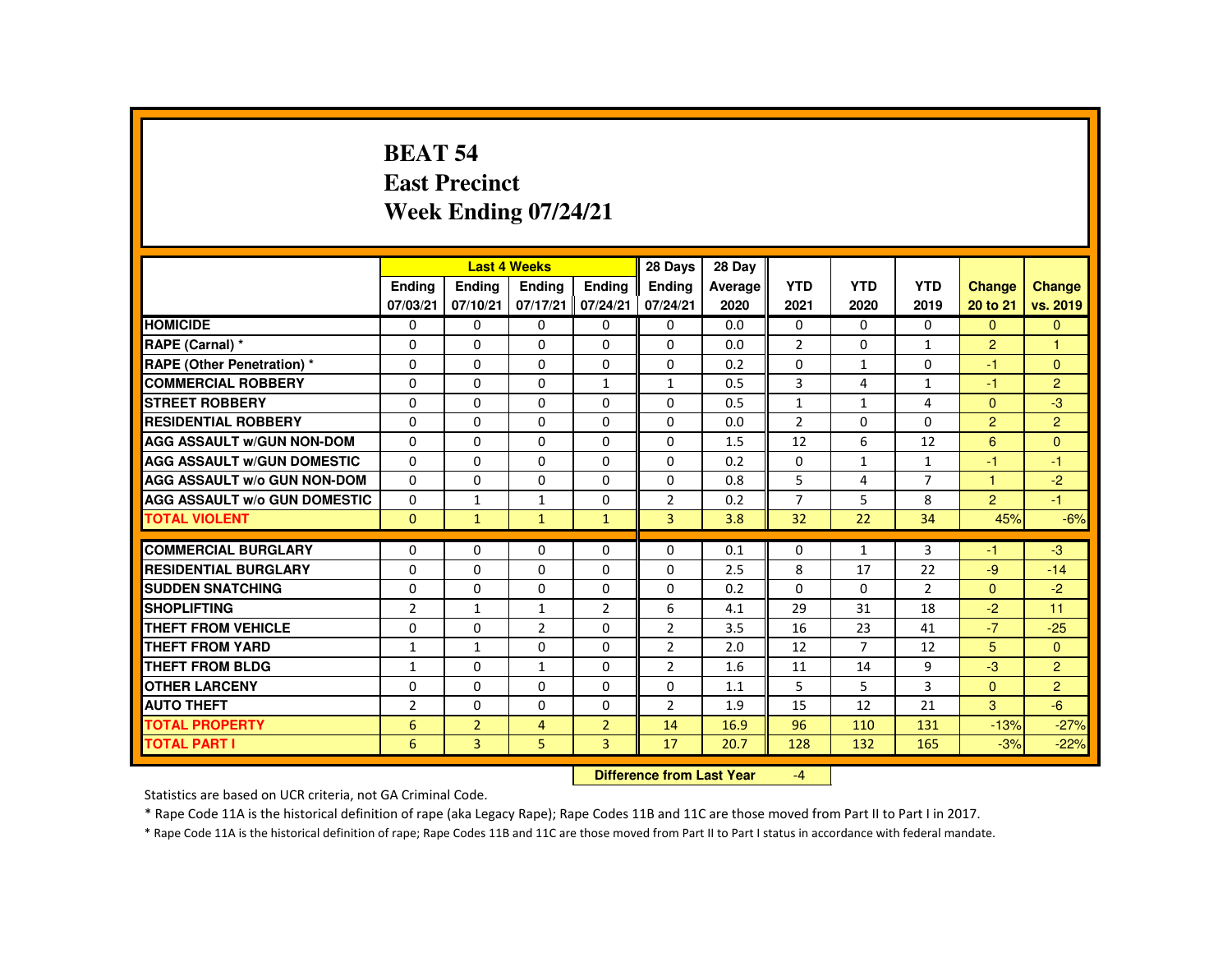#### **BEAT 55 East PrecinctWeek Ending 07/24/21**

|                                     |                |               | <b>Last 4 Weeks</b> |              | 28 Days                   | 28 Day  |                |                |                |                |                |
|-------------------------------------|----------------|---------------|---------------------|--------------|---------------------------|---------|----------------|----------------|----------------|----------------|----------------|
|                                     | <b>Ending</b>  | <b>Ending</b> | <b>Ending</b>       | Ending       | <b>Endina</b>             | Average | <b>YTD</b>     | <b>YTD</b>     | <b>YTD</b>     | <b>Change</b>  | <b>Change</b>  |
|                                     | 07/03/21       | 07/10/21      | 07/17/21            | 07/24/21     | 07/24/21                  | 2020    | 2021           | 2020           | 2019           | 20 to 21       | vs. 2019       |
| <b>HOMICIDE</b>                     | $\Omega$       | $\Omega$      | $\Omega$            | $\Omega$     | 0                         | 0.2     | $\mathbf{1}$   | $\mathbf{1}$   | $\Omega$       | $\Omega$       | 1              |
| RAPE (Carnal) *                     | 0              | $\Omega$      | $\mathbf{0}$        | $\Omega$     | 0                         | 0.0     | 0              | $\Omega$       | $\overline{2}$ | $\overline{0}$ | $-2$           |
| <b>RAPE (Other Penetration) *</b>   | $\Omega$       | $\Omega$      | $\Omega$            | $\Omega$     | 0                         | 0.0     | $\Omega$       | $\mathbf{1}$   | $\Omega$       | $-1$           | $\mathbf{0}$   |
| <b>COMMERCIAL ROBBERY</b>           | $\Omega$       | $\Omega$      | $\mathbf{1}$        | $\Omega$     | $\mathbf{1}$              | 0.2     | $\overline{2}$ | $\Omega$       | $\Omega$       | $\overline{2}$ | $\overline{2}$ |
| <b>STREET ROBBERY</b>               | $\Omega$       | $\Omega$      | $\Omega$            | $\Omega$     | $\Omega$                  | 0.2     | $\Omega$       | 4              | 3              | $-4$           | $-3$           |
| <b>RESIDENTIAL ROBBERY</b>          | 0              | $\Omega$      | $\mathbf{0}$        | 0            | 0                         | 0.1     | $\mathbf{1}$   | $\mathbf{1}$   | $\mathbf{1}$   | $\mathbf{0}$   | $\mathbf{0}$   |
| <b>AGG ASSAULT w/GUN NON- DOM</b>   | $\Omega$       | $\Omega$      | $\Omega$            | $\Omega$     | $\Omega$                  | 0.5     | 3              | 2              | $\overline{3}$ | $\overline{1}$ | $\Omega$       |
| <b>AGG ASSAULT W/GUN DOMESTIC</b>   | $\Omega$       | $\Omega$      | $\Omega$            | $\Omega$     | $\Omega$                  | 0.1     | $\Omega$       | $\Omega$       | $\overline{4}$ | $\Omega$       | $-4$           |
| <b>AGG ASSAULT w/o GUN NON-DOM</b>  | $\Omega$       | $\Omega$      | $\Omega$            | $\Omega$     | $\Omega$                  | 0.2     | $\overline{2}$ | $\overline{2}$ | $\overline{2}$ | $\Omega$       | $\mathbf{0}$   |
| <b>AGG ASSAULT w/o GUN DOMESTIC</b> | $\Omega$       | $\Omega$      | $\Omega$            | $\Omega$     | $\Omega$                  | 0.5     | $\overline{2}$ | 4              | 4              | $-2$           | $-2$           |
| <b>TOTAL VIOLENT</b>                | $\Omega$       | $\mathbf{0}$  | $\mathbf{1}$        | $\mathbf{0}$ | $\mathbf{1}$              | 2.0     | 11             | 15             | 19             | $-27%$         | $-42%$         |
| <b>COMMERCIAL BURGLARY</b>          | $\Omega$       | $\Omega$      | $\Omega$            | $\Omega$     | $\Omega$                  | 0.2     | 3              | 3              | 5              | $\Omega$       | $-2$           |
| <b>RESIDENTIAL BURGLARY</b>         | $\mathbf{1}$   | $\Omega$      | $\mathbf{1}$        | $\Omega$     | $\overline{2}$            | 0.6     | 10             | 8              | 11             | $\overline{2}$ | $-1$           |
| <b>SUDDEN SNATCHING</b>             | $\Omega$       | $\Omega$      | $\Omega$            | $\Omega$     | $\Omega$                  | 0.0     | $\Omega$       | $\Omega$       | $\overline{2}$ | $\Omega$       | $-2$           |
| <b>SHOPLIFTING</b>                  | $\mathbf{1}$   | 6             | 3                   | $\mathbf{1}$ | 11                        | 9.7     | 116            | 88             | 131            | 28             | $-15$          |
| <b>THEFT FROM VEHICLE</b>           | $\overline{2}$ | 5             | $\overline{2}$      | 4            | 13                        | 2.5     | 32             | 20             | 35             | 12             | $-3$           |
| <b>THEFT FROM YARD</b>              | $\Omega$       | $\Omega$      | $\Omega$            | $\mathbf{1}$ | $\mathbf{1}$              | 1.1     | 5              | 11             | 14             | $-6$           | $-9$           |
| <b>THEFT FROM BLDG</b>              | $\Omega$       | $\Omega$      | $\Omega$            | $\Omega$     | $\Omega$                  | 1.1     | 4              | 13             | 11             | $-9$           | $-7$           |
| <b>OTHER LARCENY</b>                | $\Omega$       | $\Omega$      | $\Omega$            | $\Omega$     | $\Omega$                  | 0.2     | $\overline{3}$ | 6              | $\overline{2}$ | $-3$           | 1              |
| <b>AUTO THEFT</b>                   | $\Omega$       | $\Omega$      | $\Omega$            | $\Omega$     | $\Omega$                  | 1.1     | 19             | 9              | $\overline{7}$ | 10             | 12             |
| <b>TOTAL PROPERTY</b>               | $\overline{4}$ | 11            | 6                   | 6            | 27                        | 16.5    | 192            | 158            | 218            | 22%            | $-12%$         |
| <b>TOTAL PART I</b>                 | 4              | 11            | $\overline{7}$      | 6            | 28                        | 18.5    | 203            | 173            | 237            | 17%            | $-14%$         |
|                                     |                |               |                     |              | Difference from Leat Vacu |         | $20^{\circ}$   |                |                |                |                |

 **Difference from Last Year**<sup>30</sup>

Statistics are based on UCR criteria, not GA Criminal Code.

\* Rape Code 11A is the historical definition of rape (aka Legacy Rape); Rape Codes 11B and 11C are those moved from Part II to Part I in 2017.